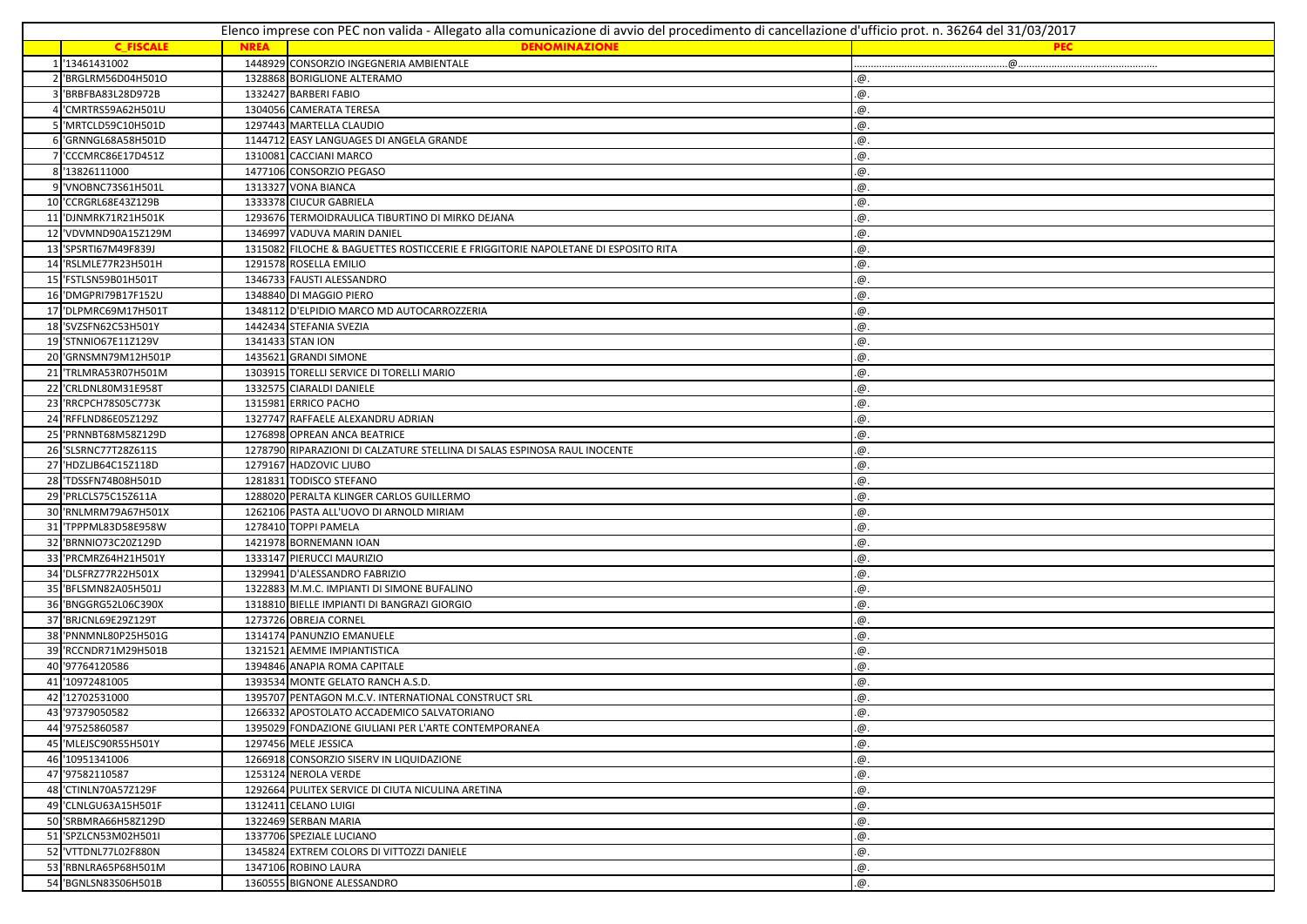| 55 '97509810582      |        | 1392595 ASSOCIAZIONE CULTURALE K-SHOT                                          | .@@.                                         |
|----------------------|--------|--------------------------------------------------------------------------------|----------------------------------------------|
| 56 'MZZLGU70A14H501E |        | 1080415 ICT CONSULTING DI LUIGI MAZZOLI                                        | @LEGALMAIL                                   |
| 57 '09370531007      |        | 1158736 VALOR COSTRUZIONI - S.R.L. IN LIQUIDAZIONE                             | 38930.RM00@POSTAPEC.CASSAEDILE.IT            |
| 58 '07196790583      |        | 600446 3 MP TERME DI GALZIGNANO SERVIZI S.R.L.                                 | 3MPSRL@PEC.CONSORZIOPULIZIE.IT               |
| 59 '11317371000      |        | 1294059 4 ERRE IMMOBILIARE SOCIETA' A RESPONSABILITA' LIMITATA                 | 4ERREIMMOBILIARE@PEC.MAILTECH.IT             |
| 60 '10456571008      |        | 1234010 SETTECENTOCINQUANTATRE A.C. - S.R.L. IN LIQUIDAZIONE                   | 753A.C.SRL@CGN.LEGALMAIL.IT@CGN.LEGALMAIL.IT |
| 61 '07267851009      |        | 1022139 OTTOQUATTROUNO S.R.L. - IN LIQUIDAZIONE                                | 841@PEC.841.IT                               |
| 62 '10299391002      |        | 1223704 T & T COMUNICAZIONE S.R.L. IN LIQUIDAZIONE                             | A.CORRADO@PEC.TTCOMUNICAZIONE.COM            |
| 63 PZZNDR74T09H501I  |        | 1339495 PIZZICHINI ANDREA                                                      | A.PIZZICHINI@ARUBAPEC.IT.                    |
| 64 '10413941005      |        | 1230807 ABICONTROL S.R.L. IN LIQUIDAZIONE                                      | ABICONTROL@PEC.ABICONTROL.COM                |
| 65 '06829641007      |        | 992922 ABI'DI' - S.R.L. IN LIQUIDAZIONE                                        | ABIDI@PEC.CASACUCINE.IT                      |
| 66 '10566681002      |        | 1240657 ACROPOLIS ENTERPRISE S.R.L. IN LIQUIDAZIONE                            | ACROPOLIS@PEC.PRESIDENTSRL.COM               |
| 67 '10780481007      |        | 1256407 DI LOLLO DESIGN S.R.L.                                                 | ADMIN@PEC.BLUSTORY.COM                       |
| 68 '03941771002      |        | 714517 EDITRICE EUROPEA - S.R.L. IN LIQUIDAZIONE                               | ADMIN@PEC.EDITRICEEUROPEA.COM                |
| 69 '05006371008      |        | 917344 FARMACIA LOPRIORE S.R.L.                                                | ADMIN@PEC.FARMACIALOPRIORE.COM               |
| 70 '11519701004      |        | 1309348 HOTEL ROMA SUD S.R.L.                                                  | ADMIN@PEC.HOTELROMASUD.COM                   |
| 71 '08917311006      |        | 1126439 TIME EVENTI S.R.L.                                                     | ADMIN@PEC.TIMEVENTI.ORG                      |
| 72 '03083110589      |        | 424702 ADS SOCIETA' A RESPONSABILITA' LIMITATA                                 | ADSAGENZIADISTAMPASRL@POSTA.PECWEB.IT        |
| 73 '10843231001      |        | 1259497 A ENERGY S.R.L.                                                        | AENERGY@LEGALMAIL.COMPANIESINITALY.COM       |
| 74 '04857261004      |        | 810950 A E T IDROTERMICA S.R.L                                                 | AET@PEC.AETIDROTERMICA.IT                    |
| 75 '09303651005      |        | 1154987 A.F.G. COSTRUZIONI S.R.L.                                              | AFGCOSTRUZIONI@PEC.AFGCOSTRUZIONI.IT         |
| 76 'GNNPRZ61R56H501E | 502031 | 1 ALPA DI GENNARETTI PATRIZIA                                                  | AGENZIA.ALPA@PEC.AGENZIA-ALPA.COM            |
| 77 '80140530587      |        | 409567 AGRICOLA NUOVA SCOZIA SOCIETA A RESPONSABILITA LIMITATA                 | AGRICOLANUOVASCOZIA@LEGALMAIL.IT.IT          |
| 78 '05162641004      |        | 852502 A.G. SERVICE CONSULTING - S.R.L. IN LIQUIDAZIONE                        | AGSERVICE@PEC.MONZUVLADI.IT                  |
| 79 '07014471002      |        | 1004882 AKIRA CONSULTING S.R.L                                                 | AKIRA@PEC.AKIRAONLINE.IT                     |
| 80 '10682751002      |        | 1249313 ALBATROS 2009 SOCIETA' COOPERATIVA EDILIZIA                            | ALBATROS2009SCE@PEC                          |
| 81 '01021120322      |        | 1273348 ALBATROS SOCIETA' COOPERATIVA                                          | ALBATROS@PEC.COOPALBATROS.COM                |
| 82 '13416321001      |        | 1446272 HOTELS&MORE - SOCIETA' A RESPONSABILITA' LIMITATA SEMPLIFICATA         | ALBERGO@PEC.HOTELSMORE.IT                    |
| 83 '11191361002      |        | 1285674 SERVICES & OUTSOURCING CONSULTING SOCIETA' COOPERATIVA                 | ALESSANDRO.PANUNZI@POSTACERTIFICATA.GOV.IT   |
| 84 'CSMLSN77M26H501A |        | 1264183 OFFICINE INFORMATICHE DI COSIMI ALESSANDRO                             | ALESSANDRO@PEC.OFFICINEINFORMATICHE.INFO     |
| 85 '10394991003      |        | 1230766 ALFA INTERNATIONAL DI BHUIYAN MOHAMMED RANA E ALAM MD SHAH SNC         | ALFAINTERNATIONALSNC@POSTA.PECWEB.IT         |
| 86 '03678220587      |        | 446867 ALIMONTI & C. SAS DI ALIMONTI ROBERTO                                   | ALIMONTISAS@PEC.MAILTECH.IT                  |
| 87 '10936231009      |        | 1265636 ALLYED ENERGY S.R.L.                                                   | ALLYEDENERGY@LEGALMAIL.COMPANIESINITALY.COM  |
| 88 '13751571004      |        | 1470888 ALMA VITA - SOCIETA' COOPERATIVA SOCIALE                               | ALMAVITA@SAAPEC.IT                           |
| 89 '09797271005      |        | 1190223 AL.PA. RESTAURANT S.R.L.                                               | ALPA@PEC.ALPARESTAURANT.IT                   |
| 90 '12325271000      |        | 1366082 ALTRI EVENTI S.R.L.                                                    | ALTRIEVENTI@PEC.ALTRIEVENTI.ORG              |
| 91 MBRGNN61C24H501O  |        | 930063 AZIENDA AGRICOLA DI GIOVANNI AMBRIFI                                    | AMBRIFIGIOVANNI@PEC.MAILTECH.IT              |
| 92 '09796361005      |        | 1189927 "O.S. & I. - Organizzazione, Servizi E Informatica - SocietA'a         | AMMIN@PEC.OSINFORM.IT                        |
| 93 '08912181008      |        | 1127314 SIQUAGEST S.R.L. IN LIQUIDAZIONE                                       | AMMINISTRATORE@PEC.SIQUAGEST.EU              |
| 94 '09379851000      |        | 1158662 2SGI SOCIETA' A RESPONSABILITA' LIMITATA IN SIGLA 2SGI S.R.L.          | AMMINISTRAZIONE@PEC.2SGI.IT                  |
| 95 '09296501001      |        | 1153815 3 M RICAMBI AUTO S.R.L. IN LIQUIDAZIONE                                | AMMINISTRAZIONE@PEC.3MRICAMBIAUTO.IT         |
| 96 '11311511007      |        | 1293604 8K STUDIO S.R.L                                                        | AMMINISTRAZIONE@PEC.8KSTUDIO.COM             |
| 97 '10459471008      |        | 1234624 ACROS FACILITY PROPERTY S.R.L.                                         | AMMINISTRAZIONE@PEC.ACROSFP.IT               |
| 98 '02035820543      |        | 1446170 ENERGIA LIQUIDA S.R.L.                                                 | AMMINISTRAZIONE@PEC.ALBEAVINI.COM            |
| 99 '07150400583      |        | 597411 AL GRAPPOLO D'ORO S.R.L.                                                | AMMINISTRAZIONE@PEC.ALGRAPPOLODORO.IT        |
| 100 11203261000      |        | 1286731 "APPIA ECOLOGIA - SOCIETA' A RESPONSABILITA' LIMITATA" IN LIQUIDAZIONE | AMMINISTRAZIONE@PEC.APPIAECOLOGIA.IT         |
| 101 '09793871006     |        | 1190393 AUS SOCIETA' A RESPONSABILITA' LIMITATA                                | AMMINISTRAZIONE@PEC.AUSIMMOBILIARE.COM       |
| 102 '05802661008     |        | 925803 BLUEINVEST SOCIETA A RESPONSABILITA LIMITATA                            | AMMINISTRAZIONE@PEC.BLUEINVEST.IT            |
| 103 '13586191002     |        | 1458472 BOAT4ALL S.R.L.                                                        | AMMINISTRAZIONE@PEC.BOAT4ALL.IT              |
| 104 '07724301002     |        | 1053606 CAR-LITE S.R.L. IN LIQUIDAZIONE                                        | AMMINISTRAZIONE@PEC.CAR-LITE.IT              |
| 105 '08307221005     |        | 1086999 CBFNET S.R.L.                                                          | AMMINISTRAZIONE@PEC.CBFNET.IT                |
| 106 '11166041001     |        | 1284204 CF SERVIZI S.R.L.                                                      | AMMINISTRAZIONE@PEC.CFSERVIZI.IT             |
| 107 '11118181004     |        | 1280043 CINECORIANDOLO FILM - S.R.L.                                           | AMMINISTRAZIONE@PEC.CINECORIANDOLOFILM.IT    |
| 108 '11404981000     |        | 1300411 CISAM S.C. A R.L.                                                      | AMMINISTRAZIONE@PEC.CISAMSCARL.IT            |
| 109 '06859771005     |        | 1285787 CONSORZIO A.S.PE. 1 - S. GIUSTO PODERE ZARA                            | AMMINISTRAZIONE@PEC.CONSORZIOASPE1.IT        |
| 110 '12311051002     |        | 1365243 CONSORZIO INLAB                                                        | AMMINISTRAZIONE@PEC.CONSORZIOINLAB.IT        |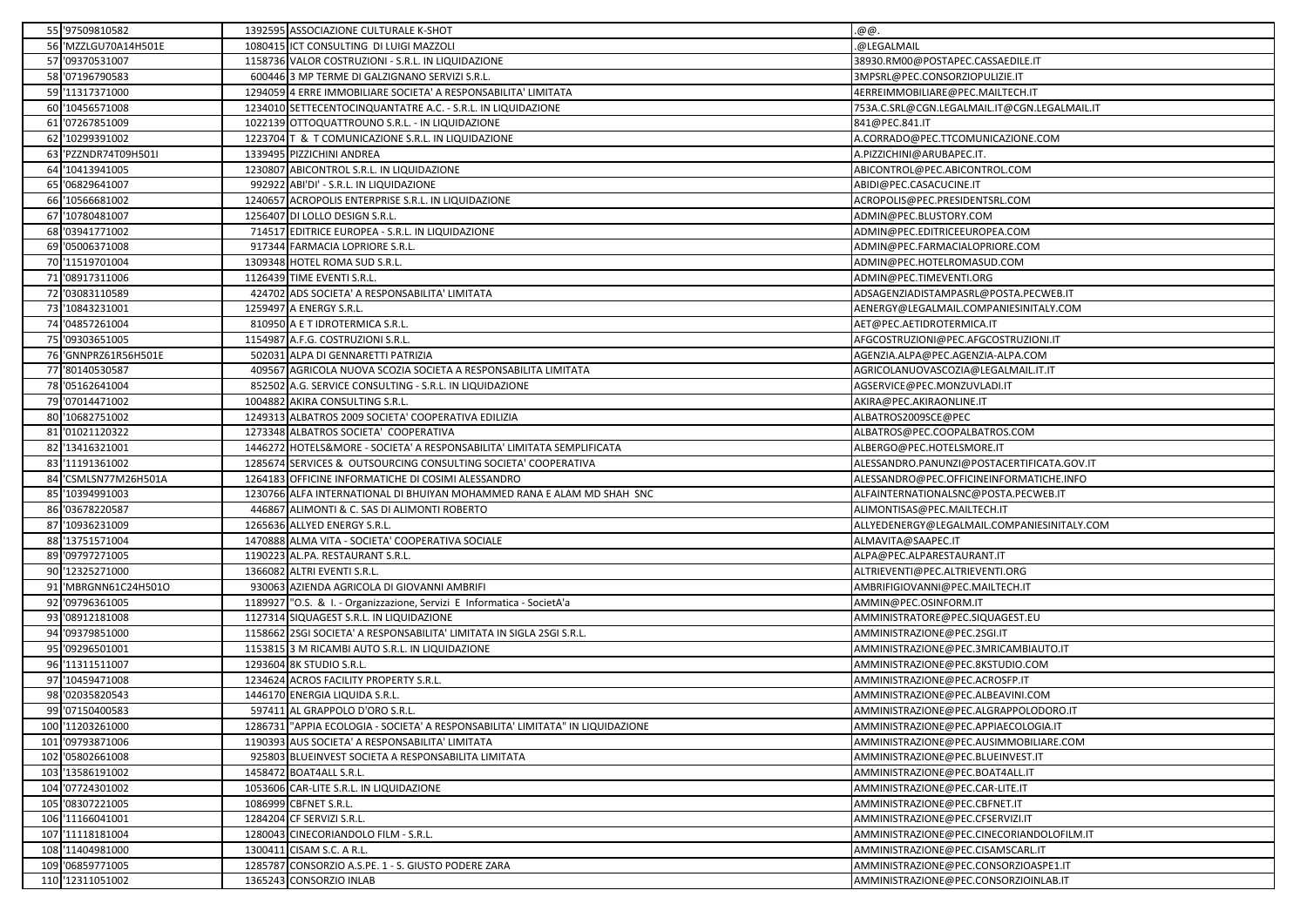|     | 111 '09018561002      |         | 1133726 CREATIVAMENTE S.N.C. DI PIETRO SIMONETTI & C.                                  | AMMINISTRAZIONE@PEC.CREATIVAMENTEWEB.COM         |
|-----|-----------------------|---------|----------------------------------------------------------------------------------------|--------------------------------------------------|
|     | 112 '09451001003      |         | 1164080 "D4 IMPIANTI TECNOLOGICI SOCIETA' A RESPONSABILITA' LIMITATA'                  | AMMINISTRAZIONE@PEC.D4RISTRUTTURAZIONI.COM       |
|     | 113 '10321551003      |         | 1225337 D & C TEKNOLOGY S.R.L.                                                         | AMMINISTRAZIONE@PEC.DC-TEKNOLOGY.COM             |
|     | 114 '05109211002      |         | 839973 DELTATRONIK - SOCIETA' A RESPONSABILITA' LIMITATA - IN LIQUIDAZIONE             | AMMINISTRAZIONE@PEC.DELTATRONIK.COM              |
|     | 115 '10591031009      |         | 1242387 DE MORGAN SERVICES S.R.L.                                                      | AMMINISTRAZIONE@PEC.DEMORGAN.EU                  |
|     | 116 '08040280581      |         | 639003 GRUPPO ELETTROGENO EDIZIONI MUSICALI S.A.S. DI SATTA SIMONE & C.                | AMMINISTRAZIONE@PEC.DIAPASONRECORDING.COM        |
|     | 117 '10526451009      |         | 1237670 DIEMAL S.R.L.                                                                  | AMMINISTRAZIONE@PEC.DIEMALSRL.COM                |
|     | 118 '10102801007      |         | 1209970 DIGIKEY S.R.L.                                                                 | AMMINISTRAZIONE@PEC.DIGIK.IT                     |
|     | 119 '13255851001      |         | 1433704 EAGLE SERVICE S.R.L.                                                           | AMMINISTRAZIONE@PEC.EAGLESERVICESRL.IT           |
| 120 | '07190981006          |         | 1016867 EMPOWERMENT SRL                                                                | AMMINISTRAZIONE@PEC.EMPOWERMENTSRL.IT            |
|     | 121 '04743421002      |         | 799594 EQUINE PRACTICE - SOCIETA A RESPONSABILITA LIMITATA                             | AMMINISTRAZIONE@PEC.EQUINEPRACTICE.COM           |
|     | 122 '06688941001      |         | 983410 E-FORUM SOCIETA' COOPERATIVA A R.L. IN LIQUIDAZIONE                             | AMMINISTRAZIONE@PEC.EURO-FORUM.IT                |
|     | 123 '10009451005      |         | 1203756 EUROLINE SERVIZI FINANZIARI S.R.L.                                             | AMMINISTRAZIONE@PEC.EUROLINEWEB.COM              |
|     | 124 '10239731002      |         | 1219864 EVENTI ITALIA FESTE S.R.L.                                                     | AMMINISTRAZIONE@PEC.EVENTIITALIAFESTE.IT         |
|     | 125 '11522561007      |         | 1309057 FILIERA OLIVICOLA ITALIANA SOCIETA' A RESPONSABILITA' LIMITATA IN LIQUIDAZIONE | AMMINISTRAZIONE@PEC.FOIOLIO.COM                  |
|     | 126 '02381680426      |         | 1429269 GIOCO+ S.R.L. IN LIQUIDAZIONE                                                  | AMMINISTRAZIONE@PEC.GIOCOPIU.EU                  |
|     | 127 '03966111001      |         | 716613 GIVA S.R.L                                                                      | AMMINISTRAZIONE@PEC.GIVASERVICE.COM              |
|     | 128 '06311331000      |         | 963115 GLOBAL SERVICE 2001 S.R.L.                                                      | AMMINISTRAZIONE@PEC.GLOBALSERVICE2001.COM        |
|     | 129 '07532131005      |         | 1038356 GMD - S.R.L. IN LIQUIDAZIONE                                                   | AMMINISTRAZIONE@PEC.GMDROMA.IT                   |
|     | 130 '09384551009      |         | 1159554 "GRD TECHNOLOGY S.R.L."                                                        | AMMINISTRAZIONE@PEC.GRDTECHNOLOGY.IT             |
|     | 131 '08968311004      |         | 1132324 GRUPPO INGEGNERI S.R.L.                                                        | AMMINISTRAZIONE@PEC.GRUPPOINGEGNERI.IT           |
|     | 132 '10243661005      |         | 1220271 GRZ S.R.L.                                                                     | AMMINISTRAZIONE@PEC.GRZ-SRL.IT                   |
|     | 133 TCCGDU81D26H501O  |         | 1190439 GTNEXUS DI GUIDO TOCCO                                                         | AMMINISTRAZIONE@PEC.GTNEXUS.IT                   |
|     | 134 '03971481001      |         | 718441 HOTEL ANTONELLA S.R.L.                                                          | AMMINISTRAZIONE@PEC.HOTELANTONELLA.COM           |
|     | 135 '08854101006      |         | 1122138 I.A.S.O. - SOCIETA' A RESPONSABILITA' LIMITATA - IN LIQUIDAZIONE               | AMMINISTRAZIONE@PEC.IASO.IT                      |
|     | 136 '08161770584      |         | 646320 IKNOS INFORMATICA SOCIETA' COOPERATIVA                                          | AMMINISTRAZIONE@PEC.IKNOS.IT                     |
|     | 137 '03755481003      |         | 697070 IMCA S.R.L.                                                                     | AMMINISTRAZIONE@PEC.IMCA-SRL.IT                  |
|     | 138 '07865060581      |         | 635274 IMITALIA SOCIETA' A RESPONSABILITA' LIMITATA                                    | AMMINISTRAZIONE@PEC.IMITALIASRL.COM              |
|     | 139 '09506111005      | 1168061 | INFOCREDITO - AGENTI IN ATTIVITA' FINANZIARIA S.R.L. IN LIQUIDAZIONE                   | AMMINISTRAZIONE@PEC.INFOCREDITOSRL.IT            |
|     | 140 '11609091001      |         | 1315522 INNOVANDIA S.R.L. IN LIQUIDAZIONE                                              | AMMINISTRAZIONE@PEC.INNOVANDIA.IT                |
|     | 141 '06288651000      |         | 960792 IS. PACK SOCIETA' A RESPONSABILITA' LIMITATA                                    | AMMINISTRAZIONE@PEC.ISPACK.IT                    |
|     | 142 '11368351000      |         | 1297701 KEO ENGINEERING S.R.L.                                                         | AMMINISTRAZIONE@PEC.KEO-ENGINEERING.IT           |
|     | 143 RLNGNN56R11A462W  |         | 1459443 REALINI GIOVANNI                                                               | AMMINISTRAZIONE@PEC.LATORREDELDUCA.IT            |
|     | 144 '08230801006      |         | 1082661 LOGISTIC CPP S.R.L. IN LIQUIDAZIONE                                            | AMMINISTRAZIONE@PEC.LOGISTICCPP.IT               |
|     | 145 'BRNPMR31E54D705V |         | 1395567 L'UNICORNO DI BERNABE' PAOLA MARIA                                             | AMMINISTRAZIONE@PEC.LUNICORNO.COM                |
|     | 146 '07992551007      |         | 1067889 MAGMA ASSOCIATI S.R.L                                                          | AMMINISTRAZIONE@PEC.MAGMAASSOCIATI.IT            |
|     | 147 '08433171009      |         | 1093791 MANCINI RE IMMOBILIARE SRL                                                     | AMMINISTRAZIONE@PEC.MANCINIREIMMOBILIARE.IT      |
|     | 148 '07295621002      |         | 1023924 MA.VA. S.A.S. CONSULENZE GESTIONALI DI ARMENTANO VINCENZO & C.                 | AMMINISTRAZIONE@PEC.MAVASAS.IT                   |
|     | 149 '10276751004      |         | 1223277 MEGATRIX S.R.L.                                                                | AMMINISTRAZIONE@PEC.MEGATRIX.IT                  |
| 150 | '12031361004          |         | 1345259 MESHUP S.R.L.                                                                  | AMMINISTRAZIONE@PEC.MESHUP.IT                    |
|     | 151 '08495751003      |         | 1099755 MICROBUSINESS S.R.L.                                                           | AMMINISTRAZIONE@PEC.MICROBUSINESS.IT             |
|     | 152 '10479141003      |         | 1235843 MILLENNIUM EVENTI - SOCIETA' A RESPONSABILITA' LIMITATA                        | AMMINISTRAZIONE@PEC.MILLENNIUMEVENTI.IT          |
| 153 | '12156131000          |         | 1355466 MAIL SERVICE GROUP - S.R.L.                                                    | AMMINISTRAZIONE@PEC.MSGROUP.IT                   |
| 154 | '09987061000          |         | 1201644 NEG 2 S.R.L.                                                                   | AMMINISTRAZIONE@PEC.NEWENERGYGROUP.IT            |
|     | 155 PLLLSS92P08H501U  |         | 1468082 POLLICE ALESSIO                                                                | AMMINISTRAZIONE@PEC.NONSOLOSMARTPHONE.COM        |
|     | 156 '02326250699      |         | 1378600 PROGETTI E FUTURO S.R.L. IN LIQUIDAZIONE                                       | AMMINISTRAZIONE@PEC.PROGETTIEFUTURO.IT           |
|     | 157 '11079161003      |         | 1278895 PROMOASIA SOCIETA' COOPERATIVA                                                 | AMMINISTRAZIONE@PEC.PROMOASIACOOP.IT             |
|     | 158 '10498961001      |         | 1236625 RI.MA. SERVICE SOCIETA' A RESPONSABILITA' LIMITATA                             | AMMINISTRAZIONE@PEC.RIMASERVICE.COM              |
|     | 159 '09645531006      |         | 1179128 RIMAX MOTORS S.R.L. IN LIQUIDAZIONE                                            | AMMINISTRAZIONE@PEC.RIMAX.EU                     |
|     | 160 '13101001009      |         | 1424089 S2M SOLUTION SOCIETA' A RESPONSABILITA' LIMITATA SEMPLIFICATA                  | AMMINISTRAZIONE@PEC.S2M-SOLUTION.IT              |
|     | 161 '10510371007      |         | 1236886 SA.MAR. 2009 SOCIETA' A RESPONSABILITA' LIMITATA                               | AMMINISTRAZIONE@PEC.SAMAR2009SRL.IT              |
|     | 162 '11303101007      |         | 1293094 SAMA GESTIONI FINANZIARIE SOCIETA' A RESPONSABILITA' LIMITATA                  | AMMINISTRAZIONE@PEC.SAMASSICURAZIONI.COM         |
|     | 163 '10927201003      |         | 1264888 SERVICE POINT S.R.L. IN LIQUIDAZIONE                                           | AMMINISTRAZIONE@PEC.SERVICEPOINTROMA.IT          |
|     | 164 '11521251006      |         | 1308940 SPORT FRAMES - SOCIETA' A RESPONSABILITA' LIMITATA                             | AMMINISTRAZIONE@PEC.SPORTFRAMES.IT               |
|     | 165 '04254570650      |         | 1307289 CONSULREVI S.R.L.                                                              | AMMINISTRAZIONE@PEC.STUDIOPIROZZIANDPARTNERS.COM |
|     | 166 '11679441003      |         | 1321464 TEATRO 12 SRL - SOCIETA' A RESPONSABILITA' LIMITATA IN LIQUIDAZIONE            | AMMINISTRAZIONE@PEC.TEATRO12.IT                  |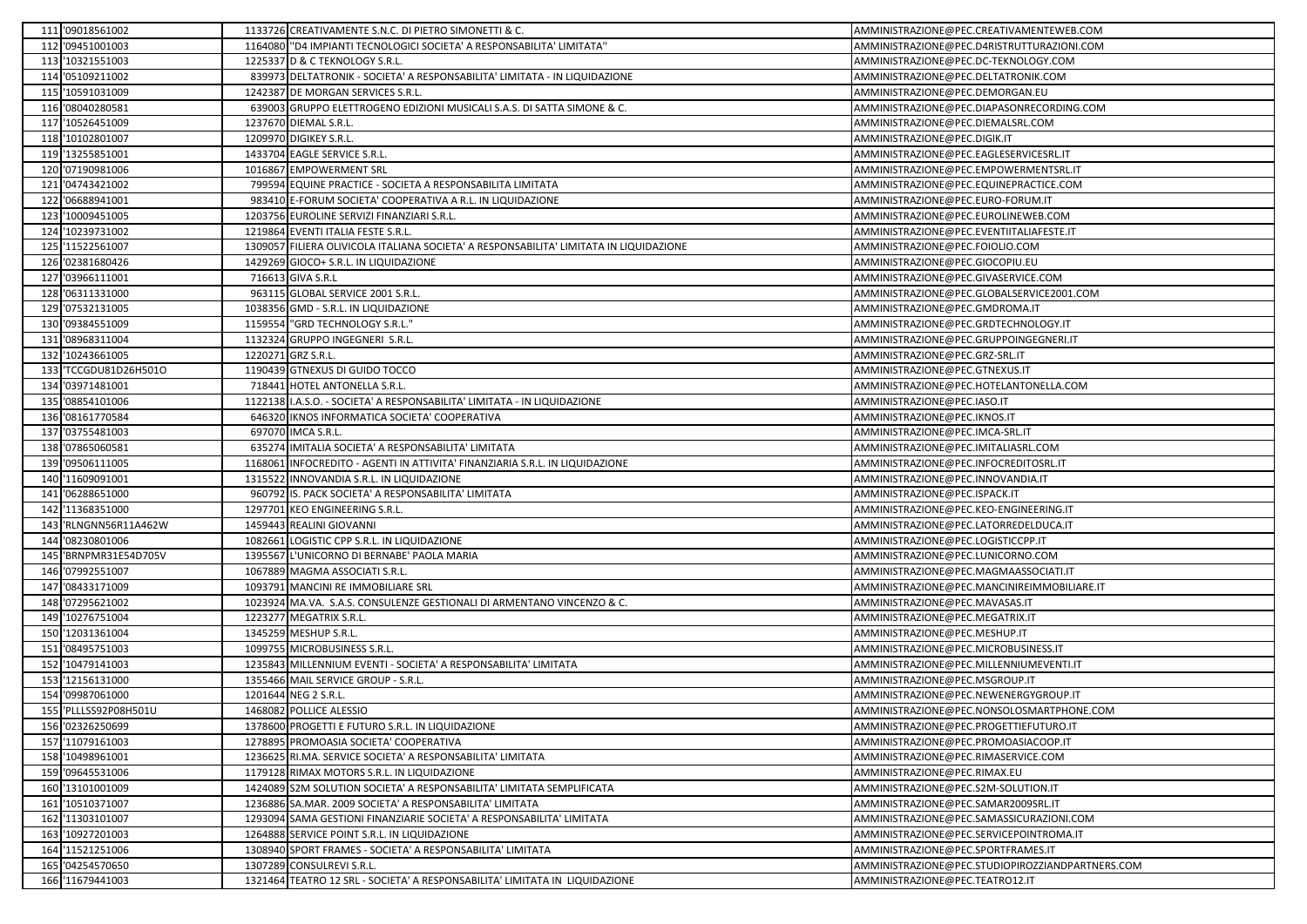|     | 167 '05211461008      | 853746 THILL ITALIA - S.N.C. DI CHEWINSKA MALGORZA BEATA IN LIQUIDAZIONE                 | AMMINISTRAZIONE@PEC.THILLITALIA.IT             |
|-----|-----------------------|------------------------------------------------------------------------------------------|------------------------------------------------|
|     | 168 '10065051004      | 1207282 TRE D INFORMATICA SOCIETA' A RESPONSABILITA' LIMITATA                            | AMMINISTRAZIONE@PEC.TREDINFORMATICA.IT         |
|     | 169 'NVLMRZ60R29H501A | 1345344 MAURIZIO NOVELLI                                                                 | AMMINISTRAZIONE@PEC.TUMAMONTAGNA.IT            |
|     | 170 '10407481000      | 1230244 VETRO IN S.R.L.                                                                  | AMMINISTRAZIONE@PEC.VETROINSRL.COM             |
| 171 | 'RBNRRT55L05H501Y     | 1435502 VIVA EDITING DI ROBERTO RUBINO                                                   | AMMINISTRAZIONE@PEC.VIVAEDITING.IT             |
|     | 172 '09325261007      | 1155852 YES HANDS & PRODUCTION S.R.L IN LIQUIDAZIONE                                     | AMMINISTRAZIONE@PEC.YESHANDS.COM               |
|     | 173 CMMGNN48T57L219J  | 1330995 LINEA PUNTO LINEA DI CIMMA GIANNA ANGELA                                         | AMMINISTRAZIONECIMMA@PEC.INSOLITODESIGN.IT     |
|     | 174 '05738521003      | 923332 L.D.L. HOLDINGS S.R.L.                                                            | ANDREA.DELIBERATO@PEC.AGORADIGITALE.ORG        |
|     | 175 '05760771005      | 923348 ENJOY MOVIES S.R.L.                                                               | ANDREA.DELIBERATO@PEC.AGORADIGITALE.ORG        |
|     | 176 '11650961003      | 1318806 COMVESTA S.R.L.                                                                  | ANDREA.DELIBERATO@PEC.AGORADIGITALE.ORG        |
| 177 | '12070771006          | 1347973 ALDEBARAN DISTRIBUTION S.A.S. DI ANNA D'ALESSANDRO                               | ANNA@PEC.ALDEBARANDISTRIBUTION.IT              |
|     | 178 'CRSNLS83M59H501Z | 1496292 LILLI HOUSE DI ANNALISA CARUSO                                                   | ANNALISACARUSO.LILLIHOUSE@POSTACERT.IT         |
|     | 179 '07194121005      | 1017294 SIRI CONSULTING S.R.L. IN LIQUIDAZIONE                                           | ANTHONYIOFRIDA@LIBERO.IT                       |
|     | 180 '11249531002      | 1290053 ANTICA OSTERIA S.R.L.                                                            | ANTICAOSTERIA@PEC.WESNET.IT                    |
| 181 | 'ZRRNNL68B45Z133L     | 1355975 CHANTAL DI ZARRELLI ANTONELLA                                                    | ANTONELLA.ZARRELLI@PEC.MAILTECH.IT             |
|     | 182 '09328711008      | 1156190 BRILLA SOCIETA' COOPERATIVA A RESPONSABILITA' LIMITATA                           | ANTONIO.FALCONE@POSTACERTIFICATA.GOV.IT        |
| 183 | '10253941008          | 1221133 APEIRON S.R.L. IN LIQUIDAZIONE                                                   | APEIRON.SPA@POSTE.IT@POSTE                     |
| 184 | '10336691000          | 1226745 A.P.S. SRL IN LIQUIDAZIONE                                                       | APS@PEC.APSSICUREZZA.IT                        |
|     | 185 '07594141009      | 1042401 AREA SOCIETA' COOPERATIVA A R. L.                                                | AREA@PEC.AREAPULIZIE.IT                        |
|     | 186 '06466651004      | 969092 ARKE' - S.R.L.                                                                    | ARKE@PEC.ARKE-SRL.IT                           |
|     | 187 '07643671006      | 1046145 ASAP - SOCIETA' A RESPONSABILITA' LIMITATA IN FORMA ABBREVIATA ASAP - S.R.L.     | ASAP@PEC.ASAP-WEB.IT                           |
|     | 188 '05352051006      | 884503 AS CHAMPION'S GYM S.R.L.                                                          | ASCHAMPIONSGYM@SAAPEC.IT                       |
|     | 189 '13327771005      | 1438981 ASKEN MANAGEMENT SOCIETA' A RESPONSABILITA' LIMITATA SEMPLIFICATA                | ASKEN@PEC.ASKEN.IT                             |
|     | 190 '06926130581      | 549142 ASTRANOVA SOCIETA' COOPERATIVA EDILIZIA A MUTUALITA' PREVALENTE                   | ASTRANOVA@PEC.MAILTECH.IT                      |
| 191 | '05667451008          | 913566 ATENEO IMPRESA S.R.L. IN LIQUIDAZIONE                                             | ATENEOIMPRESA@PEC.ATENEOIMPRESA.IT             |
|     | 192 '06388371004      | 964844 T.A. ASCENSORI S.R.L                                                              | ATRINCA@PEC.TAASCENSORI.COM                    |
|     | 193 '05172831009      | 862762 A.T.S. - ANIENE TRANSPORT SERVICE - S.R.L.                                        | ATS@PEC.ANIENETRANSPORTSERVICE.IT              |
|     | 194 '05204540586      | 486737 SOCIETA COOPERATIVA EDILIZIA AURELIA 81 A RESPONSABILITA LIMITATA IN LIQUIDAZIONE | AURELIA81COOP@LEGALMAILIT                      |
|     | 195 '05776601006      | 924443 STESY SERVICE - SOCIETA' A RESPONSABILITA' LIMITATA IN LIQUIDAZIONE               | AURELIA@AMICOMONDO.IT                          |
|     | 196 '13222041009      | 1431910 NEURISTIKA S.R.L.S.                                                              | AURO@PEC.NEURISTIKA.COM                        |
|     | 197 '05554211002      | 898928 AURUM INSURANCE BROKER SOCIETA' A RESPONSABILITA' LIMITATA                        | AURUMBROKER@PEC.AURUMBROKER.COM                |
|     | 198 '10015191009      | 1203886 AVR2 SRL                                                                         | AVR2@PEC.AVR2.IT                               |
|     | 199 '09062511002      | 1136644 PARTECIPAZIONI E GESTIONI IMMOBILIARI 40 S.R.L. IN LIQUIDAZIONE                  | AZIENDA@PEC.GESTIONIIMMOBILIARI.COM            |
|     | 200 '05667431000      | 918793 BANCA CREATIVA S.R.L. - IN LIQUIDAZIONE                                           | BANCACREATIVA@PEC.BANCACREATIVA.IT             |
|     | 201 '09513771007      | 1168395 BCAA S.R.L.                                                                      | BCAA@PEC.BCAA.IT                               |
|     | 202 '80017880586      | 1297346 IMMOBILIARE CIVILE ROSOL - SOCIETA' SEMPLICE IN LIQUIDAZIONE                     | BEATRICEFERRUCCI@@LEGALMAIL.IT                 |
| 203 | '13318451005          | 1438260 PROGETTO BEMA S.R.L. SEMPLIFICATA                                                | BEMA@PEC.PROGETTOBEMA.IT                       |
|     | 204 '03343790584      | 432707 BEMOLLE EDIZIONI MUSICALI DI WALTER MARTINO E C. S.A.S.                           | BEMOLLE@PEC.BEMOLLE.IT                         |
| 205 | '10128441002          | 1214739 EUROPANEWS S.P.R.L.                                                              | BILLING@PEC.EUROPANEWS.EU                      |
|     | 206 '09426301009      | 1162979 BLUE ROUGE SOCIETA' A RESPONSABILITA' LIMITATA                                   | BLUEROUGE@PEC.MAILTECH.IT                      |
|     | 207 '02264100799      | 1466675 BLUE SHIP S.R.L.                                                                 | BLUESHIP@PEC.EURIKA.IT                         |
| 208 | '10889041009          | 1261724 BLUMA PRODUCTION S.R.L.                                                          | BLUMAPRODUCTION@PEC.BLUMAGROUP.COM             |
| 209 | '10622961000          | 1244921 B & Q ITALIA REAL ESTATE S.R.L.                                                  | BQITALIA@CPPEC.IT                              |
|     | 210 '06875461003      | 995786 BRASS & STEEL - SOCIETA' A RESPONSABILITA' LIMITATA<br>IN LIQUIDAZIONE            | BRASSESTEEL@PEC.AUTOMOTIVESOLUTIONS.IT         |
|     | 211 '11411131003      | 1300861 BREAKING NEWS SOCIETA' A RESPONSABILITA' LIMITATA IN LIQUIDAZIONE                | BREAKINGNEWSSRL@@LEGALMAIL.IT                  |
|     | 212 '12229801001      | 1359726 BRICO RISPARMIO 2 S.N.C. DI ALESSANDRO SANTELLA & C.                             | BRICORISPARMIO2@PEC.MAILTECH.IT                |
|     | 213 '06938851000      | "AEUROPEANCAF S.R.L."<br>998965 CENTRO DI ASSISTENZA FISCALE - AEUROPEAN S.R.L. IN SIGLA | CAFAEUROPEAN@PEC.CAFAEUROPEAN.IT               |
|     | 214 '07453221009      | 1032944 CARLO CIUCCI - CORRIERE ESPRESSO - S.R.L.                                        | CARLO.CIUCCI@PEC.CARLOCIUCCI.NET               |
|     | 215 '08241461006      | 1084106 CARPE DIEM 2004 S.R.L.                                                           | CARPEDIEM2004@PEC.MAILTECH.IT                  |
|     | 216 '10615761003      | 1244412 LA CASA DELLA PASTA S.R.L.                                                       | CASADELLAPASTA@PEC.CENTROSERVIZIALLEIMPRESE.IT |
|     | 217 '07754450588      | 627339 G.M.D. OFFICE DI GIUSEPPE STEFANINI E C. S.N.C. IN LIQUIDAZIONE                   | CASELLA@PEC.GMDSERVIZI.IT                      |
|     | 218 '02630110589      | 182464 CENTRO DI SANITA' S.P.A. IN LIQUIDAZIONE                                          | CDS@PEC.NOMENTANAHOSPITAL.IT                   |
|     | 219 '07010590581      | 554016 CENTRO AUTODEMOLIZIONI LADISPOLI (C.A.L.) DI AMOROSO LEONARDO E CSNC              | CENTROAUTODEM@PEC.MAILTECH.IT                  |
|     | 220 '05598531001      | 906603 CATINI S.R.L. - IN LIQUIDAZIONE                                                   | CERTIFICATA@PEC.CATINISRL.COM                  |
|     | 221 '09026931007      | 1135308 LA CLESSIDRA SOCIETA' COOPERATIVA SOCIALE - IN LIQUIDAZIONE                      | CERTIFICATA@PEC.CLESSIDRA.ORG                  |
|     | 222 '13788301003      | 1472809 DENTAL ASSISTANCE S.R.L.                                                         | CERTIFICATA@PEC.DENTAL-ASSISTANCE.IT           |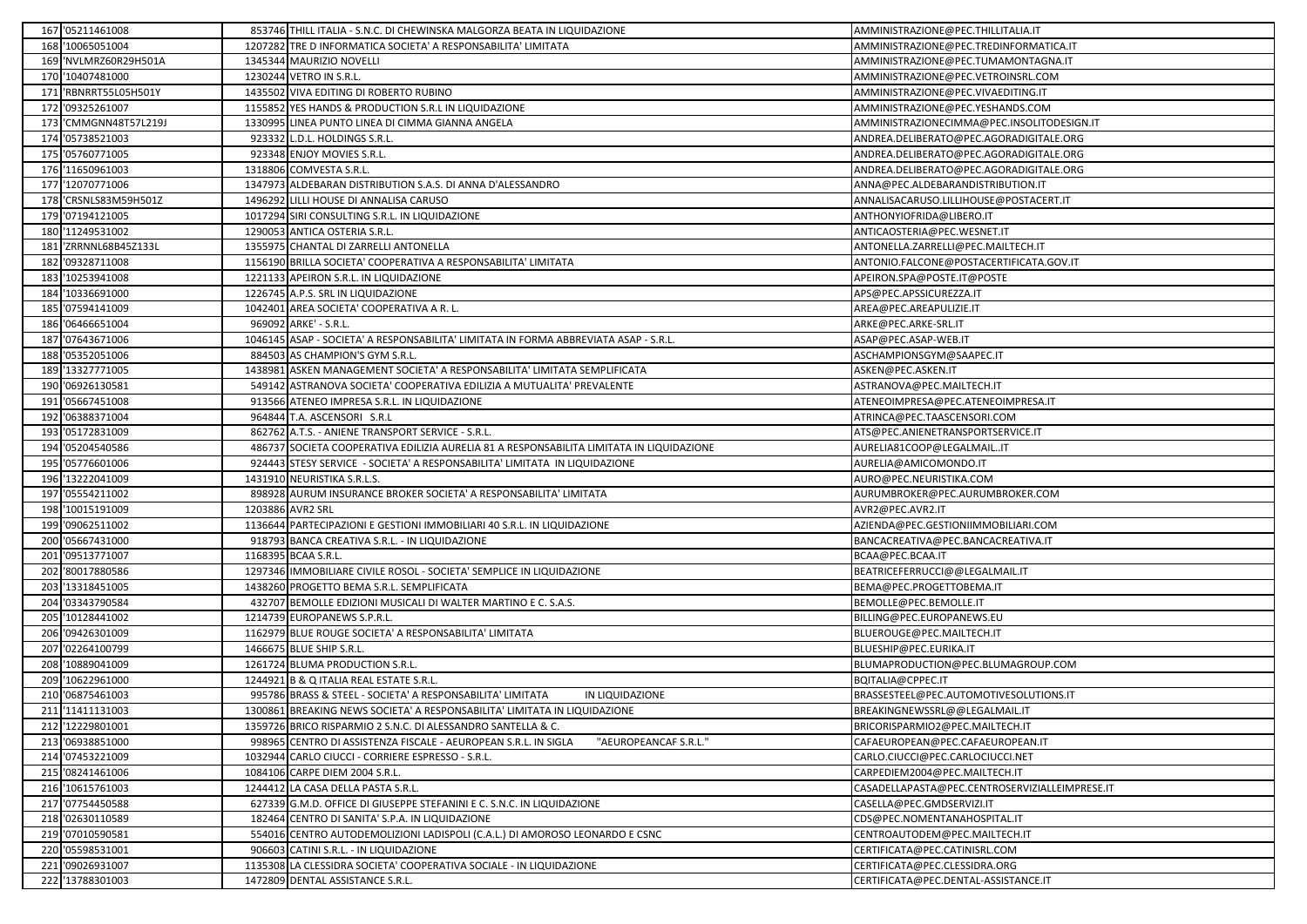|     | 223 '05293940580     |        | 488243 ECO MARKET S.R.L.                                                                     | CERTIFICATA@PEC.ECOMARKET.IT                                |
|-----|----------------------|--------|----------------------------------------------------------------------------------------------|-------------------------------------------------------------|
|     | 224 '11328591000     |        | 1294806 COOPERATIVA DI PRODUZIONE E LAVORO GALATEA                                           | CERTIFICATA@PEC.GALATEASCRL.IT                              |
|     | 225 '06070201212     |        | 1457405 GRUPPO REDA S.R.L.                                                                   | CERTIFICATA@PEC.GRUPPOREDAINSEGNE.COM                       |
|     | 226 '07126101000     |        | 1012331 PICCOLO RESIDENCE S.A.S. DI AMELIA PICCHI & C. IN LIQUIDAZIONE                       | CERTIFICATA@PEC.ILPICCOLORESIDENCE.IT                       |
|     | 227 '06530751004     |        | 973275 SAPORITO S.R.L. - IN LIQUIDAZIONE                                                     | CERTIFICATA@PEC.SAPORITO-SRL.IT                             |
| 228 | '10942131003         |        | 1266167 SCAI INFORMATICA SOCIETA' COOPERATIVA A.R.L. A MUTUALITA' PREVALENTE IN LIQUIDAZIONE | CERTIFICATA@PEC.SCAINFORMATICA.IT                           |
|     | 229 '10440461001     |        | 1231913 CHALLENGER S.R.L.                                                                    | CHALLENGER@PEC.SIRIOGAMING.COM                              |
|     | 230 '11277881006     |        | 1291273 CIALDONE - SOCIETA' COOPERATIVA                                                      | CIALDONE@PEC.CIALDONE.IT                                    |
| 231 | '01943720597         |        | 1428350 FLEG S.R.L. IN LIQUIDAZIONE                                                          | CINZIA.AMODIO@POSTACERTIFICATA.GOV.IT                       |
|     | 232 '03130930583     |        | 414973 CIPOLLINI CASA SOCIETA A RESPONSABILITA LIMITATA IN LIQUIDAZIONE                      | CIPOLLINICASASRL@PEC.CIPOLLINICASA.IT                       |
|     | 233 '09243991008     |        | 1150366 CIRAT - CONSORZIO INDUSTRIALE PER LA RICERCA E LE ALTE TECNOLOGIEIN BREVE "CIRAT"    | CIRAT@PEC.CIRAT.IT                                          |
|     | 234 '06864701005     |        | 995398 CIRIO IMMOBILIARE S.P.A.                                                              | CIRIOIMMOBILIARESPAROMA@PEC.AMMINISTRAZIONESTRAORDINARIA.IT |
|     | 235 '04152011005     |        | 739158 CISIM FOOD - S.P.A.                                                                   | CISIMFOODSPAINLIQROMA@PEC.AMMINISTRAZIONESTRAORDINARIA.IT   |
|     | 236 '08333101007     |        | 1090299 CIVERO MAR DI CIVERO MARCO & C. S.A.S. IN LIQUIDAZIONE                               | CIVEROMAR@PEC.MAILTECH.IT                                   |
| 237 | '12659601004         |        | 1430509 CROCE ROSSA ITALIANA COMITATO LOCALE GUIDONIA MONTECELIO                             | CL.GUIDONIA@CERT.CR.IT                                      |
| 238 | '10985061000         |        | 1271800 CLANDESTEAM SOCIETA' DI COMUNICAZIONE E MARKETING SRL                                | CLANDESTEAM@PEC.CLANDESTEAM.EU                              |
|     | 239 '06009311009     |        | 942776 C.M.C ELECTRONIC SRL IN LIQUIDAZIONE                                                  | CMCELECTRONIC@PEC.CMCELECTRONIC.IT                          |
|     | 240 '14063421003     |        | 1493471 C.M.G. S.R.L.S.                                                                      | CMGSRLSPEC@LEGALMIAL.IT                                     |
| 241 | '01602380667         |        | 1215247 CO.GE.PRO. S.R.L.                                                                    | COGEPRO@LEGALMAIL.COMPANIESINITALY.COM                      |
|     | 242 CLNMRC61B23H501Z |        | 1248742 MARCO COLANTONI                                                                      | COLANTONI@PEC.GENIALIENI.IT                                 |
|     | 243 '13669721006     |        | 1465789 ASSOCIAZIONE DELLA CROCE ROSSA ITALIANA                                              | COMITATO.NAZIONALE@PEC.CRI.IT                               |
|     | 244 '10818401001     |        | 1258488 "ADVERTISING FORMAT PRODUCTION MANAGEMENT SRL" SOCIETA' CON UNICOSOCIO               | COMMERCIALE@PEC.AFPMANAGEMENT.NET                           |
|     | 245 '05224581008     |        | 864584 NETTEX GROUP S.R.L. - IN LIQUIDAZIONE                                                 | COMMERCIALE@PEC.NETTEX.IT                                   |
|     | 246 '10477321003     |        | 1234506 IL COMUNE DEI BAMBINI S.R.L. IN LIQUIDAZIONE                                         | COMUNE DEI BAMBINI@LEGALMAIL.IT                             |
| 247 | 'MSCSFN55D15H501O    |        | 623272 MOSCHINI STEFANO                                                                      | COMUNICAZIONI@PEC.AGENZIAMOSCHINI.IT                        |
|     | 248 '05812611001     |        | 929175 NP S.R.L.                                                                             | COMUNICAZIONI@PEC.INGINFO.IT                                |
|     | 249 '07125441001     |        | 1011918 CONFORMATIO S.R.L. IN LIQUIDAZIONE                                                   | CONFORMATIO@SAAPEC.IT                                       |
|     | 250 '10727291006     | 125275 | CONS.COGEST SOCIETA' CONSORTILE A RESPONSABILITA' LIMITATA IN LIQUIDAZIONE                   | CONSCO@PEC                                                  |
|     | 251 '13771701003     |        | 1472176 CONSORZIO UNISANPIETRO CON ATTIVITA' ESTERNA                                         | CONSORZIO@PEC.UNISANPIETRO.EU                               |
| 252 | '80027350588         |        | 832477 CONSORZIO DEL PERTUSILLO IN LIQUIDAZIONE                                              | CONSORZIODELPERTUSILLO@PCERT.POSTERCERT.IT                  |
|     | 253 '09236501004     | 114970 | CONSORZIO ROMARTE - SOCIETA' COOPERATIVA IN LIQUIDAZIONE                                     | CONSORZIOROMARTE@PEC.CONFOCOOPERATIVE.IT                    |
|     | 254 '11145901002     |        | 1283023 CONSORZIO SERVIZI LOGISTICI E DISTRIBUTIVI                                           | CONSSLD@PEC.CONSORZIOSLD.IT                                 |
|     | 255 '11517551005     |        | 1308642 FBT CONTRACTOR SOCIETA' COOPERATIVA IN LIQUIDAZIONE                                  | COOP@PEC.FBTCONTRACTOR.COM                                  |
|     | 256 '09427341004     |        | 1162981 COS.MAS. SOCIETA' A RESPONSABILITA' LIMITATA                                         | COSMAS@PEC.MAILTECH.IT                                      |
|     | 257 '02774790600     |        | 1465091 CO.TA. S.R.L.                                                                        | COTASRL@PEC.BONUSCOMMESSE.IT                                |
|     | 258 RDGPPL69S11H501I |        | 1041275 ARDIGO' PIERPAOLO                                                                    | CREAZIONEGIOIELLI@PEC.PIERPAOLOARDIGO.COM                   |
| 259 | '10572081007         | 124191 | <b>I CR RECAPITIITALIA S.R.L.</b>                                                            | CRHOLDING@PEC.CRHOLDING.IT                                  |
|     | 260 CRTNTI84L22Z129X |        | 1384165 CROITORIU IONUT                                                                      | CROITORIU.IONUT@PEC.MAILTECH.IT                             |
| 261 | '09973921001         |        | 1200604 C.S.I. - COSTRUZIONI E SERVIZI INTEGRATI - SOCIETA' A RESPONSABILITA' LIMITATA       | CSI@STUDIODICARLO.EU                                        |
| 262 | '10213041006         |        | 1217668 CENTRO SERVIZI IMMOBILIARI S.R.L.                                                    | CSTEK@PEC.CSTEK.IT                                          |
|     | 263 '11314711000     |        | 1294787 CUSTODIO TRUST S.R.L.                                                                | CUSTODIO@PEC.CUSTODIO.ORG                                   |
|     | 264 '08434690585     |        | 664155 ITALIANA PROGETTI S.R.L.IN LIQUIDAZIONE                                               | D.ZEDDA@PEC.ATCHRM.IT                                       |
| 265 | '09461801004         | 116594 | DAN. ALLEB COSTRUZIONI SOCIETA' A RESPONSABILITA' LIMITATA IN LIQUIDAZIONE                   | DAN.ALLEB@ARUBA.IT                                          |
| 266 | 'CPRDNL65L23E958O    |        | 940651 CAPORUSSO DANIELE                                                                     | DANIELE.CAPORUSSO@PEC.CATELETTRONICA.IT                     |
|     | 267 GLNDNL79H03B963J |        | 1448197 AGLIONE DANILO                                                                       | DANILOAGLIONE@PEC.ADPROPERTY.IT                             |
|     | 268 '04743361000     |        | 800535 D.F.M. S.R.L.                                                                         | DCOCCIA@PEC.GEIPI.IT                                        |
|     | 269 '10907461007     |        | 1264573 D&A - SOCIETA' A RESPONSABILITA' LIMITATA                                            | DEA@STUDIODICARLO.EU                                        |
|     | 270 '07825701001     |        | 1057032 DEODATI PITTURE - SOCIETA' COOPERATIVA                                               | DEODATI.PITTURE@SICUREZZA POSTALE.IT                        |
|     | 271 '04491691004     |        | 853288 D.F.J. DI NEPA FERNANDO E C SNC                                                       | DFJ@PEC.MAILTECH.IT                                         |
|     | 272 '10558241005     |        | 1241748 DHARMA ENERGIE RINNOVABILI S.R.L. IN LIQUIDAZIONE                                    | DHARMA@PEC.DHARMAENERGIE.COM                                |
|     | 273 '06869621000     |        | 999338 DIEFFE SERVICE S.R.L.                                                                 | DIEFFE@PEC.DIEFFELUXURY.COM                                 |
|     | 274 '10284661005     |        | 1222975 DINAMICO S.R.L. IN LIQUIDAZIONE                                                      | DINAMICOSRL@PEC.DINAMICOSRL.IT                              |
|     |                      |        |                                                                                              |                                                             |
|     | 275 '06338591008     |        | 961998 COMUNICARE S.R.L.                                                                     | DIREZIONE@PEC.COMUNICARETLC.IT                              |
|     | 276 '97183810585     |        | 947390 CENTRO SERVIZI MILLENNIUM - SOCIETA' COOPERATIVA                                      | DIREZIONE@PEC.CSMONWEB.IT                                   |
|     | 277 '13070721009     |        | 1421728 DELTA SOLUZIONI SOCIETA' COOPERATIVA                                                 | DIREZIONE@PEC.DELTASOLUZIONI.EU                             |
|     | 278 '04232241002     |        | 745562 FARMACASTELLI S.R.L. IN LIQUIDAZIONE                                                  | DIREZIONE@PEC.FARMACASTELLI.IT                              |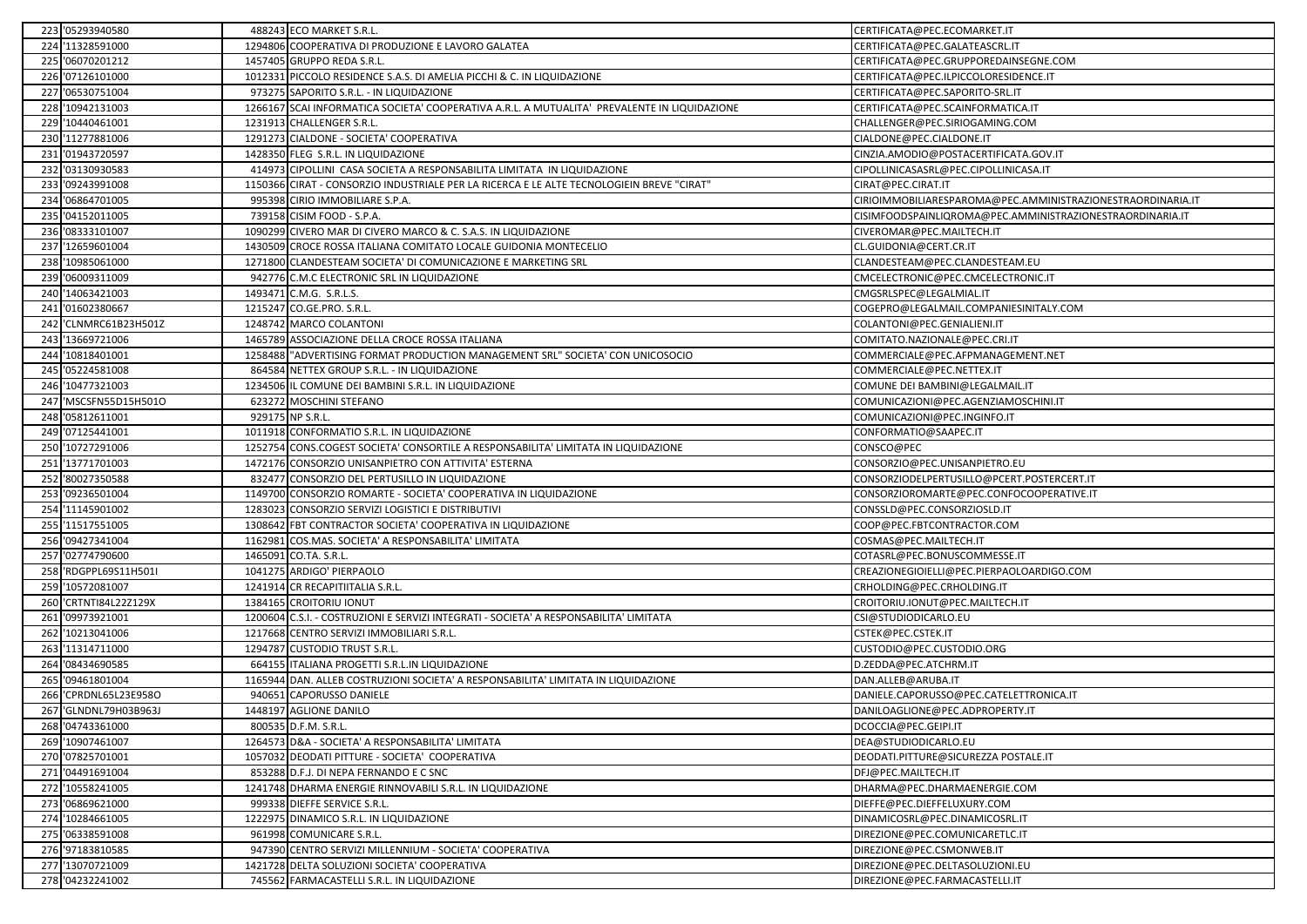| 279 '13711421001      |        | 1468325 LCR COMPANY - SOCIETA' A RESPONSABILITA' LIMITATA SEMPLIFICATA                                         | DIREZIONE@PEC.LCRCOMPANY.IT                       |
|-----------------------|--------|----------------------------------------------------------------------------------------------------------------|---------------------------------------------------|
| 280 '01015370578      |        | 1182298 M. A. SVILUPPI SOCIETA' A RESPONSABILITA' LIMITATA A SOCIO UNICO                                       | DIREZIONE@PEC.MASVILUPPI.COM                      |
| 281 '09290091009      |        | 1154030 NAITEC S.R.L. - IN LIQUIDAZIONE                                                                        | DIREZIONE@PEC.NAITEC.IT                           |
| 282 '06330111003      |        | 963240 "PROGRAMMA ITALIA S.R.L."                                                                               | DIREZIONE@PEC.PRITALIA.IT                         |
| 283 '03869961007      |        | 706894 PROSISTEM - S.R.L. IN LIQUIDAZIONE                                                                      | DIREZIONE@PEC.PROSISTEM.IT                        |
| 284 '12768771003      |        | 1398820 THE BOX CONTEMPORARY S.R.L.                                                                            | DIREZIONE@PEC.THEBOX2014.IT                       |
| 285 '06955020588      |        | 550989 TREEMME SERVIZI S.R.L. IN LIQUIDAZIONE                                                                  | DIREZIONEGENERALE@PECTREEMMESERVIZI.IT            |
| 286 'CLLGST60E08H501Q |        | 1319287 CELLETTI AUGUSTO                                                                                       | DITTACELLETTI@PEC.MAILTECH.IT                     |
| 287 '05743121005      |        | 920829 DIVA CINEMATOGRAFICA - S.R.L. OD IN BREVE DIVA - S.R.L. IN LIQUIDAZIONE                                 | DIVA@PEC.DIVACINEMATOGRAFICA.IT                   |
| 288 '02598140586      |        | 332470 D M AND PARTNERS S.R.L.                                                                                 | DMANDPARTNERS@PEC.PRESIDENTSRL.COM                |
| 289 '12982681004      |        | 1415074 DIGITAL NATIVE AUTHENTICATION S.R.L.                                                                   | DNACERTO@PEC.DNACERTO.COM                         |
| 290 '04887751008      | 812036 | CARROZZERIA ISONZO DI SORRENTINO FAUSTO E DEI FRATELLI CARRUBBA DOMENICO SAVIO E GIUSEPPE DOMENICO -<br>S.N.C. | DOMENICOSAVIO.CARRUBBA@POSTACERTIFICATA.GOV.IT    |
| 291 'SLTDTM64P49Z216D |        | 1371193 DHORY HAIR FASHION DI SUELTO DOROTEA AMBOY                                                             | DOSUELTO@EASY2PECIMPRESE.IT                       |
| 292 '04367421007      |        | 758764 DESIGNER PRESS S.N.C. DI PASQUALINI MARCO & CO.                                                         | DP@PEC.DESIGNERPRESS.IT                           |
| 293 BRRLBT58T62H501R  |        | 823933 BERARDI ELISABETTA                                                                                      | E.BERARDI@PEC.BERARDIDESIGN.IT                    |
| 294 '10386381007      |        | 1229968 E.C.A. SERVICE SOCIETA' COOPERATIVA                                                                    | E.C.A. SERVICE@CGN.LEGALMAIL.IT                   |
| 295 '07342941007      |        | 1026729 FC CONSULTING & PARTNERS S.R.L. - IN LIQUIDAZIONE                                                      | E.FORTUNIO@PEC.FCCONSULTING-PARTNERS.EU           |
| 296 '06618161001      |        | 978816 CHROMA SOCIETA' COOPERATIVA IN LIQUIDAZIONE                                                             | E.PONTONE@PEC.CHROMA-NET.IT                       |
| 297 '10585601007      |        | 1242132 ECO EDILIZIA COMUNICAZIONE IMPATTO ZERO SOCIETA A RESPONSABILITA LIMITATA                              | ECOSRL@LEGALMAIL                                  |
| 298 '08027151003      |        | 1068464 EDILCAN S.R.L.                                                                                         | EDILCANSRL@LEGALMAIL                              |
| 299 '04723841005      |        | 800492 EDILMEGA S.R.L.                                                                                         | EDILMEGASRL@MONDOPEC.IT                           |
| 300 '10311101009      |        | 1224607 EDIL MINERVA DEI F.LLI CIANI S.N.C.                                                                    | EDILMINERVA@PEC.MAILTECH.IT                       |
| 301 '04103441004      |        | 733627 EDIL SPAZIO 99 S.R.L.                                                                                   | EDILSPAZIO@PEC.MAILTECH.IT                        |
| 302 '09335891009      |        | 1155977 VSI ITALIA S.R.L.                                                                                      | EDIMEDIA@PEC.EDIMEDIASTUDIO.IT                    |
| 303 '10701101007      |        | 1250441 EFFE IMPIANTI S.R.L.                                                                                   | EFFEIMPIANTI@PEC.WESNET.IT                        |
| 304 '11320821009      |        | 1294302 EGDO 1 SOCIETA' A RESPONSABILITA' LIMITATA                                                             | EGDO1@PEC.EGDO.IT                                 |
| 305 '11320831008      |        | 1294309 EGDO 2 SOCIETA' A RESPONSABILITA' LIMITATA                                                             | EGDO2@PEC.EGDO.IT                                 |
| 306 '05060191003      |        | 833695 ELGRANFIO PUBLISHING & SERVICES S.R.L.                                                                  | ELGRANFIO@PEC.ELGRANFIO.COM                       |
| 307 '09852761007      |        | 1193928 ELICOM S.R.L.                                                                                          | ELICOM@PEC.GHIX.IT                                |
| 308 '11741091000      |        | 1324867 ELLEMME DI ANGELINA ALMANZA SOCIETA' A RESPONSABILITA' LIMITATA                                        | ELLEMMESRL14@LEGALMAIL.T                          |
| 309 '09844921008      |        | 1192401 STUDIO LIASON S.R.L.                                                                                   | EMALAURENZI@PEC.LIASON.IT                         |
| 310 'CCCMNL82P26H501M |        | 1393213 EMANUELE CIACCHELLA                                                                                    | EMANUELE@PEC.EJART.NET                            |
| 311 '11535641002      |        | 1310053 EMI EFFETTO MEETINGS & INCENTIVES S.R.L.                                                               | EMI@PEC.EMI-EFFETTOITALY.COM                      |
| 312 '10716181002      |        | 1251831 EMIANG S.R.L. IN LIQUIDAZIONE                                                                          | EMIANGSRL@PEC.CHATEAUMADAME.IT                    |
| 313 '10584761000      |        | 1242935 EN.PA. BENESSERE S.R.L.                                                                                | EN.PA.BENESSERE.SRL@PEC.CENTROTIEMME.IT           |
| 314 '09684941009      |        | 1182339 ENDES INNOVATION S.R.L.                                                                                | ENDES@PEC.ENDESIN.IT                              |
| 315 '07529181005      |        | 1038175 ENFISA S.R.L.                                                                                          | ENFISA@PEC.ENFISA.IT                              |
| 316 '11720061008      |        | 1325195 EPTASTONE S.R.L. IN LIQUIDAZIONE                                                                       | EPTASTONE@PEC.EPTASTONE.IT                        |
| 317 '03849461003      |        | 726069 EREDI NICOLETTI BRUNO S.A.S. DI NICOLETTI PATRIZIA                                                      | EREDINICOLETTI@PEC.NICOLETTISUPERFRESCO.IT        |
| 318 'RMTCRL79A21H501A |        | 1019504 ERMANCOMPUTER DI CARLO ERMETI                                                                          | ERMANCOMPUTER@MONDOPEC.IT                         |
| 319 '11170461005      |        | 1283978 ERREGI S.R.L.                                                                                          | ERREGI@PEC.ERREGIPOWER.IT                         |
| 320 '09255741002      |        | 1152057 ERRENAVI S.R.L.                                                                                        | ERRENAVI@PEC.ERRENAVI.COM                         |
| 321 '11129631005      |        | 1280796 ES2 ENGINEERING - S.R.L.                                                                               | ES2LEGAL@PEC.ES2ENGINEERING.COM                   |
| 322 '07937740582      |        | 637447 ESPLORANDO SOCIETA' COOPERATIVA EDILIZIA IN LIQUIDAZIONE                                                | ESPLORANDO@PEC.MAILTECH.IT                        |
| 323 '06142090585      |        | 515803 EDIL TERMOELETTRICA DI GALLINA MARINA SILVANA E C. - S.A.S                                              | ETE@PEC.EDILTERMOELETTRICA.IT                     |
| 324 '04446001002      |        | 767194 EURTRONICS SAS DI ALIMONTI ROBERTO & C.                                                                 | EURTRONICS@PEC.MAILTECH.IT                        |
| 325 '03749320580      |        | 452805 EVAM - ESERCIZIO VENDITA ACCUMULATORI MANUTENZIONE - S.R.L. IN LIQUIDAZIONE                             | EVAM@PEC.EVAM.IT                                  |
| 326 '05179841001      | 849863 | SAPORE DI PANE DI GIACOBETTI FABIO & C. - SOCIETA IN NOME COLLETTIVO - IN LIQUIDAZIONE                         | FABIO.GIACOBETTI@POSTACERTIFICATA.GOV.IT          |
| 327 'DNNFBA61M06H501K |        | 824017 D'INNOCENTE FABIO                                                                                       | FABIO@PEC.DITTADINNOCENTEFABIO.IT                 |
| 328 'LSAFRZ70L23H501H |        | 1372088 ALUISI FABRIZIO                                                                                        | FABRIZIO.ALUISI@EASY2PECIMPRESE.IT                |
| 329 '05483471008      | 97105  | FARMACIA DEI MASSIMI DEI DR.RI ROBERTA E ANDREA CECI SNC                                                       | FARMACIADEIMASSIMIDEI DOTTORICECI@CFSERVIZISAS.IT |
| 330 '06626831009      |        | 980928 FAS S.R.L. IN LIQUIDAZIONE                                                                              | FASSRL@PEC.MAILTECH.IT                            |
| 331 'CRQSDR64E02L719X | 752734 | 4 CERQUOZZI SANDRO                                                                                             | FATTURAZIONE@PEC.AZIENDABOSCHIVACERQUOZZI.IT      |
| 332 '12433321002      | 137389 | I PRIMI SERVIZI SOCIETA' COOPERATIVA                                                                           | FERDINANDO.PIGLIAUTILE@POSTACERTIFICATA.GOV.IT    |
| 333 '08691231008      |        | 1111587 URGENZEDENTALI S.R.L. IN LIQUIDAZIONE                                                                  | FGARRITA@PEC.STUDIOGARRITANO.EU                   |
|                       |        |                                                                                                                |                                                   |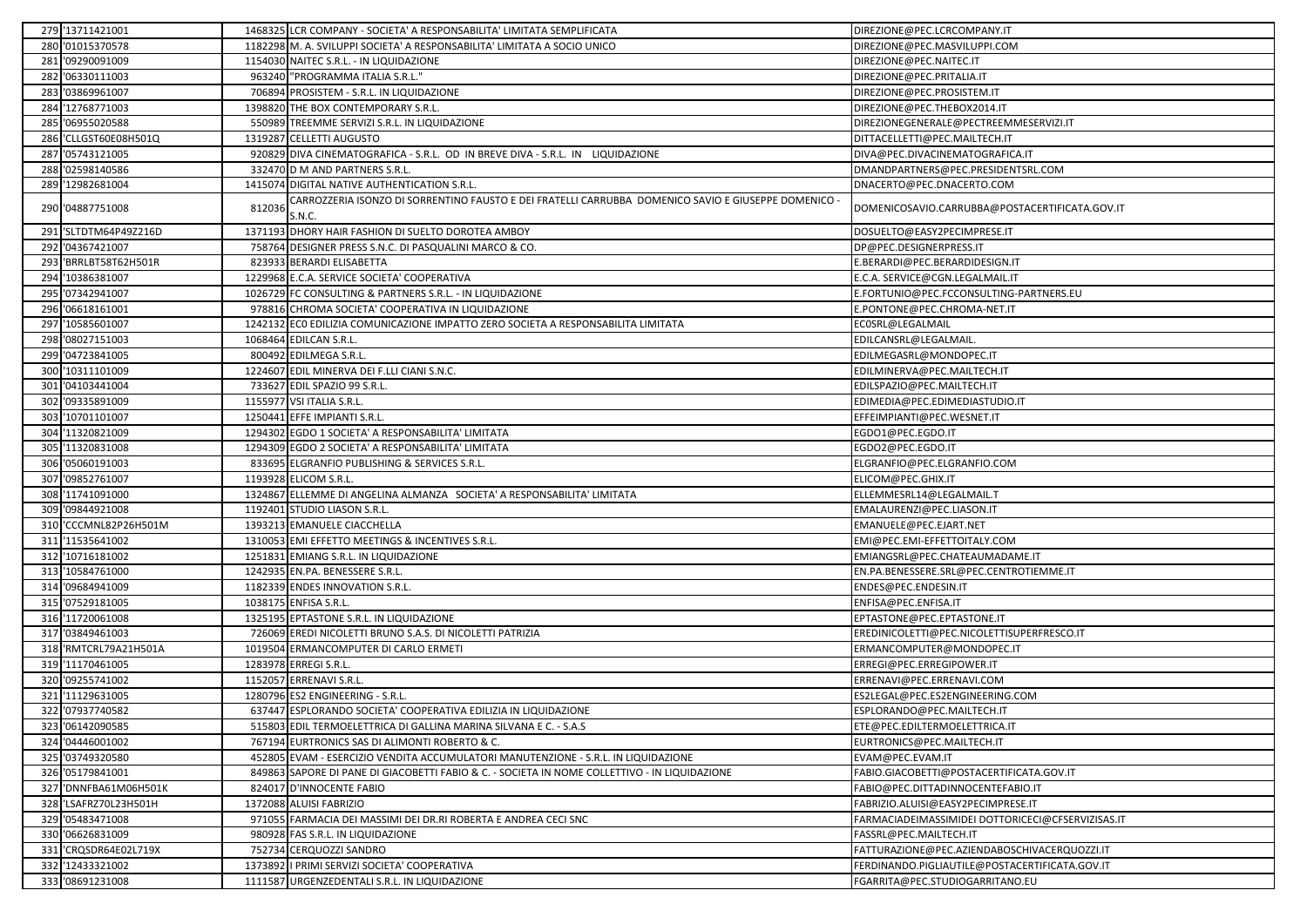|     | 334 '10691841000      |        | 1249770 F.G.P. FREE GREEN POWER S.R.L. IN LIQUIDAZIONE                                  | FGPSRL@PEC.FREEGREENPOWER.IT                   |
|-----|-----------------------|--------|-----------------------------------------------------------------------------------------|------------------------------------------------|
|     | 335 'DLIFMN76L60C632C |        | 1407327 BE FABULOUS DI FILOMENA DI IULIO                                                | FILOMENA@PEC.BEFABULOUSWITHFILO.COM            |
|     | 336 '10253741002      |        | 1221003 EURTOWER COMMODITY AND ADVISORS S.R.L.                                          | FINANCETRADEMARK@PEC.TOWERGENERALMANAGEMENT.IT |
|     | 337 '09886341008      |        | 1196299 FIN SOCIAL S.R.L. - IN LIQUIDAZIONE                                             | FINSOCIAL@PEC.FINSOCIAL.COM                    |
|     | 338 '07289580586      |        | 603789 ARCOBALENO 85 S.R.L.                                                             | FISIO@PEC.ARCOBALENO85.COM                     |
|     | 339 'BGHMCF80P11Z129M |        | 1102103 BIGHIU MIRCEA FLORIN                                                            | FLORINBIGHIU@PEC.MAILTECH.IT                   |
|     | 340 '10112121008      | 121085 | <b>6 FOODROME S.R.L.</b>                                                                | FOODROME@PEC.FOODROME.COM                      |
|     | 341 '06418771009      | 96831  | FORMAZIONE & SVILUPPO - SOCIETA' COOPERATIVA - IN LIQUIDAZIONE                          | FORMAZIONESVILUPPO@SAAPEC.IT                   |
|     | 342 '08193411009      |        | 1080185 FOR DI MASSIMO BRUNETTI E C. S.A.S                                              | FORPRODUCTION@PEC.FORPRODUCTION.IT             |
|     | 343 'DDNFNC72S60H501L |        | 1430408 DI DONATO FRANCESCA                                                             | FRANCESCADIDONATO@PEC.AMICIZIMARIA.COM         |
|     | 344 'LSCFNC60C10H501S |        | 862916 LA SCALA FRANCESCO                                                               | FRANCESCOLASCALA@PEC.LIUTERIALASCALA.IT        |
|     | 345 '06329040585      |        | 525355 FREGOLI IMMOBILIARE - SOCIETA A RESPONSABILITA LIMITATA                          | FREGOLI@PEC.MAILTECH.IT                        |
|     | 346 '10729991009      |        | 1253200 FUTURA S.R.L.                                                                   | FUTURASRL@PEC.FUTURASRL.ORG                    |
|     | 347 '07453731007      |        | 1033698 C.P. TRAINER S.A.S. DI GIANCARLO COMANDINI & C. - IN LIQUIDAZIONE               | G.COMANDINI@EDLRMPEC.IT                        |
|     | 348 '10980371008      |        | 1269667 GAIA AUTO ITALIA - SOCIETA' A RESPONSABILITA' LIMITATA                          | GAIAAUTOITALIASRL@STUDIODICARLO.EU             |
|     | 349 'MNCDVD80A11H501P |        | 996826 MANCINI DAVID                                                                    | GALLUZZI@PEC.AGRITURISMOGALLUZZI.IT            |
|     | 350 '11374951009      | 129823 | 4 G COME GIOCARE SOCIETA' A RESPONSABILITA' LIMITATA                                    | GCOMEGIOCARE@PEC.MAILTECH.IT                   |
|     | 351 '08518431005      |        | 1102038 GE.CON. S.R.L.                                                                  | GECON@PEC.GECONSRL.IT                          |
| 352 | 'TRNMRZ75M22A494O     | 149423 | <b>GENERALEDILE DI MAURIZIO TRINGALI</b>                                                | GENERALEDILE@CASELLAPEC.IT                     |
|     | 353 '06096180580      |        | 514965 GENERAL IMPIANTI S.R.L                                                           | GENERALIMPIANTI@PEC.GENERALIMPIANTI.BIZ        |
|     | 354 '07238870963      |        | 1389343 GENERAL PLANT SOCIETA' COOPERATIVA                                              | GENERALPLANT@CONTAB.IT                         |
|     | 355 '08124411003      |        | 1075182 GEST SPORT NUOTO - SOCIETA' SPORTIVA DILETTANTISTICA A RESPONSABILITA' LIMITATA | GEST@PEC.GESTSPORTNUOTO.IT                     |
|     | 356 '10491271002      |        | 1235318 EUREKA A.M.F.S. S.R.L. UNIPERSONALE                                             | GESTIONE@PEC.EUREKA-AMFS.COM                   |
|     | 357 '07185630584      |        | 597846 CATTANEO SOCIETA A RESPONSABILITA LIMITATA IN LIQUIDAZIONE                       | GESTIONE@PEC.SCUOLACATTANEO.IT                 |
|     | 358 '06595811008      |        | 978167 "GIANCHI S.R.L."                                                                 | GIANCHI@PEC.GIANCHI.IT                         |
|     | 359 '09766781000      |        | 1188400 PUNTO GARDEN S.R.L. - IN LIQUIDAZIONE                                           | GIANFRANCO.BRETTI@POSTACERTIFICATA.GOV.IT      |
|     | 360 '10652831008      |        | 1247480 GIEMME IMMOBILIARE S.R.L.                                                       | GIEMMEIMMOBILIARE@PEC.WESNET.IT                |
| 361 | '10712291003          |        | 1251712 GINEVRA INFORMATIC AND ELECTRONIC - S.R.L.                                      | GINEVRA@PEC.G-NEVRA.IT                         |
|     | 362 '04904791003      |        | 814402 DENTAL CAMOS STUDIO ODONTOIATRICO DI CAMEDDA GINO & C. - S.A.S.                  | GINOCAMEDDA@PEC.DENTALCAMOS.COM                |
|     | 363 CRGGNN79B13C621Z  |        | 1464159 MR. BAGUETTE DI CIRIGLIANO GIOVANNI                                             | GIOVANNI@PEC.MRBAGUETTE.IT                     |
|     | 364 '10375881009      |        | 1228981 GIPE CASA SRL                                                                   | GIPECASASRL@POSTA.PECWEB.IT                    |
|     | 365 '10734221004      |        | 1252841 GIUSTO IL TEMPO SOCIETA' COOPERATIVA                                            | GIT@PEC.GIUSTOILTEMPO.IT                       |
|     | 366 '05742410581      |        | 502588 TEAV SOCIETA A RESPONSABILITA LIMITATA                                           | GIULIA.GIOVANNINI-4383@POSTACERTIFICATA.GOV.IT |
|     | 367 '09373011007      |        | 1158545 AG17 - S.R.L.                                                                   | GIULIA.GUIDI-7019@POSTACERTIFICATA.GOV.IT      |
|     | 368 '09191671008      |        | 1146238 COLBECCO S.R.L.                                                                 | GIULIA.GUIDI-7019@POSTACERTIFICATA.GOV.IT      |
|     | 369 'MSCGLI85H20H501T |        | 1403297 MOSCHINI GIULIO                                                                 | GIULIO.MOSCHINI@PEC.AGENZIAMOSCHINI.IT         |
|     | 370 '09420481005      |        | 1161195 F.LLI MAZZA DI MAZZA ROBERTO E C. SOCIETA' IN NOME COLLETTIVO                   | GIULIO@PEC.MAZZADAL1960.IT                     |
|     | 371 '10622511003      |        | 1244767 GIUSIDE SOCIETA' COOPERATIVA A RESPONSABILITA' LIMITATA                         | GIUSIDECOOPARL@PEC.SERVIZIOPUBBLICO.IT         |
|     | 372 '09749661006      |        | 1188194 FOOD SERVICE DI ARIANNA ELEONORA CARBONELLI E ANISLEY ALBERTI SIERRA S.N.C.     | GM@PEC.CRMCONSULTING.INFO                      |
|     | 373 '05907811003      | 93544  | I GMP RAPPRESENTANZE S.N.C. DI GIORGI MARCACCINI PACCIANI                               | GMP@PEC.GMPRAPPRESENTANZE.COM                  |
|     | 374 '10416411006      |        | 1230941 GNC MANAGEMENT SOCIETA' A RESPONSABILITA' LIMITATA                              | GNCMANAGEMENT@PEC.GNCMANAGEMENT.IT             |
|     | 375 '05406881002      | 88880  | GRAFIC INDUSTRY - IDEE PER COMUNICARE - S.R.L                                           | GRAFICINDUSTRY@SAAPEC.IT                       |
|     | 376 '10436081003      |        | 1232139 GRAF ROMA CAM SOCIETA' A RESPONSABILITA' LIMITATA                               | GRAFROMACAM@PEC.WESNET.IT                      |
|     | 377 '09865741004      | 119386 | 4 GREEN ENERGY S.R.L.                                                                   | GREENENERGY@PEC.GREENENERGI.IT                 |
|     | 378 '04705500280      |        | 1463414 GREEN STYLE ENERGIE RINNOVABILI S.R.L.                                          | GREENSTYLE.ENERGIERINNOVABILI@LEGALMAI.IT      |
|     | 379 '07225181002      |        | 1019330 G.R.E.I. GRUPPO RISOLUZIONE ESECUZIONI IMMOBILIARI S.R.L. IN LIQUIDAZIONE       | GREI@PEC.GREI.IT                               |
|     | 380 '10534531008      |        | 1238232 GS COSTRUZIONI S.R.L. IN LIQUIDAZIONE                                           | GSCOSTRUZIONI@LEGALMAIL.IT@LEGALMAIL.IT        |
|     | 381 '11014481003      |        | 1271886 RIKREA S.R.L.                                                                   | GUIDO.LANCI@PEC.RIKREA.IT                      |
|     | 382 '06789610588      |        | 545762 H2S - SOCIETA A RESPONSABILITA LIMITATA                                          | H2S@PEC.H2S.IT                                 |
|     | 383 '06522831004      |        | 973198 HARFORD & LEFEBVRE ITALY- SRL IN LIQUIDAZIONE                                    | HARFORDLEFEBVRE@PEC.HARFORDLEFEBVRE.COM        |
|     | 384 '10304331001      |        | 1224629 HI CONSULTING SOCIETA' A RESPONSABILITA' LIMITATA                               | HICONSULTING@PEC.MAILTECH.IT                   |
|     | 385 '10863641006      | 126056 | HYPPO IMMOBILIARE SOCIETA' A RESPONSABILITA' LIMITATA IN LIQUIDAZIONE                   | HIPPOIMMOBILIARE@REGISTERPEC.IT.               |
|     | 386 '11265391000      |        | 1290656 HM3 SERVICE GROUP S.R.L.                                                        | HM3@PEC.HM3SERVICEGROUP.IT                     |
|     | 387 '13517491000      | 145340 | 3 HOME RESTYLING ITALY SOCIETA' A RESPONSABILITA' LIMITATA SEMPLIFICATA                 | HOMERESTYLINGITALY@PEC-LEGALMAIL.IT            |
|     | 388 '13118001000      | 142539 | HRI1 DIGITAL FACTORY S.R.L.                                                             | HRI1-DF@PEC.HRI1-DF.IT                         |
|     | 389 '10240271006      |        | 1220021 HS COOPERATIVA SOCIALE                                                          | HSCOOPSOCIALE@ARUBA.IT                         |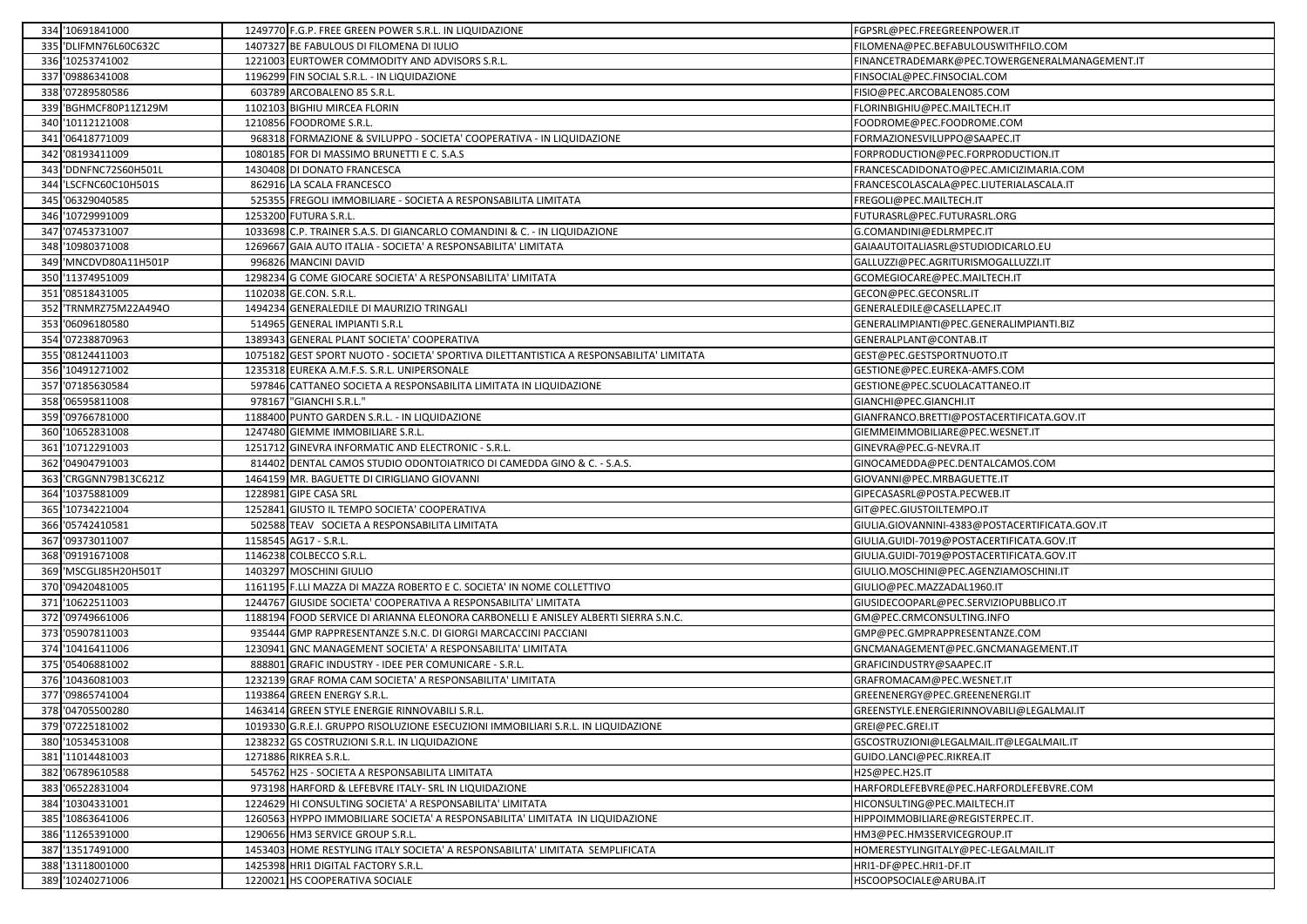|     | 390 '10984251008      | 1269586 HUMAN EVENTS - S.R.L. IN LIQUIDAZIONE                                                              | HUMANEVENTS@PEC,HUMANEVENTS.IT              |
|-----|-----------------------|------------------------------------------------------------------------------------------------------------|---------------------------------------------|
|     | 391 '11375561005      | 1298265 IDELIA S.R.L.                                                                                      | IDELIASRL@PEC.IDELIA.IT                     |
|     | 392 '03590581009      | 678120 IDEOGRAMMA - S.R.L. IN LIQUIDAZIONE                                                                 | IDEOGRAMMA@PEC.IDEOGRAMMA.NET               |
|     | 393 '08628291000      | 1107594 ISTITUTO DERMATOLOGICO ITALO FRANCESE S.R.L. - IN LIQUIDAZIONE                                     | IDIFARMACEUTICI@PEC.IDIFARM.COM             |
|     | 394 '10712351005      | 1251763 IMMAGINE E SERVIZI - SOCIETA' A RESPONSABILITA' LIMITATA                                           | IES@PEC.IMMAGINIESERVIZI.IT                 |
| 395 | '06978491006          | 1001720 I. & S. - SOCIETA' A RESPONSABILITA' LIMITATA                                                      | IESROMA@PEC.IESROMA.COM                     |
|     | 396 '08145990589      | 650962 IFIA S.R.L. IN LIQUIDAZIONE                                                                         | IFIASRL@PEC.IFIASRL.COM                     |
|     | 397 '13062081008      | 1421064 IFLAT - SOCIETA' A RESPONSABILITA' LIMITATA SEMPLIFICATA                                           | IFLAT@PEC.IFLAT.IT                          |
| 398 | '09875831001          | 1194099 I.M.A. S.R.L.                                                                                      | IMASRL@PEC.BOLICI.IT                        |
|     | 399 '09969081000      | 1200335 "IMMOBILEUR S.R.L." SOCIETA' CON UNICO SOCIO IN LIQUIDAZIONE                                       | IMMOBILEUR@PEC.ARUBA.COM                    |
|     | 400 '11012301005      | 1271705 IMMOBILIARE IMMOBILGEST S.R.L. IN LIQUIDAZIONE                                                     | IMMOBILGEST@PEC.STUDIODEFRANCESCO.IT        |
|     | 401 '11395321000      | 1299670 IMMOBILIARE LINEA VERDE - SOCIETA' A RESPONSABILITA' LIMITATA                                      | IMMOBILIARELINEAVERDE@PEC.PROGRAMMA2000.COM |
| 402 | '08772311000          | 1118648 C.I.T. SOCIETA' IN NOME COLLETTIVO DI SERGIO ROSSETTI & C. IN LIQUIDAZIONE                         | IMPIANTI@PEC.CITROSSETTI.COM                |
| 403 | '04151600964          | 1053905 ASCANIO SALVIDIO E ASSOCIATI - SOCIETA' A RESPONSABILITA' LIMITATA IN LIQUIDAZIONE                 | INACSA@PEC.SALVIDIO.IT                      |
| 404 | '10547831007          | 1239561 INDEMI - SOCIETA' A RESPONSABILITA' LIMITATA                                                       | INDEMI@PEC.INDEMI.IT                        |
|     | 405 '97605530159      | 1330864 ASSO-CONSORZI-EXPORT-IMPORT-CERTOFFEX-SERVICES                                                     | INFO@ASSO-CONSORZI.COM                      |
|     | 406 '06828261005      | 992783 ESSEMME COSTRUZIONI -S.R.L.                                                                         | INFO@ESSEMMECOSTRUZIONI.COM                 |
| 407 | '94052270587          | 1248445 LA WEB TV                                                                                          | INFO@LAWEBTV.IT                             |
| 408 | '08473111006          | 1096852 2G SERVICE S.R.L.                                                                                  | INFO@PEC.2GSERVICE.COM                      |
|     | 409 '04745521007      | 801203 A & C 2000 S.R.L.                                                                                   | INFO@PEC.AEC2000.EU                         |
|     | 410 '10998791007      | 1271417 AEMILIUS S.R.L.                                                                                    | INFO@PEC.AEMILIUS.IT                        |
|     | 411 '12275461007      | 1363370 AFFINITY GLOBAL SOCIETA' A RESPONSABILITA' LIMITATA SEMPLIFICATA                                   | INFO@PEC.AFFINITYGLOBAL.IT                  |
|     | 412 '11743111004      | 1325703 SPREAD COMMUNICATION - SOCIETA' COOPERATIVA IN LIQUIDAZIONE                                        | INFO@PEC.ALESSANDROSAU.COM                  |
|     | 413 '05483611009      | 894133 APIS ITALIA S.R.L.                                                                                  | INFO@PEC.APISITALIA.IT                      |
|     | 414 '10280131003      | 1222437 ARCHITETTURA & STILE SOCIETA' A RESPONSABILITA' LIMITATA                                           | INFO@PEC.ARCHITETTURAESTILE.NET             |
|     | 415 '06968341005      | 1000871 ASSISTENZA RIPARAZIONE MANUTENZIONE IMPIANTI ASCENSORI SRL IN SIGLA A.R.M. SRL - IN LIQUIDAZIONE   | INFO@PEC.ARMSRL.COM                         |
|     | 416 '13608071000      | 1460233 ARTBID.IT S.R.L.                                                                                   | INFO@PEC.ARTBID.IT                          |
|     | 417 'RVNMRZ56P25H501V | 891495 ARVENI IMMOBILIARE DI ARVENI MAURIZIO                                                               | INFO@PEC.ARVENIMMOBILIARE.COM               |
|     | 418 '97427410580      | 1249445 ASSOCIAZIONE S.I.D.U.                                                                              | INFO@PEC.ASSOCIAZIONESIDU.COM               |
| 419 | '04394881009          | 761507 AUTOFFICINA VIMIT DI TIMPANO MICHELE S.N.C.                                                         | INFO@PEC.AUTOFFICINAVIMIT.IT                |
| 420 | '01598590709          | 1210232 TUSCOLANA SERVIZI S.R.L. IN LIQUIDAZIONE                                                           | INFO@PEC.AUTONOLEGGIOTUSCOLANO.IT           |
|     | 421 '05520341008      | 895475 AUTOSOCCORSO 2000 DI GIUSEPPE E MICHELE DI BIASE S.N.C.                                             | INFO@PEC.AUTOSOCCORSO2000.IT                |
|     | 422 '04409721000      | 763396 BIESSE MEDICA S.R.L.                                                                                | INFO@PEC.BIESSEMEDICA.IT                    |
| 423 | '10701601006          | 1250262 BLUE SERVICES S.R.L., IN FORMA ABBREVIATA " B.S. S.R.L."                                           | INFO@PEC.BLUESERVICEGROUP.IT                |
|     | 424 '10403051005      | 1230598 BRISPAL ITALIA - SOCIETA' A RESPONSABILITA' LIMITATA IN LIQUIDAZIONE                               | INFO@PEC.BRISPALITALIA.IT                   |
|     | 425 '11373901005      | 1298121 BSK SERVICE ROMA S.R.L.                                                                            | INFO@PEC.BSKRM.IT                           |
| 426 | '05825071003          | 929075 VINCENT GLOBAL SERVICE - S.R.L. IN LIQUIDAZIONE                                                     | INFO@PEC.BUILDINGSRL.NET                    |
|     | 427 '10200011004      | 1216660 TOURIST LAB SRL                                                                                    | INFO@PEC.CAESARSROOMSROMA.IT                |
|     | 428 '06261851007      | 958927 CAROLINA COSTRUZIONI S.R.L. - IN LIQUIDAZIONE                                                       | INFO@PEC.CAROLINACOSTRUZIONI.IT             |
| 429 | '09375061000          | 1159239 CARROZZERIA FRATE DI FRATE FURIO E SIMONA - SOCIETA' IN NOME COLLTTIVO.                            | INFO@PEC.CARROZZERIAFRATE.IT                |
|     | 430 '11085891007      | 1277869 CAUPONA S.R.L.                                                                                     | INFO@PEC.CAUPONA.IT                         |
|     | 431 '05375930962      | 1351722 CBC & ZOLTEK ITALIA S.R.L. IN LIQUIDAZIONE                                                         | INFO@PEC.CBCZOLTEK.IT                       |
| 432 | '00873700942          | 1304434 CEDI BRIO' MOLISE S.P.A. IN LIQUIDAZIONE                                                           | INFO@PEC.CEDIMOLISE.IT                      |
|     | 433 '12416981004      | 1372711 CELTIC S.R.L.                                                                                      | INFO@PEC.CELTICPUBROME.IT                   |
|     | 434 '03527251007      | 671584 CENTRO RECAPITI S.R.L. - IN LIQUIDAZIONE                                                            | INFO@PEC.CENTRORECAPITI.IT                  |
|     | 435 '03640470963      | 1065907 CONSULENZA ISTITUZIONALE S.R.L. - SERVIZI E CONSULENZA PER INVESTITORI ISTITUZIONALI "C.I. S.R.L." | INFO@PEC.CI-SPA.IT                          |
|     | 436 '06353581009      | 962585 CIAMPI TRADE COMPANY S.R.L. - IN LIQUIDAZIONE                                                       | INFO@PEC.CIAMPITRADE.COM                    |
|     | 437 '09928981001      | 1259177 FEDERAZIONE ITALIANA DEL TURISMO DELLA C.I.D.E.C.                                                  | INFO@PEC.CIDECTURISMO.IT                    |
|     | 438 '09073771009      | 1137676 NUOVA CITY CARS SOCIETA' A RESPONSABILITA' LIMITATA ANCHE BREVEMENTE DETTA NUOVA CITY CARS S.R.L.  | INFO@PEC.CITY-CARS.IT                       |
|     | 439 '12243741001      | 1360859 COBRA CONSULTING SRL                                                                               | INFO@PEC.COBRACONSULTING.IT                 |
|     | 440 '11175271003      | 1284653 COLIBRI' ITALIA SOCIETA' A RESPONSABILITA' LIMITATA                                                | INFO@PEC.COLIBRITALIA.COM                   |
|     | 441 '02590190605      | 1236385 CONAG - CONSORZIO ATTIVITA' GENERALI CONCESSIONARIE AGIPGAS                                        | INFO@PEC.CONAGIP.IT                         |
|     | 442 'RSTSFN84T27L182I | 1376396 CONDORSOFT DI STEFANO ROSATI                                                                       | INFO@PEC.CONDORSOFT.IT                      |
|     | 443 '10349661008      | 1225773 CONFIMPIEGO SOCIETA' COOPERATIVA                                                                   | INFO@PEC.CONFIMPIEGO.COM                    |
| 444 | '10896081006          | 1263316 BABY SERVICE SOCIETA' COOPERATIVA IN LIQUIDAZIONE                                                  | INFO@PEC.COOP-BABYSERVICE.IT                |
|     | 445 '03807261007      | 699205 COPY FAX DI GRIMALDI ENRICO E C. - S.N.C.                                                           | INFO@PEC.COPYFAXROMA.IT                     |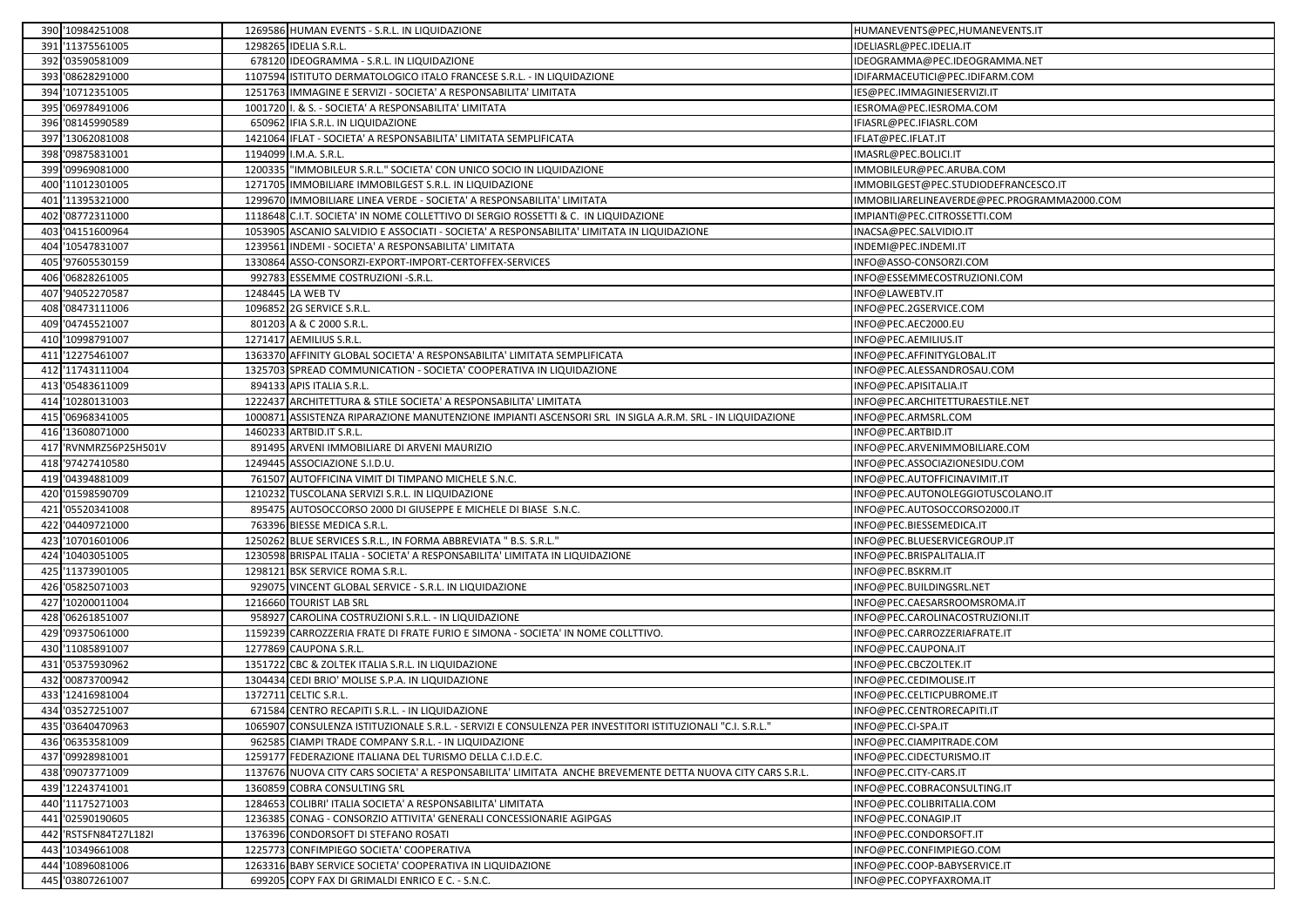| 446 '04112441003      |         | 731031 COSMOSERVICES S.R.L.                                                                                                                                            | INFO@PEC.COSMOSERVICESRL.COM      |
|-----------------------|---------|------------------------------------------------------------------------------------------------------------------------------------------------------------------------|-----------------------------------|
| 447 '13742581005      |         | 1469408 CQ DI CASATI E QUARIN S.N.C.                                                                                                                                   | INFO@PEC.CQAGENCY.IT              |
| 448 '08761991002      |         | 1117422 DACOSYS S.R.L. - IN LIQUIDAZIONE                                                                                                                               | INFO@PEC.DACOSYS.IT               |
| 449 '08261051000      |         | 1083980 DAWNLIGHT CONSULTING S.R.L                                                                                                                                     | INFO@PEC.DAWNLIGHTCONSULTING.IT   |
| 450 '12118181002      |         | 1351562 DEVBIZ S.R.L.                                                                                                                                                  | INFO@PEC.DEVBIZ.IT                |
| 451 '06739621008      |         | 986995 FRESCHIDIWEB S.R.L.                                                                                                                                             | INFO@PEC.DEVBIZ.IT                |
| 452 '12015051001      |         | 1344618 " DGB SERVICE S.R.L. "                                                                                                                                         | INFO@PEC.DGBSERVICE.IT            |
| 453 '12744981007      |         | 1397105 FARMACEUTICA ITALIANA SOCIETA' A RESPONSABILITA' LIMITATA SEMPLIFICATA                                                                                         | INFO@PEC.DIBICOSTRUZIONISRL.COM   |
| 454 '06540161004      |         | 975034 DI.BI. COSTRUZIONI - S.R.L.                                                                                                                                     | INFO@PEC.DIBICOSTRUZIONISRL.COM   |
| 455 '10264281006      |         | 1221772 DI MATTEO RESTAURI S.R.L                                                                                                                                       | INFO@PEC.DIMATTEORESTAURI.IT      |
| 456 '10907731003      |         | 1263542 DREAM PAPER SOLUTION S.R.L.                                                                                                                                    | INFO@PEC.DREAMPAPERSOLUTION.IT    |
| 457 'CNSMRA43R44D539T |         | 755281 D.S.G. DE SISTO GIORGIO DI CONSOLI MARIA                                                                                                                        | INFO@PEC.DSGDICONSOLI.IT          |
| 458 '07512661005      |         | 1037317 DUEDI ILLUMINAZIONE S.R.L. IN LIQUIDAZIONE                                                                                                                     | INFO@PEC.DUEDIILLUMINAZIONE.IT    |
| 459 '10333181005      |         | 1226537 DYNAMIC EVENTS                                                                                                                                                 | INFO@PEC.DYNAMICEVENTS.IT         |
| 460 '12413901005      |         | 1372467 EBERS SW SRL                                                                                                                                                   | INFO@PEC.EBERSSW.IT               |
| 461 '02286130741      |         | 1405308 EBOLI 2010 S.R.L.                                                                                                                                              | INFO@PEC.EBOLI2010.IT             |
| 462 '11351811002      |         | 1296456 ENERTECH STORE SRL IN LIQUIDAZIONE                                                                                                                             | INFO@PEC.ENERTECHSTORE.IT         |
| 463 '10833011009      |         | 1258187 EVERKI ITALY S.R.L.                                                                                                                                            | INFO@PEC.EVERKI.IT                |
| 464 '08945081001      |         | 1129136 EXXTREME S.R.L.                                                                                                                                                | INFO@PEC.EXXTREME.EU              |
| 465 '09538221004      | 1170225 | FARMAFOOT S.R.L                                                                                                                                                        | INFO@PEC.FARMAFOOT.COM            |
| 466 '09050671008      | 113586  | SISRAN FIP SRL SOCIETA' ITALIANA PER LO STUDIO E LA RICERCA IN ALIMENTAZIONE E NUTRIZIONE UMANA -<br>FORMAZIONE - INFORMAZIONE - PERFEZIONAMENTO SANITARIO E BIOMEDICO | INFO@PEC.FIPNUTRIZIONE.ORG        |
| 467 '07537971009      |         | 1039759 CONSORZIO FIUMICINO TRASPORTI                                                                                                                                  | INFO@PEC.FIUMICINOTRASPORTI.IT    |
| 468 '07382861008      |         | 1028202 FORMAMENTIS S.R.L.                                                                                                                                             | INFO@PEC.FORMAMENTISSRL.IT        |
| 469 '09169491009      |         | 1145375 FORSYSTEM INTERNATIONAL S.R.L.                                                                                                                                 | INFO@PEC.FORSYSTEMSRL.IT          |
| 470 '13872811008      |         | 1479306 GALATEA COMUNICAZIONE - SOCIETA' A RESPONSABILITA' LIMITATA                                                                                                    | INFO@PEC.GALATEACOMUNICAZIONE.COM |
| 471 '10616591003      |         | 1244552 GALILAEA ITALIA - SOCIETA' A RESPONSABILITA' LIMITATA IN LIQUIDAZIONE                                                                                          | INFO@PEC.GALILAEA.IT              |
| 472 '08079751007      |         | 1071808 GIBERMAO MOTO S.N.C. DI CIAN GILBERTO                                                                                                                          | INFO@PEC.GIBERMAOMOTO.IT          |
| 473 '10539601004      |         | 1238530 GI.S.AL SERVICE GROUP S.R.L.                                                                                                                                   | INFO@PEC.GISALSERVICEGROUP.COM    |
| 474 '08332680589      |         | 655216 GRIFO SRL                                                                                                                                                       | INFO@PEC.GRIFOCONSULTING.IT       |
| 475 'CRCRRT76D15H501F |         | 1366412 ROBERTO CERCHI D.I.                                                                                                                                            | INFO@PEC.GRIMALDIAURELIO.IT       |
| 476 '11497321007      |         | 1307147 DMI SOCIETA' COOPERATIVA                                                                                                                                       | INFO@PEC.GRUPPODMI.IT             |
| 477 '06230270586      |         | 519250 TIVA S.R.L.                                                                                                                                                     | INFO@PEC.GRUPPOTIVA.IT            |
| 478 '09112601001      |         | 1140655 GUSTONOMIA S.R.L.                                                                                                                                              | INFO@PEC.GUSTONOMIA.IT            |
| 479 '08236191006      |         | 1083141 SOCIETA' COOPERATIVA HARMONIA MUNDI IN LIQUIDAZIONE                                                                                                            | INFO@PEC.HARMONIA-MUNDI.IT        |
| 480 '02258860341      |         | 1405426 HELM S.R.L. - IN LIQUIDAZIONE                                                                                                                                  | INFO@PEC.HELMSRL.COM              |
| 481 '13146011005      |         | 1427000 ELITE CONSULTING S.R.L.                                                                                                                                        | INFO@PEC.HOBBYHOBBY.IT            |
| 482 '09938451003      |         | 1198771 HOUSE SYSTEM S.R.L. - IN LIQUIDAZIONE                                                                                                                          | INFO@PEC.HOUSESYSTEM.EU           |
| 483 '09213731004      |         | 1147828 HYD MARINE S.R.L.                                                                                                                                              | INFO@PEC.HYDMARINE.COM            |
| 484 '04511001002      |         | 773393 IM.A.G.E. DI AMBROGIO ALBERTO S.A.S. IN LIQUIDAZIONE                                                                                                            | INFO@PEC.IMAGE-DIGITALE.IT        |
| 485 '05588671007      | 90214   | IPSO POINT S.A.S. DI ASCIONE CARMINE E C.                                                                                                                              | INFO@PEC.IPSOPOINT.COM            |
| 486 '12760061007      |         | 1398179 CONSORZIO ITALIA COSTRUIRE IN FORMA ABBREVIATA "C.I.C."                                                                                                        | INFO@PEC.ITALIACOSTRUIRE.COM      |
| 487 '11461541002      |         | 1304654 ITALIA FOOD SRL                                                                                                                                                | INFO@PEC.ITALIAFOOD.IT            |
| 488 '10914371009      |         | 1264171 ITGS INFORMATICA S.R.L                                                                                                                                         | INFO@PEC.ITGSINFORMATICA.IT       |
| 489 '08187671006      |         | 1081180 I.T. SYSTEM S.R.L.                                                                                                                                             | INFO@PEC.ITSYSTEMROMA.IT          |
| 490 '10929241007      |         | 1265087 JALO'S BCN CATALONIA S.R.L. - IN LIQUIDAZIONE                                                                                                                  | INFO@PEC.JALOS.EU                 |
| 491 '06928380580      |         | 551596 JERRY TRAVEL S.R.L.                                                                                                                                             | INFO@PEC.JERRYTRAVEL.COM          |
| 492 '04639000654      |         | 1213543 SOCIETA' JURIBIT S.R.L.                                                                                                                                        | INFO@PEC.JURIBIT.IT               |
| 493 '10179221006      |         | 1215371 KREATIVE GROUP S.R.L. IN LIQUIDAZIONE                                                                                                                          | INFO@PEC.KREATIVEGROUP.IT         |
| 494 '05813001004      |         | 924531 E.F.F. SOCIETA' A RESPONSABILITA' LIMITATA IN LIQUIDAZIONE                                                                                                      | INFO@PEC.L-ARTEDELLEGNO.COM       |
| 495 '05502181000      |         | 901777 L'ACQUEDOTTO - SOCIETA' COOPERATIVA SOCIALE INTEGRATA A RESPONSABILITA' LIMITATA - IN LIQUIDAZIONE                                                              | INFO@PEC.LACQUEDOTTO.IT           |
| 496 '09202171006      |         | 1147229 LA SOLIDARIETA' - SOCIETA' COOPERATIVA SOCIALE                                                                                                                 | INFO@PEC.LASOLIDARIETAROMA.ORG    |
| 497 '10367161006      |         | 1227875 L'AURORA - COMPAGNIA DELLA SOSTENIBILITA' S.R.L.                                                                                                               | INFO@PEC.LAURORACOMUNICAZIONE.IT  |
| 498 '10323581008      |         | 1224825 LEGAL CONSULTING GROUP SRL                                                                                                                                     | INFO@PEC.LCGROUP.IT               |
| 499 '09153371001      |         | 1143417 L.& C. CONSULTING S.R.L.                                                                                                                                       | INFO@PEC.LCSIP.COM                |
|                       |         |                                                                                                                                                                        |                                   |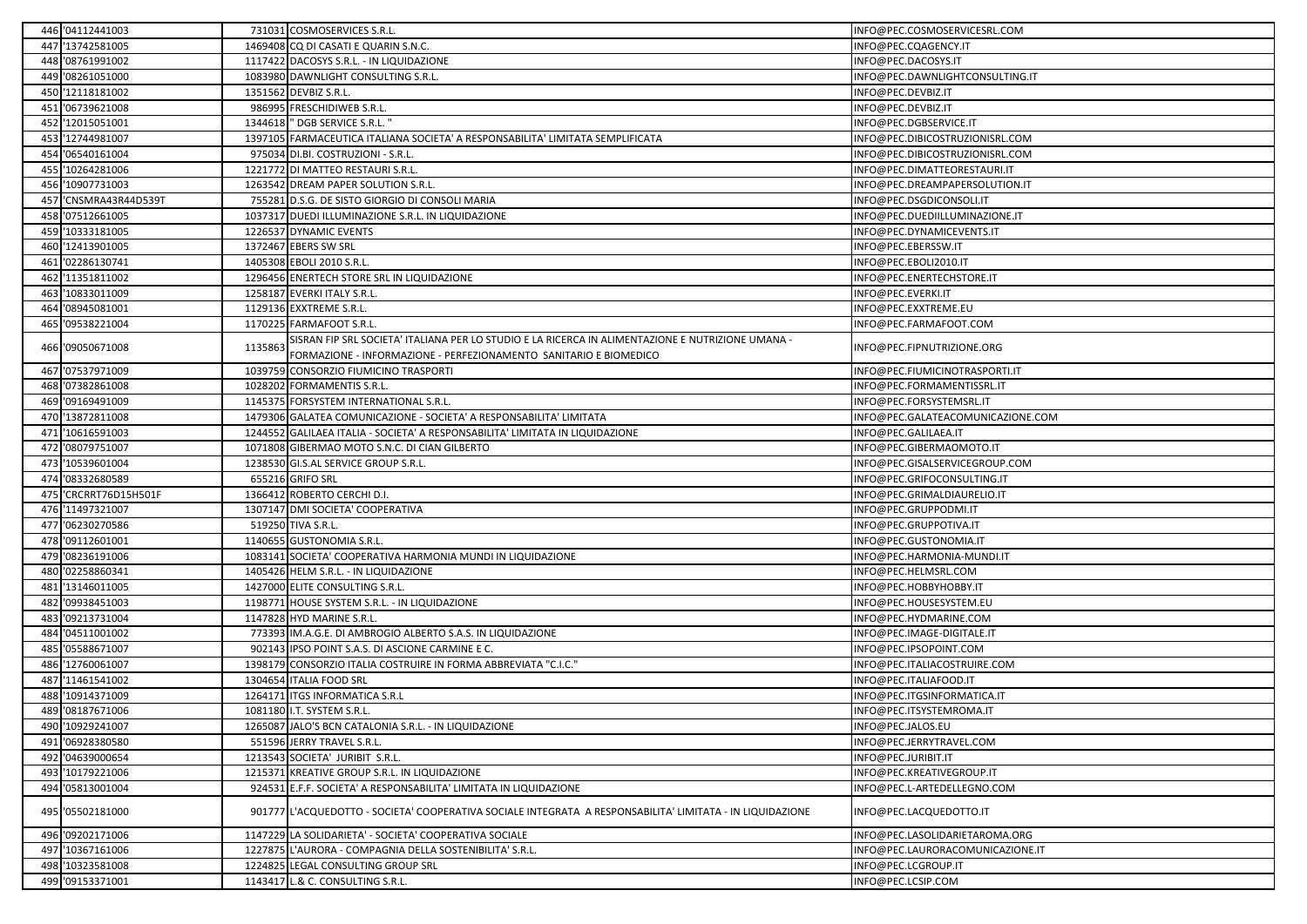| 500 '12491821000      | 1378253 L.D. GLOBAL SERVICE S.R.L.                                                             | INFO@PEC.LDGLOBALSERVICE.IT        |
|-----------------------|------------------------------------------------------------------------------------------------|------------------------------------|
| 501 '10572421005      | 1241823 LE ROI GROUP DI STANZIONE FRANCESCO & C. - SOCIETA' IN ACCOMANDITA SEMPLICE            | INFO@PEC.LEROIGROUP.IT             |
| 502 '11624541006      | 1316751 LIGHT UP S.R.L. IN LIQUIDAZIONE                                                        | INFO@PEC.LIGHTUPSRL.IT             |
| 503 '05912751004      | 939784 LINEA MOBILI S.R.L.                                                                     | INFO@PEC.LINEAMOBILI.COM           |
| 504 '10963661003      | 1267955 LITORALE DI ROMA S.R.L.                                                                | INFO@PEC.LITORALEDIROMA.COM        |
| 505 '03226791204      | 1353474 LOGIC GROUP SOCIETA' COOPERATIVA                                                       | INFO@PEC.LOGICGROUP.IT             |
| 506 '03854690587      | 470964 PELLEGRINI LUCILLA E PORRETTI GRAZIELLA SOCIETA' IN NOME COLLETTIVO                     | INFO@PEC.LUCILLAEGRAZIELLA.IT      |
| 507 '07720580583      | 679196 MADAMA TENDE DI PIERSANTI RODOLFO E C. - SOCIETA IN NOME COLLETTIVO-                    | INFO@PEC.MADAMATENDE.IT            |
| 508 '13639001000      | 1464989 MASSIVE DYNAMIC TECHNOLOGY S.R.L.S. - SOCIETA' A RESPONSABILITA' LIMITATA SEMPLIFICATA | INFO@PEC.MASSIVEDYNAMIC.IT         |
| 509 '09106761001      | 1140119 MEDIA DAB S.A.S. DI DOMENICO BARILARI E C.                                             | INFO@PEC.MEDIADAB.COM              |
| 510 '01250240247      | 1478494 METRO' S.R.L. - IN LIQUIDAZIONE -                                                      | INFO@PEC.METROSRL.EU               |
| 511 '03896431008      | 709464 MI.MA.R. IMPIANTI DI TRIVELLI VINCENZO E C. - S.N.C.                                    | INFO@PEC.MIMARIMPIANTI.IT          |
| 512 'ZRLRRT72S25L219Q | 1430156 MISTER KITCHEN DI ZURLO ROBERTO                                                        | INFO@PEC.MISTERKITCHEN.IT          |
| 513 '10570681006      | 1241202 MITIKAS S.R.L.                                                                         | INFO@PEC.MITIKAS.EU                |
| 514 GTRPLA76C61H501L  | 1366329 CS PRATICO DI PAOLA GUTIERREZ OVALLE                                                   | INFO@PEC.MONDO-SERVIZI.IT          |
| 515 '10383281002      | 1228059 CONSORZIO NATIONAL DRIVER SERVICE                                                      | INFO@PEC.NATIONALDRIVERSERVICE.IT  |
| 516 '05581051009      | 906230 NEXUS SISTEMI SRL IN LIQUIDAZIONE                                                       | INFO@PEC.NEXUSISTEMI.IT            |
| 517 '03264910401      | 1254194 NIC ITALIA S.R.L. IN LIQUIDAZIONE                                                      | INFO@PEC.NICSRL.IT                 |
| 518 'GNFMLN74A23H501R | 1359993 GIANFELICI EMILIANO                                                                    | INFO@PEC.NOLEGGIOFLIPPER.IT        |
| 519 '12125341003      | 1352420 NON SOLO COCCOLE S.N.C. DI ATTILIO IASSINI                                             | INFO@PEC.NONSOLOCOCCOLE.IT         |
| 520 '11532581003      | 1309823 NOTE DI VINO S.R.L.                                                                    | INFO@PEC.NOTEDIVINO.NET            |
| 521 '07281410584      | 604109 LINEA - SOCIETA IN NOME COLLETTIVO DI ROBERTO CIULLINI ED ISA BACCIN                    | INFO@PEC.NOUVELLE-CUISINE.IT       |
| 522 '10396231002      | 1229583 NOVALYSIS S.R.L. IN LIQUIDAZIONE                                                       | INFO@PEC.NOVALYSIS.IT              |
| 523 '11331731007      | 1296844 NUMERI PERFETTI S.R.L.                                                                 | INFO@PEC.NUMERIPERFETTI.IT         |
| 524 '10677901000      | 1248833 OLIO DI GOMITO S.R.L. IN LIQUIDAZIONE                                                  | INFO@PEC.OLIODIGOMITO.IT           |
| 525 '97726330588      | 1456438 O.NA.P.S. ORGANISMO NAZIONALE DEI PROFESSIONISTI DELLA SICUREZZA                       | INFO@PEC.ONAPSFORMAZIONE.IT        |
| 526 'RCCCNZ78P69D972X | 1397777 ORIENTAL LAB DI RICCERI CINZIA                                                         | INFO@PEC.ORIENTALAB.IT             |
| 527 'MCRGPP51M50L049X | 507566 MACRI GIUSEPPINA                                                                        | INFO@PEC.PELLICCERIAMG.IT          |
| 528 '12353041002      | 1369066 PELOSI STYLE S.R.L.C.R. IN LIQUIDAZIONE                                                | INFO@PEC.PELOSISTYLE.IT            |
| 529 '04817620588      | 464017 NEW PRATEO S.R.L.                                                                       | INFO@PEC.PRATEO.IT                 |
| 530 'MRGFNC70H20H501E | 911929 PUBLIEMME 84 DI FRANCESCO MORGANI                                                       | INFO@PEC.PUBLIEMME84.IT            |
| 531 '11092551008      | 1278273 QUADRARO BASEMENT S.R.L. IN LIQUIDAZIONE                                               | INFO@PEC.QUADRAROBASEMENT.COM      |
| 532 '10537171000      | 1238697 QUADRITALIA S.R.L.                                                                     | INFO@PEC.QUADRITALIASRL.IT         |
| 533 '06820161005      | 992366 QUALITY LAB S.R.L.                                                                      | INFO@PEC.QUALITYLABSRL.IT          |
| 534 '06557760581      | 531853 RA.VI. RAPPRESENTANZE DI MAURO NARDICCHIA E C. - S.N.C                                  | INFO@PEC.RAVIRAPPRESENTANZE.IT     |
| 535 '10731401005      | 1252727 RECOVERY FARM SOCIETA' A RESPONSABILITA' LIMITATA                                      | INFO@PEC.RECOVERYFARM.IT           |
| 536 '03968920235      | 1395838 REMAP S.R.L. IN LIQUIDAZIONE                                                           | INFO@PEC.REMAP.IT                  |
| 537 '10323341007      | 1225353 RICCIO SECURITY S.R.L.                                                                 | INFO@PEC.RICCIOSECURITY.COM        |
| 538 '08387710588      | 655752 RI.MA.SIGNAL DI RINALDI MARIO E C.                                                      | INFO@PEC.RIMASIGNAL.COM            |
| 539 'LFNRRT70L28H501F | 771422 ALFONSI ROBERTO                                                                         | INFO@PEC.ROBYSPORTROMA.IT          |
| 540 '09516041002      | 1169701 R R SERVIZI S.R.L.                                                                     | INFO@PEC.RRSERVIZI.COM             |
| 541 '10385561005      | 1229324 RS.M S.R.L.                                                                            | INFO@PEC.RS-MSRL.COM               |
| 542 '09702911000      | 1182983 SAESTETIQUE S.R.L.                                                                     | INFO@PEC.SAESTETIQUE.COM           |
| 543 '10796981008      | 1258151 SAINI HOTELS S.R.L. IN LIQUIDAZIONE                                                    | INFO@PEC.SAINIHOTELS.COM           |
| 544 '10622081007      | 1245055 SALENTUM REAL ESTATE S.R.L.                                                            | INFO@PEC.SALENTUMREALESTATE.COM    |
| 545 '02386190587      | 406533 LABORATORIO DI ANALISI S. GIORGIO S.R.L. IN LIQUIDAZIONE                                | INFO@PEC.SANGIORGIOMED.COM         |
| 546 'SNGRML60R28D122K | 1159441 SANGUEDOLCE ROMOLO                                                                     | INFO@PEC.SANGUEDOLCEMEDIAZIONI.COM |
| 547 'PRTMNL89L09H501U | 1370148 PRETE EMANUELE                                                                         | INFO@PEC.SANITARIAORTOPEDIAANNA.IT |
| 548 '10622141009      | 1245832 ACCADEMIA DI SCIENZE GIURIDICHE S.R.L. - IN LIQUIDAZIONE                               | INFO@PEC.SCIENZE-GIURIDICHE.IT     |
| 549 '06846841002      | 994131 EURCICLO S.R.L.                                                                         | INFO@PEC.SCOTTBICIROMA.IT          |
| 550 '10675731003      | 1248583 S.E.A.M. NEW SERVICES SRL                                                              | INFO@PEC.SEAMNEWSERVICE.IT         |
| 551 '10903571007      | 1262796 SEEOPEN S.R.L. IN LIQUIDAZIONE                                                         | INFO@PEC.SEEOPEN.COM               |
| 552 '10458321006      | 1234138 HORSE & CO. S.N.C. DI GUGLIELMO DE FILIPPI & C.                                        | INFO@PEC.SELLERIAHORSEANDCO.IT     |
| 553 '09449771006      | 1164195 SEMICER SRL                                                                            | INFO@PEC.SEMICER.IT                |
| 554 '09420201007      | 1161999 SERVIZI CLIMATICI INTEGRATI S.R.L. IN LIQUIDAZIONE                                     | INFO@PEC.SERVIZICLIMATICI.IT       |
| 555 '10413071001      | 1232488 SHEN COMUNICAZIONE S.R.L.                                                              | INFO@PEC.SHENCOMUNICAZIONE.COM     |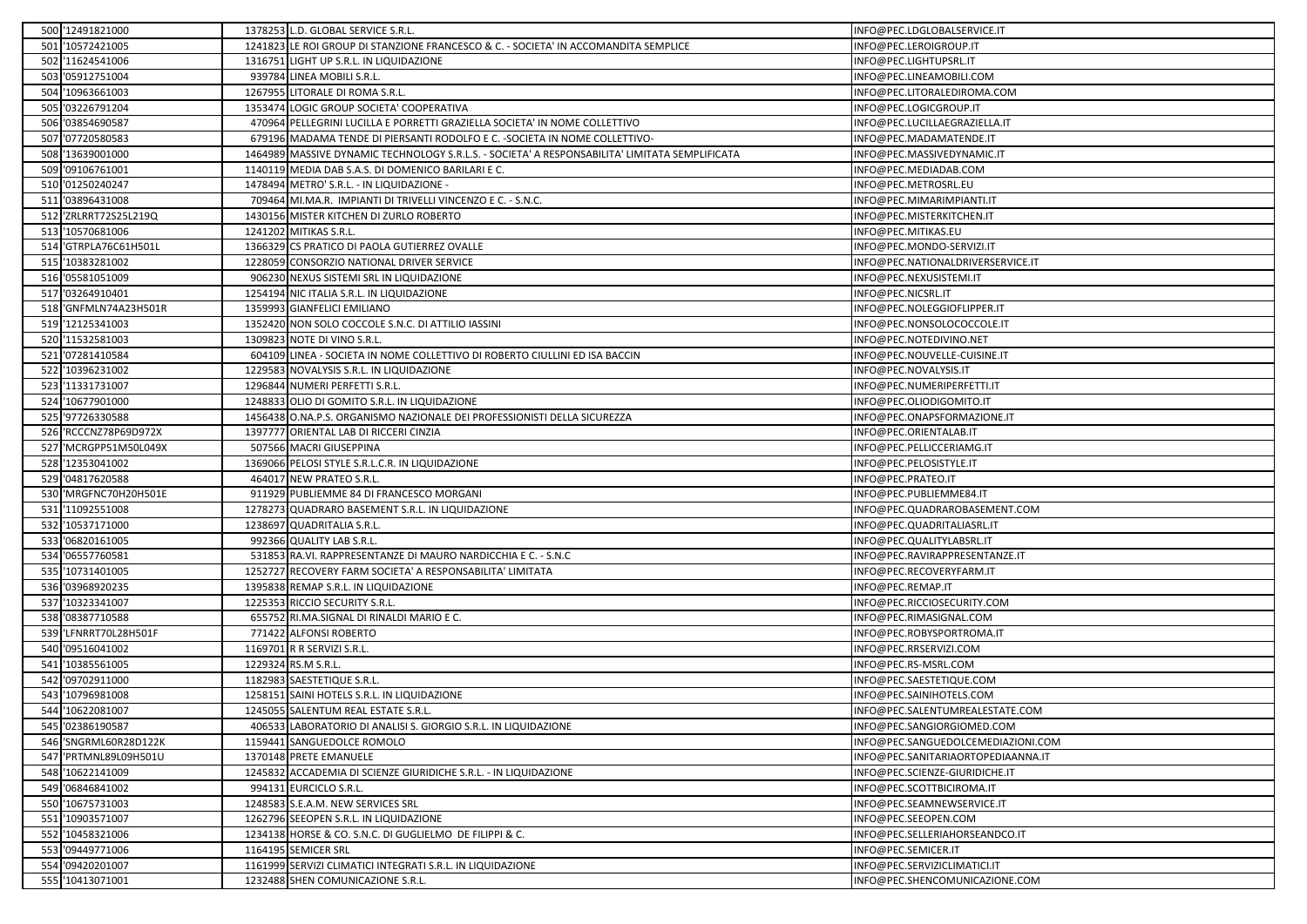| 556 '06663791009      |                                                                                                                                                              |                                                                                                    | INFO@PEC.SIFERLEGNO.IT                                                                                                                                                                                                                                                                                                                                                                                                                                                                                                                                                                                                                                                                                                                                                                                                                                                                                                                                                                                                                                                                                                                                                                                                                                                                                                                                                                                                                                                                                                                                                                                                                                                                                                                                                                                                                                                                                                                                                                                                                |
|-----------------------|--------------------------------------------------------------------------------------------------------------------------------------------------------------|----------------------------------------------------------------------------------------------------|---------------------------------------------------------------------------------------------------------------------------------------------------------------------------------------------------------------------------------------------------------------------------------------------------------------------------------------------------------------------------------------------------------------------------------------------------------------------------------------------------------------------------------------------------------------------------------------------------------------------------------------------------------------------------------------------------------------------------------------------------------------------------------------------------------------------------------------------------------------------------------------------------------------------------------------------------------------------------------------------------------------------------------------------------------------------------------------------------------------------------------------------------------------------------------------------------------------------------------------------------------------------------------------------------------------------------------------------------------------------------------------------------------------------------------------------------------------------------------------------------------------------------------------------------------------------------------------------------------------------------------------------------------------------------------------------------------------------------------------------------------------------------------------------------------------------------------------------------------------------------------------------------------------------------------------------------------------------------------------------------------------------------------------|
| 557 '04869370587      |                                                                                                                                                              |                                                                                                    | INFO@PEC.SIMICAR.COM                                                                                                                                                                                                                                                                                                                                                                                                                                                                                                                                                                                                                                                                                                                                                                                                                                                                                                                                                                                                                                                                                                                                                                                                                                                                                                                                                                                                                                                                                                                                                                                                                                                                                                                                                                                                                                                                                                                                                                                                                  |
| 558 '06999601005      |                                                                                                                                                              |                                                                                                    | INFO@PEC.SISCA.IT                                                                                                                                                                                                                                                                                                                                                                                                                                                                                                                                                                                                                                                                                                                                                                                                                                                                                                                                                                                                                                                                                                                                                                                                                                                                                                                                                                                                                                                                                                                                                                                                                                                                                                                                                                                                                                                                                                                                                                                                                     |
| 559 '08917061007      |                                                                                                                                                              |                                                                                                    | INFO@PEC.SLEEPINGSTAR.IT                                                                                                                                                                                                                                                                                                                                                                                                                                                                                                                                                                                                                                                                                                                                                                                                                                                                                                                                                                                                                                                                                                                                                                                                                                                                                                                                                                                                                                                                                                                                                                                                                                                                                                                                                                                                                                                                                                                                                                                                              |
| 560 '10811501005      |                                                                                                                                                              |                                                                                                    | INFO@PEC.SMARTYPROMO.IT                                                                                                                                                                                                                                                                                                                                                                                                                                                                                                                                                                                                                                                                                                                                                                                                                                                                                                                                                                                                                                                                                                                                                                                                                                                                                                                                                                                                                                                                                                                                                                                                                                                                                                                                                                                                                                                                                                                                                                                                               |
| 561 '02938750235      |                                                                                                                                                              |                                                                                                    | INFO@PEC.SOFIP.IT                                                                                                                                                                                                                                                                                                                                                                                                                                                                                                                                                                                                                                                                                                                                                                                                                                                                                                                                                                                                                                                                                                                                                                                                                                                                                                                                                                                                                                                                                                                                                                                                                                                                                                                                                                                                                                                                                                                                                                                                                     |
| 562 '07348761003      |                                                                                                                                                              |                                                                                                    | INFO@PEC.SPETTACOLART.IT                                                                                                                                                                                                                                                                                                                                                                                                                                                                                                                                                                                                                                                                                                                                                                                                                                                                                                                                                                                                                                                                                                                                                                                                                                                                                                                                                                                                                                                                                                                                                                                                                                                                                                                                                                                                                                                                                                                                                                                                              |
| 563 '10421871004      |                                                                                                                                                              |                                                                                                    | INFO@PEC.STOPSTALKING.IT                                                                                                                                                                                                                                                                                                                                                                                                                                                                                                                                                                                                                                                                                                                                                                                                                                                                                                                                                                                                                                                                                                                                                                                                                                                                                                                                                                                                                                                                                                                                                                                                                                                                                                                                                                                                                                                                                                                                                                                                              |
| 564 '06352761008      |                                                                                                                                                              |                                                                                                    | INFO@PEC.SUPERCOZZA.IT                                                                                                                                                                                                                                                                                                                                                                                                                                                                                                                                                                                                                                                                                                                                                                                                                                                                                                                                                                                                                                                                                                                                                                                                                                                                                                                                                                                                                                                                                                                                                                                                                                                                                                                                                                                                                                                                                                                                                                                                                |
| 565 '10242031002      |                                                                                                                                                              |                                                                                                    | INFO@PEC.TDSROMA.IT                                                                                                                                                                                                                                                                                                                                                                                                                                                                                                                                                                                                                                                                                                                                                                                                                                                                                                                                                                                                                                                                                                                                                                                                                                                                                                                                                                                                                                                                                                                                                                                                                                                                                                                                                                                                                                                                                                                                                                                                                   |
| 566 '07131701000      |                                                                                                                                                              |                                                                                                    | INFO@PEC.TECNOCOMUNICAZIONE.COM                                                                                                                                                                                                                                                                                                                                                                                                                                                                                                                                                                                                                                                                                                                                                                                                                                                                                                                                                                                                                                                                                                                                                                                                                                                                                                                                                                                                                                                                                                                                                                                                                                                                                                                                                                                                                                                                                                                                                                                                       |
| 567 '06919921004      |                                                                                                                                                              |                                                                                                    | INFO@PEC.TECNOIDEE.IT                                                                                                                                                                                                                                                                                                                                                                                                                                                                                                                                                                                                                                                                                                                                                                                                                                                                                                                                                                                                                                                                                                                                                                                                                                                                                                                                                                                                                                                                                                                                                                                                                                                                                                                                                                                                                                                                                                                                                                                                                 |
| 568 '09285341005      |                                                                                                                                                              |                                                                                                    | INFO@PEC.TEROTECNICA.IT                                                                                                                                                                                                                                                                                                                                                                                                                                                                                                                                                                                                                                                                                                                                                                                                                                                                                                                                                                                                                                                                                                                                                                                                                                                                                                                                                                                                                                                                                                                                                                                                                                                                                                                                                                                                                                                                                                                                                                                                               |
| 569 '10386201007      |                                                                                                                                                              |                                                                                                    | INFO@PEC.TOURANDTRANSFER.COM                                                                                                                                                                                                                                                                                                                                                                                                                                                                                                                                                                                                                                                                                                                                                                                                                                                                                                                                                                                                                                                                                                                                                                                                                                                                                                                                                                                                                                                                                                                                                                                                                                                                                                                                                                                                                                                                                                                                                                                                          |
| 570 '10622151008      |                                                                                                                                                              |                                                                                                    | INFO@PEC.TOURISM-SCIENCES.COM                                                                                                                                                                                                                                                                                                                                                                                                                                                                                                                                                                                                                                                                                                                                                                                                                                                                                                                                                                                                                                                                                                                                                                                                                                                                                                                                                                                                                                                                                                                                                                                                                                                                                                                                                                                                                                                                                                                                                                                                         |
| 571 '00476200589      |                                                                                                                                                              |                                                                                                    | INFO@PEC.TPENERGIA.IT                                                                                                                                                                                                                                                                                                                                                                                                                                                                                                                                                                                                                                                                                                                                                                                                                                                                                                                                                                                                                                                                                                                                                                                                                                                                                                                                                                                                                                                                                                                                                                                                                                                                                                                                                                                                                                                                                                                                                                                                                 |
| 572 '09882091003      |                                                                                                                                                              |                                                                                                    | INFO@PEC.TRUCKSTOREITALIA.IT                                                                                                                                                                                                                                                                                                                                                                                                                                                                                                                                                                                                                                                                                                                                                                                                                                                                                                                                                                                                                                                                                                                                                                                                                                                                                                                                                                                                                                                                                                                                                                                                                                                                                                                                                                                                                                                                                                                                                                                                          |
| 573 '09725911003      |                                                                                                                                                              |                                                                                                    | INFO@PEC.TS4.IT                                                                                                                                                                                                                                                                                                                                                                                                                                                                                                                                                                                                                                                                                                                                                                                                                                                                                                                                                                                                                                                                                                                                                                                                                                                                                                                                                                                                                                                                                                                                                                                                                                                                                                                                                                                                                                                                                                                                                                                                                       |
| 574 '03666361005      |                                                                                                                                                              |                                                                                                    | INFO@PEC.TURFANIFOTO.IT                                                                                                                                                                                                                                                                                                                                                                                                                                                                                                                                                                                                                                                                                                                                                                                                                                                                                                                                                                                                                                                                                                                                                                                                                                                                                                                                                                                                                                                                                                                                                                                                                                                                                                                                                                                                                                                                                                                                                                                                               |
| 575 '05680841003      |                                                                                                                                                              |                                                                                                    | INFO@PEC.VALERIADUE.IT                                                                                                                                                                                                                                                                                                                                                                                                                                                                                                                                                                                                                                                                                                                                                                                                                                                                                                                                                                                                                                                                                                                                                                                                                                                                                                                                                                                                                                                                                                                                                                                                                                                                                                                                                                                                                                                                                                                                                                                                                |
|                       |                                                                                                                                                              |                                                                                                    | INFO@PEC.VIAVERDIDUE.IT                                                                                                                                                                                                                                                                                                                                                                                                                                                                                                                                                                                                                                                                                                                                                                                                                                                                                                                                                                                                                                                                                                                                                                                                                                                                                                                                                                                                                                                                                                                                                                                                                                                                                                                                                                                                                                                                                                                                                                                                               |
|                       |                                                                                                                                                              |                                                                                                    | INFO@PEC.VINISANNICOLO.COM                                                                                                                                                                                                                                                                                                                                                                                                                                                                                                                                                                                                                                                                                                                                                                                                                                                                                                                                                                                                                                                                                                                                                                                                                                                                                                                                                                                                                                                                                                                                                                                                                                                                                                                                                                                                                                                                                                                                                                                                            |
|                       |                                                                                                                                                              |                                                                                                    | INFO@PEC.WINDROSE-INTERNATIONAL.IT                                                                                                                                                                                                                                                                                                                                                                                                                                                                                                                                                                                                                                                                                                                                                                                                                                                                                                                                                                                                                                                                                                                                                                                                                                                                                                                                                                                                                                                                                                                                                                                                                                                                                                                                                                                                                                                                                                                                                                                                    |
|                       |                                                                                                                                                              |                                                                                                    | INFO@PECNOVARTMORBIDODESIGN.IT                                                                                                                                                                                                                                                                                                                                                                                                                                                                                                                                                                                                                                                                                                                                                                                                                                                                                                                                                                                                                                                                                                                                                                                                                                                                                                                                                                                                                                                                                                                                                                                                                                                                                                                                                                                                                                                                                                                                                                                                        |
|                       | 995320                                                                                                                                                       |                                                                                                    | INFOFINMC@PEC.FINMC.IT                                                                                                                                                                                                                                                                                                                                                                                                                                                                                                                                                                                                                                                                                                                                                                                                                                                                                                                                                                                                                                                                                                                                                                                                                                                                                                                                                                                                                                                                                                                                                                                                                                                                                                                                                                                                                                                                                                                                                                                                                |
|                       |                                                                                                                                                              |                                                                                                    | INFOPEC@PEC.LAMORETTARISTOPUB.IT                                                                                                                                                                                                                                                                                                                                                                                                                                                                                                                                                                                                                                                                                                                                                                                                                                                                                                                                                                                                                                                                                                                                                                                                                                                                                                                                                                                                                                                                                                                                                                                                                                                                                                                                                                                                                                                                                                                                                                                                      |
|                       |                                                                                                                                                              |                                                                                                    | INFOSOUNDFASHIONMULTISERVICE@PEC.SOUNDFASHIONMULTISERVICE.COM                                                                                                                                                                                                                                                                                                                                                                                                                                                                                                                                                                                                                                                                                                                                                                                                                                                                                                                                                                                                                                                                                                                                                                                                                                                                                                                                                                                                                                                                                                                                                                                                                                                                                                                                                                                                                                                                                                                                                                         |
|                       |                                                                                                                                                              |                                                                                                    | INGDIEGO@PEC.DELCOENGINEERING.IT                                                                                                                                                                                                                                                                                                                                                                                                                                                                                                                                                                                                                                                                                                                                                                                                                                                                                                                                                                                                                                                                                                                                                                                                                                                                                                                                                                                                                                                                                                                                                                                                                                                                                                                                                                                                                                                                                                                                                                                                      |
| 584 '03825431004      |                                                                                                                                                              |                                                                                                    | INNOVAINTERNATIONAL@SAAPEC.IT                                                                                                                                                                                                                                                                                                                                                                                                                                                                                                                                                                                                                                                                                                                                                                                                                                                                                                                                                                                                                                                                                                                                                                                                                                                                                                                                                                                                                                                                                                                                                                                                                                                                                                                                                                                                                                                                                                                                                                                                         |
| 585 '04063650289      |                                                                                                                                                              |                                                                                                    | INPLANETGUNSRL@PEC.INPLANETGUNSRL.IT                                                                                                                                                                                                                                                                                                                                                                                                                                                                                                                                                                                                                                                                                                                                                                                                                                                                                                                                                                                                                                                                                                                                                                                                                                                                                                                                                                                                                                                                                                                                                                                                                                                                                                                                                                                                                                                                                                                                                                                                  |
| 586 '13268631002      |                                                                                                                                                              |                                                                                                    | INSECTFARM@PEC.INSECTFARM.IT                                                                                                                                                                                                                                                                                                                                                                                                                                                                                                                                                                                                                                                                                                                                                                                                                                                                                                                                                                                                                                                                                                                                                                                                                                                                                                                                                                                                                                                                                                                                                                                                                                                                                                                                                                                                                                                                                                                                                                                                          |
| 587 '06195790586      |                                                                                                                                                              |                                                                                                    | INTERNIDESIGN@SAAPEC.IT                                                                                                                                                                                                                                                                                                                                                                                                                                                                                                                                                                                                                                                                                                                                                                                                                                                                                                                                                                                                                                                                                                                                                                                                                                                                                                                                                                                                                                                                                                                                                                                                                                                                                                                                                                                                                                                                                                                                                                                                               |
| 588 '07552471000      |                                                                                                                                                              |                                                                                                    | IPERTECNO@SAAPEC.IT                                                                                                                                                                                                                                                                                                                                                                                                                                                                                                                                                                                                                                                                                                                                                                                                                                                                                                                                                                                                                                                                                                                                                                                                                                                                                                                                                                                                                                                                                                                                                                                                                                                                                                                                                                                                                                                                                                                                                                                                                   |
| 589 '11875621002      |                                                                                                                                                              |                                                                                                    | ISTRICESRL@PEC.THISISISTRICE.COM                                                                                                                                                                                                                                                                                                                                                                                                                                                                                                                                                                                                                                                                                                                                                                                                                                                                                                                                                                                                                                                                                                                                                                                                                                                                                                                                                                                                                                                                                                                                                                                                                                                                                                                                                                                                                                                                                                                                                                                                      |
| 590 '13775631008      |                                                                                                                                                              |                                                                                                    | IT-ONE@PEC.IT-ONE.IT                                                                                                                                                                                                                                                                                                                                                                                                                                                                                                                                                                                                                                                                                                                                                                                                                                                                                                                                                                                                                                                                                                                                                                                                                                                                                                                                                                                                                                                                                                                                                                                                                                                                                                                                                                                                                                                                                                                                                                                                                  |
| 591 '01292330550      |                                                                                                                                                              |                                                                                                    | ITACA@SAAPEC.IT                                                                                                                                                                                                                                                                                                                                                                                                                                                                                                                                                                                                                                                                                                                                                                                                                                                                                                                                                                                                                                                                                                                                                                                                                                                                                                                                                                                                                                                                                                                                                                                                                                                                                                                                                                                                                                                                                                                                                                                                                       |
| 592 '13651761002      |                                                                                                                                                              |                                                                                                    | ITALIANACONSERVE@PEC.ITALIANACONSERVE.IT                                                                                                                                                                                                                                                                                                                                                                                                                                                                                                                                                                                                                                                                                                                                                                                                                                                                                                                                                                                                                                                                                                                                                                                                                                                                                                                                                                                                                                                                                                                                                                                                                                                                                                                                                                                                                                                                                                                                                                                              |
| 593 '04465361006      |                                                                                                                                                              |                                                                                                    | IVIAGGIDELCLARINETTO@PEC.IVIAGGIDELCLARINETTO.IT                                                                                                                                                                                                                                                                                                                                                                                                                                                                                                                                                                                                                                                                                                                                                                                                                                                                                                                                                                                                                                                                                                                                                                                                                                                                                                                                                                                                                                                                                                                                                                                                                                                                                                                                                                                                                                                                                                                                                                                      |
| 594 '13032291000      |                                                                                                                                                              |                                                                                                    | JACQUESSRL@PEC.PERCORSITRASTEVERE.ROMA.IT                                                                                                                                                                                                                                                                                                                                                                                                                                                                                                                                                                                                                                                                                                                                                                                                                                                                                                                                                                                                                                                                                                                                                                                                                                                                                                                                                                                                                                                                                                                                                                                                                                                                                                                                                                                                                                                                                                                                                                                             |
| 595 '08910471005      |                                                                                                                                                              |                                                                                                    | JANI@PEC.JANICOSTRUZIONI.IT                                                                                                                                                                                                                                                                                                                                                                                                                                                                                                                                                                                                                                                                                                                                                                                                                                                                                                                                                                                                                                                                                                                                                                                                                                                                                                                                                                                                                                                                                                                                                                                                                                                                                                                                                                                                                                                                                                                                                                                                           |
| 596 '10112441000      |                                                                                                                                                              |                                                                                                    | JETSET@PEC.MAILTECH.IT                                                                                                                                                                                                                                                                                                                                                                                                                                                                                                                                                                                                                                                                                                                                                                                                                                                                                                                                                                                                                                                                                                                                                                                                                                                                                                                                                                                                                                                                                                                                                                                                                                                                                                                                                                                                                                                                                                                                                                                                                |
|                       |                                                                                                                                                              |                                                                                                    |                                                                                                                                                                                                                                                                                                                                                                                                                                                                                                                                                                                                                                                                                                                                                                                                                                                                                                                                                                                                                                                                                                                                                                                                                                                                                                                                                                                                                                                                                                                                                                                                                                                                                                                                                                                                                                                                                                                                                                                                                                       |
| 597 '13110451005      |                                                                                                                                                              | 1424813 JOYDRINK SOCIETA' A RESPONSABILITA' LIMITATA                                               | JOYDRINK@PEC.CHICICY.IT                                                                                                                                                                                                                                                                                                                                                                                                                                                                                                                                                                                                                                                                                                                                                                                                                                                                                                                                                                                                                                                                                                                                                                                                                                                                                                                                                                                                                                                                                                                                                                                                                                                                                                                                                                                                                                                                                                                                                                                                               |
| 598 '09288491005      |                                                                                                                                                              | 1153324 K & K S.R.L.                                                                               | K&KSRL@PEC.BLUEMAXWEB.IT                                                                                                                                                                                                                                                                                                                                                                                                                                                                                                                                                                                                                                                                                                                                                                                                                                                                                                                                                                                                                                                                                                                                                                                                                                                                                                                                                                                                                                                                                                                                                                                                                                                                                                                                                                                                                                                                                                                                                                                                              |
| 599 '10811011005      |                                                                                                                                                              | 1257378 KEA IMMOBILIARE S.R.L.                                                                     | KEAIMMOBILIARE@PEC.WESNET.IT                                                                                                                                                                                                                                                                                                                                                                                                                                                                                                                                                                                                                                                                                                                                                                                                                                                                                                                                                                                                                                                                                                                                                                                                                                                                                                                                                                                                                                                                                                                                                                                                                                                                                                                                                                                                                                                                                                                                                                                                          |
| 600 KHLZHR72R11Z330G  |                                                                                                                                                              | 1484939 KHALLOUQ ZOUHEIR                                                                           | KHALLOUQZ@PEC.IMPRESE.IT                                                                                                                                                                                                                                                                                                                                                                                                                                                                                                                                                                                                                                                                                                                                                                                                                                                                                                                                                                                                                                                                                                                                                                                                                                                                                                                                                                                                                                                                                                                                                                                                                                                                                                                                                                                                                                                                                                                                                                                                              |
| 601 '11012311004      |                                                                                                                                                              | 1271710 KRISTAL S.R.L. IN LIQUIDAZIONE                                                             | KRISTAL@PEC.STUDIODEFRANCESCO.IT                                                                                                                                                                                                                                                                                                                                                                                                                                                                                                                                                                                                                                                                                                                                                                                                                                                                                                                                                                                                                                                                                                                                                                                                                                                                                                                                                                                                                                                                                                                                                                                                                                                                                                                                                                                                                                                                                                                                                                                                      |
| 602 '07319750589      |                                                                                                                                                              | 606829 LABORATORIO ODONTOTECNICO F.LLI FABBRI S.N.C. DI MARCO E LUIGI FABBRI                       | LABFRATELLIFABBRI@SAAPEC.IT                                                                                                                                                                                                                                                                                                                                                                                                                                                                                                                                                                                                                                                                                                                                                                                                                                                                                                                                                                                                                                                                                                                                                                                                                                                                                                                                                                                                                                                                                                                                                                                                                                                                                                                                                                                                                                                                                                                                                                                                           |
| 603 '10375871000      |                                                                                                                                                              | 1228543 LA DOLCE BOTTEGA SRL                                                                       | LADOLCEBOTTEGASRL@POSTA.PECWEB.IT                                                                                                                                                                                                                                                                                                                                                                                                                                                                                                                                                                                                                                                                                                                                                                                                                                                                                                                                                                                                                                                                                                                                                                                                                                                                                                                                                                                                                                                                                                                                                                                                                                                                                                                                                                                                                                                                                                                                                                                                     |
| 604 '11463151008      |                                                                                                                                                              | 1304648 LAFATAIGNORANTE SOCIETA' A RESPONSABILITA' LIMITATA                                        | LAFATAIGNORANTESRL@PEC.LAFATAIGNORANTESRL.COM                                                                                                                                                                                                                                                                                                                                                                                                                                                                                                                                                                                                                                                                                                                                                                                                                                                                                                                                                                                                                                                                                                                                                                                                                                                                                                                                                                                                                                                                                                                                                                                                                                                                                                                                                                                                                                                                                                                                                                                         |
| 605 'BSITZN72P62H501P |                                                                                                                                                              | 1294024 LA FORMA DEI SOGNI DI BIUSO TIZIANA                                                        | LAFORMADEISOGNI@PEC.ITWIND.IT                                                                                                                                                                                                                                                                                                                                                                                                                                                                                                                                                                                                                                                                                                                                                                                                                                                                                                                                                                                                                                                                                                                                                                                                                                                                                                                                                                                                                                                                                                                                                                                                                                                                                                                                                                                                                                                                                                                                                                                                         |
| 606 '04675670584      |                                                                                                                                                              | 455173 TRATTORIA - PIZZERIA LA FRASCHETTA DI MATTEO DI COSTANZO E C. - SOCIETA' IN NOME COLLETTIVO | LAFRASCHETTA@PEC.LAFRASCHETTA.COM                                                                                                                                                                                                                                                                                                                                                                                                                                                                                                                                                                                                                                                                                                                                                                                                                                                                                                                                                                                                                                                                                                                                                                                                                                                                                                                                                                                                                                                                                                                                                                                                                                                                                                                                                                                                                                                                                                                                                                                                     |
| 607 '11105611005      |                                                                                                                                                              | 1279184 LA FUCINA S.R.L. IN LIQUIDAZIONE                                                           | LAFUCINAROMA@PEC.PIZZERIALAFUCINA.IT                                                                                                                                                                                                                                                                                                                                                                                                                                                                                                                                                                                                                                                                                                                                                                                                                                                                                                                                                                                                                                                                                                                                                                                                                                                                                                                                                                                                                                                                                                                                                                                                                                                                                                                                                                                                                                                                                                                                                                                                  |
| 608 '05696541001      |                                                                                                                                                              | 915837 LA NUVOLA ARTE S.R.L.                                                                       | LANUVOLA@PEC.GALLERIALANUVOLA.IT                                                                                                                                                                                                                                                                                                                                                                                                                                                                                                                                                                                                                                                                                                                                                                                                                                                                                                                                                                                                                                                                                                                                                                                                                                                                                                                                                                                                                                                                                                                                                                                                                                                                                                                                                                                                                                                                                                                                                                                                      |
| 609 '10355421008      |                                                                                                                                                              | 1226221 LA SPESA PER TE DI ALESSANDRI DANIELE & C. S.A.S.                                          | LASPESAPERTE@FACILEPEC.IT                                                                                                                                                                                                                                                                                                                                                                                                                                                                                                                                                                                                                                                                                                                                                                                                                                                                                                                                                                                                                                                                                                                                                                                                                                                                                                                                                                                                                                                                                                                                                                                                                                                                                                                                                                                                                                                                                                                                                                                                             |
| 610 '10859231002      | 126022                                                                                                                                                       | LAZIO TRUCK SOCIETA' COOPERATIVA IN LIQUIDAZIONE                                                   | LAZIOTRUCK@PEC.WESNET.IT                                                                                                                                                                                                                                                                                                                                                                                                                                                                                                                                                                                                                                                                                                                                                                                                                                                                                                                                                                                                                                                                                                                                                                                                                                                                                                                                                                                                                                                                                                                                                                                                                                                                                                                                                                                                                                                                                                                                                                                                              |
|                       | 576 '10214241001<br>577 '10789341004<br>578 '08269291004<br>579 '03908601002<br>580 '06853651005<br>581 '09585011001<br>582 '11106921007<br>583 '04493521001 |                                                                                                    | 982937 SI.FER.LEGNO-S.R.L. IN LIQUIDAZIONE<br>470475 SIMICAR - SOCIETA A RESPONSABILITA LIMITATA<br>1003634 SISCA SERVICE S.A.S. DI CAPITANI CLAUDIO & C.<br>1127134 SLEEPING STAR S.R.L. IN LIQUIDAZIONE<br>1256975 SMARTY PROMO S.R.L.<br>1367629 SOFIP S.R.L.<br>1026917 SPETTACOLART SRL<br>1230862 STOP STALKING S.R.L<br>964108 SUPER COZZA - SOCIETA' COOPERATIVA IN LIQUIDAZIONE<br>1219920 TDS SOCIETA' COOPERATIVA<br>1013955 T & C TECNOLOGIE & COMUNICAZIONE - S.R.L. IN LIQUIDAZIONE<br>997905 TECNO IDEE S.R.L. IN LIQUIDAZIONE<br>1153495 TEROTECNICA S.R.L.<br>1230076 TOUR AND TRANSFER SOCIETA' COOPERATIVA<br>1245826 INTERNATIONAL INSTITUTE OF TOURISM SCIENCES S.R.L. - IN LIQUIDAZIONE<br>320814 SOCIETA TIBURTINA PETROLI A RESPONSABILITA LIMITATA<br>1194612 TRUCKSTORE ITALIA - SOCIETA' A RESPONSABILITA' LIMITATA<br>1184664 TS4 S.R.L. IN LIQUIDAZIONE<br>685425 TURFANI S.R.L. IN LIQUIDAZIONE<br>913884 VALERIA DUE S.R.L.<br>1218638 VIAVERDIDUE S.R.L.<br>1256351 ENOLOGICAMENTE S.R.L.<br>1084751 WIND - ROSE INTERNATIONAL S.R.L. IN LIQUIDAZIONE<br>712468 MORBIDO DESIGN NOVART - S.R.L.<br>FIN MANAGEMENT CONSULTING S.R.L. IN SIGLA FMC S.R.L.<br>1174934 LA MORETTA RISTOPUB S.R.L.<br>1279268 SOUND FASHION MULTISERVICE LLC<br>776916 DELCO ENGINEERING AND DESIGN OFFICE S.R.L.<br>705596 INNOVA INTERNATIONAL - SOCIETA' A RESPONSABILITA' LIMITATA IN LIQUIDAZIONE<br>1343275 "INPLANET GUN S.R.L." IN LIQUIDAZIONE<br>1434312 INSECTFARM S.R.L.<br>518243 INTERNI & DESIGN S.A.S. DI REMO MONTELLANICO & C.<br>1040123 IPERTECNO S.R.L. IN LIQUIDAZIONE<br>1333813 ISTRICE INTERFERENZE CREATIVE S.R.L. IN BREVE ISTRICE S.R.L.<br>1473148 IT-ONE SOCIETA' A RESPONSABILITA' LIMITATA SEMPLIFICATA<br>1284289 ITACA S.R.L. - IN LIQUIDAZIONE<br>1463594 ITALIANA CONSERVE S.R.L.S.<br>769124   VIAGGI DEL CLARINETTO - S.R.L. - IN LIQUIDAZIONE<br>1418821 JACQUES S.R.L.<br>1125781 JA.NI. COSTRUZIONI E SERVIZI S.A.S. DI PAOLO TANCIONI<br>1210648 JET SET DI ROMINA VIRGILI S.A.S. |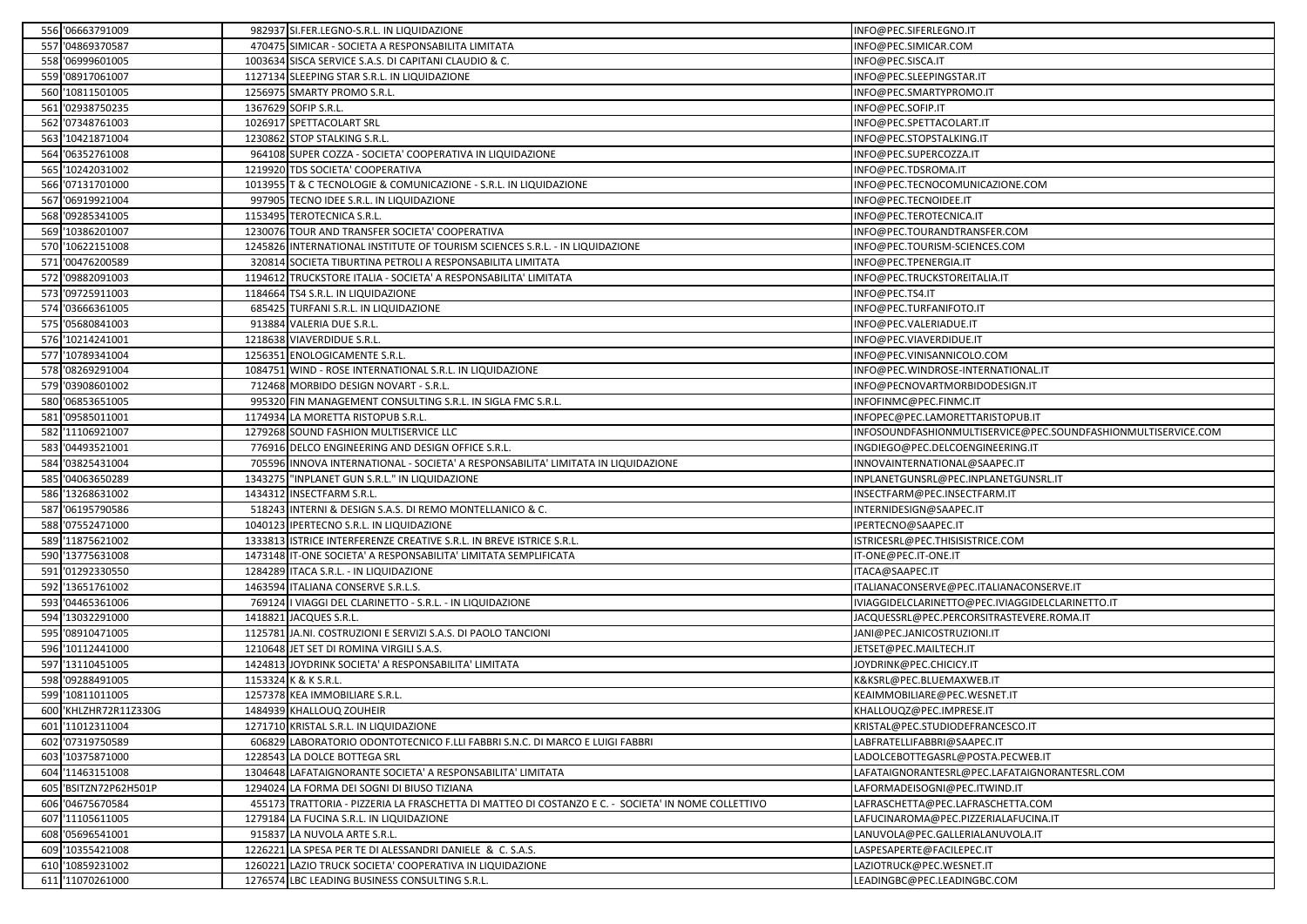|     | 612 '07471521000      |                 | 1034504 DM3 DIGITAL MEDIA S.R.L. - IN LIQUIDAZIONE                                  | LEGAL@PEC.DM3.IT                                        |
|-----|-----------------------|-----------------|-------------------------------------------------------------------------------------|---------------------------------------------------------|
|     | 613 '09790761002      |                 | 1189656 LEGALCOMM SNC DI MONICA MELLI E ALIDA BELARDELLI IN LIQUIDAZIONE            | LEGALCOMM@PEC.LEGALCOMM.EU                              |
|     | 614 '09291851005      |                 | 1154104 BLUSTAR MOTOR S.R.L. IN LIQUIDAZIONE                                        | LEGALMAIL@PEC.BLUSTARMOTOR.COM                          |
|     | 615 '03433520586      | 132720          | LEGA NAVALE ITALIANA SEZ. OSTIA                                                     | LEGANAVALEOSTIA@LEGALMAI.LIT                            |
|     | 616 '08621720583      | 66632           | 4 LEGGENDA S.N.C. DI SPETTOLI CASELLI LUISELLA IN LIQUIDAZIONE                      | LEGGENDASNC@PEC.BLUBASIC.COM                            |
|     | 617 '10328541007      |                 | 1226509 PUBBLI RE S.R.L. IN LIQUIDAZIONE                                            | LEONARDI@PEC.PUBBLIRE.COM                               |
|     | 618 '11057901008      |                 | 1275422 LIGHTSOOT S.N.C. DI RUSSO RICCARDO E MARCO MAIETTA                          | LIGHTSOOT@PEC.LIGHTSOOT.COM                             |
|     | 619 '02433350283      | 76270           | LINEA MOBILI S.A.S. DI DOMINICI GIANCARLO & C.                                      | LINEAMOBILISAS@PEC.LINEAMOBILI.COM                      |
|     | 620 '13086931006      |                 | 1423012 LOGI SYSTEM SOCIETA' COOPERATIVA                                            | LOGISYSTEMSOCCOOP@LEGALMAIL.COM                         |
|     | 621 '06395780585      | 52690           | <b>SOC. LORENASNC DI FRESILLI ANTONIO</b>                                           | LORENASNC@PEC.MAILTECH.IT                               |
|     | 622 '06707840580      | 53853           | LOY S.N.C. DI COMPAGNONI GIOVANNINO                                                 | LOYSNC@PEC.MAILTECH.IT                                  |
|     | 623 '11545201003      |                 | 1310833 COMAR HMT S.R.L. IN LIQUIDAZIONE                                            | LUCA.MARZIALE@POSTACERTIFICATA.GOV.IT                   |
| 624 | 'LSSLEI53P23H971V     |                 | 1242276 L'ARTE DELL'ARREDO DI LOSSO ELIO                                            | LUCABUFALINI@POSTECERTIFICATE.INFO                      |
|     | 625 '07281361001      |                 | 1022908 "LUCE SNC DI GALOPPA PAOLA E SPALVIERI ANTONELLA"                           | LUCESNC.PEC@LAREGIONE-LAZIO.IT                          |
|     | 626 'FMMLGU52D27H501U |                 | 706220 FIAMMENGHI LUIGI                                                             | LUIGIFIAMMENGHI@PEC.MAILTECH.IT                         |
|     | 627 '10976861004      |                 | 1269426 SOCIETA' COOPERATIVA LUMAR AUTOTRASPORTI                                    | LUMAR@PEC.WESNET.IT                                     |
|     | 628 '07172821006      |                 | 1015618 LA TORRACCIA DUE - SOCIETA' COOPERATIVA EDILIZIA A RESPONSABILITA' LIMITATA | M.BOLDRINI@ODCEC,LEGALMAIL.IT                           |
|     | 629 '10590381009      |                 | 1242565 PROGETTO VERDEUFFICIO DI MAI MARCO & C. - SEMPLICE.                         | M.MAI@PEC.VERDEUFFICIO.EU                               |
| 630 | '10384681002          | 1228349 M25 SRL |                                                                                     | M25@PEC.WESNET.IT                                       |
|     | 631 '03933340584      |                 | 471509 MADIF SOCIETA A RESPONSABILITA LIMITATA                                      | MADIF@PEC.PRESIDENTSRL.COM                              |
|     | 632 '11663221007      |                 | 1319846 MA.FI. HOLDING SOCIETA' A RESPONSABILITA' LIMITATA                          | MAFIHOLDING@PEC.MAILTECH.IT                             |
|     | 633 '10497311000      |                 | 1236188 MAGINOT S.R.L.                                                              | MAGINOT@PEC.CASACUCINE.IT                               |
|     | 634 '07714391005      |                 | 1052016 MAIA S.R.L.                                                                 | MAIA@PEC.MAILTECH.IT                                    |
|     | 635 'CRVTRS27M51H501C |                 | 774452 CERVINI TERESA                                                               | MAIL@PEC.FARMINT.IT                                     |
|     | 636 '09433761005      |                 | 1162174 GM TECNOSERVIZI - S.R.L.                                                    | MAIL@PEC.GMTECNOSERVIZI.IT                              |
|     | 637 '09675751003      |                 | 1180999 AGENZIA MARITTIMA M.P. SOCIETA' A RESPONSABILITA' LIMITATA IN LIQUIDAZIONE  | MAIL@PEC.MPSNC.IT                                       |
|     | 638 BRTFBA57A02H501E  |                 | 1064349 BARTOLUCCI FABIO                                                            | MAIL@PEC.REBREATHERS.EU                                 |
|     | 639 'BRNSNF75E55A515A |                 | 1137331 SVINTAGE DI SIMONA FRANCESCA BARONE                                         | MAIL@PEC.SVINTAGE.IT                                    |
|     | 640 '10865101009      |                 | 1260411 MDB INFORMATICA CONSULTING S.R.L. IN LIQUIDAZIONE                           | MARCO@PEC.MDBINFORMATICA.IT                             |
| 641 | '10337801004          |                 | 1225125 MDB INFORMATICA CONSULTING S.A.S. DI MARCO DE BONIS BARTOLI                 | MARCO@PEC.MDBINFORMATICA.IT                             |
|     | 642 '06400210586      | 52801           | 1 MAREUR 84 - SOCIETA' COOPERATIVA EDILIZIA                                         | MAREUR84@PEC.MAILTECH.IT                                |
|     | 643 '00724640594      |                 | 1253626 MA.SA. S.R.L.                                                               | MASA@PEC.MASASRL.IT                                     |
|     | 644 '09580981000      |                 | 1173400 DMF IMPIANTI - SOCIETA' A RESPONSABILITA' LIMITATA IN LIQUIDAZIONE          | MASSERA.FAUSTO@PEC.DMF-IMPIANTI.IT                      |
|     | 645 '09431671008      |                 | 1162149 MAS SERVIZI FINANZIARI S.R.L.                                               | MASSERVIZIFINANZIARI@PEC.MAILTECH.IT                    |
|     | 646 'DTTMTT82P05H501M |                 | 1405994 D'ETTORRE MATTEO                                                            | MATTEO.DETTORRE@PEC.STUDIODETTORRE.COM                  |
|     | 647 '08106071007      |                 | 1073917 MAIN SERVICE S.R.L. IN LIQUIDAZIONE                                         | MAURIZIO.MAGNANINI@POSTACERTIFICATA.GOV.IT              |
|     | 648 'DDIGRL86T08C858B |                 | 1241800 DI DIO GABRIELE                                                             | MAXARTBODYPIERCING@PEC.MAILTECH.IT                      |
|     | 649 'MNNGPP60E50H501V |                 | 1244473 M. & C. CENTRI ESTETICI DI MANNOCCHI GIUSEPPINA                             | MCCENTRIESTETICI@CGN.IT                                 |
|     | 650 '09139551007      |                 | 1142817 MDA CARGO & MOVING S.R.L.                                                   | MDACARGO@PEC.MDACARGO.COM                               |
| 651 | '10236391008          |                 | 1220049 ME-TA S.R.L. IN LIQUIDAZIONE                                                | ME-TASRL@POSTACERT.IT                                   |
|     | 652 '12545021003      |                 | 1382255 MERCATO DELLE MATERIE PRIME S.R.L.                                          | MERCATODELLEMATERIEPRIME@LEGALMAIL.COMPANIESINITALY.COM |
|     | 653 'FNRMSM61L09H501B |                 | 791987 FINORI MASSIMO                                                               | MFINORI@PEC.PRESEPIFINORI.IT                            |
|     | 654 '08678971006      | 1110835         | "MEDIA GROUP SERVICE S.R.L." IN LIQUIDAZIONE                                        | MGS@PEC.MGSMUTUI.IT                                     |
|     | 655 '10718231003      |                 | 1252254 M.G. TRADE S.R.L.                                                           | MGTRADE@AVLEGALMAIL.COM                                 |
|     | 656 '10718241002      |                 | 1252335 M.G. WEB S.R.L.                                                             | MGWEB@AVLEGALMAIL.COM                                   |
|     | 657 '10537391004      |                 | 1238666 MI.RO. S.A.S. DI SARHAN MOUSTAFA ELSHOHAT ABDALLA & C.                      | MI.RO.SNC@POSTA.PECWEB.IT                               |
|     | 658 '08046951003      |                 | 1069985 MICHELA E SILVIA - S.N.C. DI CIUFFA E FORTINI                               | MICHELAESILVIA@PEC.MAILTECH.IT                          |
|     | 659 '05220171002      |                 | 869288 ANGEL TRAVEL & MARKETING S.R.L. IN LIQUIDAZIONE                              | MIGUELANGEL@PEC.ANGELTRAVELDESIGNERS.COM                |
|     | 660 '09214521008      | 114772          | MILLE BOLLE BLU DI BATINI SANDRA & C. S.A.S.                                        | MILLEBOLLEBLU@SAAPEC.IT                                 |
|     | 661 '08086100966      |                 | 1421297 MIRRONI S.R.L.                                                              | MIRRONI@LEGALMAIL.COMPANIESINITALY.COM                  |
|     | 662 '11859961002      |                 | 1332708 C.S.I. EVENTI SOCIETA' A RESPONSABILITA' LIMITATA                           | MISSMOTORISSIMA@PEC.MAILTECH.IT                         |
|     | 663 '10144571006      | 121299          | MEAD JOHNSON NUTRITION (ITALIA) S.R.L. IN LIQUIDAZIONE                              | MJNSRL@@LEGALMAIL.IT                                    |
|     | 664 '06760081007      |                 | 988010 MOBILBAGNO - S.R.L.                                                          | MOBILBAGNOSRL@PEC.CUCINAMURATURA.COM                    |
|     | 665 '10365551000      | 122830          | "MONDOBLU SOCIETA' IN NOME COLLETTIVO DI MASSIMO BORGHESE & FABIO                   | MONDOBLU@PEC.MONDOBLUSNC.COM                            |
|     | 666 '06400300585      | 52546           | MONDO NUOVO 2000 SOCIETA' A RESPONSABILITA' LIMITATA IN LIQUIDAZIONE                | MONDONUOVO@PEC.MAILTECH.IT                              |
|     | 667 '10656731006      |                 | 1247229 MONDO WOK S.R.L.                                                            | MONDOWOK@PEC.WESNET.IT                                  |
|     |                       |                 |                                                                                     |                                                         |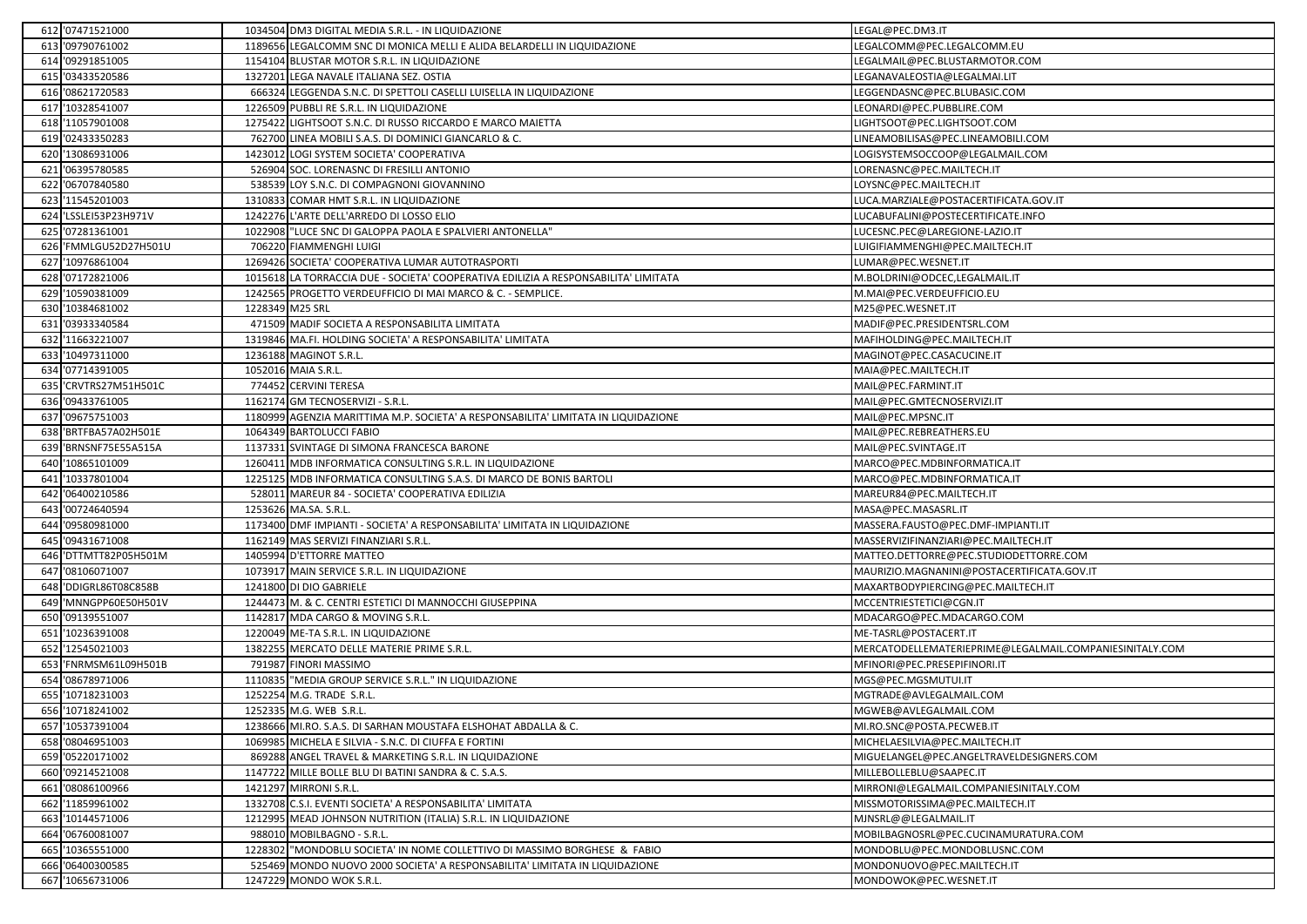|     | 668 '10354121005      |        | 1226714 MONTAG - SOCIETA' COOPERATIVA                                                             | MONTAG.COOPERATIVA@POSTA.PECWEB.IT        |
|-----|-----------------------|--------|---------------------------------------------------------------------------------------------------|-------------------------------------------|
|     | 669 '09036151000      |        | 1135004 MOOD - CONSULENZA E PROGETTI PER L'ARTE E LA CULTURA - SOCIETA' ARESPONSABILITA' LIMITATA | MOOD@PEC.MOODSRL.COM                      |
|     | 670 'MNCMRS61L28H501F |        | 1270850 MORRISSON HOTEL DI MORRIS MANCINI                                                         | MORRISSONHOTEL@PEC.MORRISSONHOTEL.COM     |
|     | 671 '08307021009      |        | 1337439 MOTOR ASSIST GROUP SRL - IN LIQUIDAZIONE                                                  | MOTORASSIST@PEC.MOTORASSIST.DE            |
|     | 672 '06047981003      |        | 947423 MULTISCAPE - S.R.L. IN LIQUIDAZIONE                                                        | MULTISCAPE@PEC.MITIKAS.COM                |
|     | 673 '09548131003      |        | 1171712 MULTISERVIZI - SOCIETA' A RESPONSABILITA' LIMITATA                                        | MULTISERVIZI@STUDIODICARLO.EU             |
|     | 674 '10685361007      |        | 1249109 MUTAMENTI - S.R.L. - IN LIQUIDAZIONE                                                      | MUTAMENTI@PEC.MUTAMENTISRL.IT             |
|     | 675 '07385301002      |        | 1028779 NAILS CORPORATION S.R.L. IN LIQUIDAZIONE                                                  | NAILSCORPORATION@PEC.NAILSCORPORATION.COM |
|     | 676 '07372210588      |        | 609743 NANNI FRANCO & C. SOCIETA IN NOME COLLETTIVO                                               | NANNIFRANCOSNC@PEC.MAILTECH.IT            |
|     | 677 '10365541001      |        | 1227138 "NUOVE EDIZIONI RIFORMISTE - SOCIETA' COOPERATIVA" IN LIQUIDAZIONE                        | NEDRIFORMISTE@LEGAMAIL.IT                 |
|     | 678 '11319271000      |        | 1294205 NEODESMO SOCIETA' COOPERATIVA DI PRODUZIONE E LAVORO                                      | NEODESMO@PEC.NEODESMO.IT                  |
|     | 679 '11138521007      |        | 1281543 NEW ART GRAPHIC SOCIETA' A RESPONSABILITA' LIMITATA                                       | NEWARTGRAPHIC@PEC.MAILTECH.IT             |
| 680 | '09244011004          |        | 1150358 NEWCOP SERVICE S.R.L.                                                                     | NEWCOP@PEC.NEWCOPSERVICE.IT               |
|     | 681 '13334851006      |        | 1440162 NEW ERA'S SPORT - SOCIETA' SPORTIVA DILETTANTISTICA A RESPONSABILITA' LIMITATA            | NEWERASPORT@SAAPEC.IT                     |
|     | 682 '10336901003      |        | 1225766 NEW STUDIO MEDIA S.R.L.                                                                   | NEWSTUDIOMEDIA@PEC.NEWSTUDIOMEDIA.COM     |
| 683 | '08381910150          | 95850  | 0 NEXT - ERA PRIME S.P.A.                                                                         | NEXTIRAONE@PEC.NEXTIRAONE.IT              |
|     | 684 '10246151004      |        | 1220225 NOIO S.R.L. IN LIQUIDAZIONE                                                               | NOIOSRL2008@PEC.NOIOSRL2008.EU            |
|     | 685 '04393041001      |        | 764361 NUOVI VOLUMI S.R.L. IN LIQUIDAZIONE                                                        | NUOVIVOLUMI@PEC.NUOVIVOLUMI.IT            |
|     | 686 '11110311005      |        | 1279485 OASI SERVICES SOCIETA' A RESPONSABILITA' LIMITATA                                         | OASISERVICES@PEC.MAILTECH.IT              |
|     | 687 '11633731002      |        | 1317427 OFFICE POINT DI OSSO MARIO & C. S.A.S.                                                    | OFFICEPOINTSAS@GMAIL.COM                  |
|     | 688 '10739351004      |        | 1253778 OMNIBUS SERVIZI SOCIETA' CONSORTILE A R.L.                                                | OMNI.SCARL@PEC.OMNIBUSSERVIZISCARL.IT     |
| 689 | '10846681004          |        | 1258844 OPUS S.R.L.                                                                               | OPUS@PEC.MAILTECH.IT                      |
|     | 690 '07382741002      |        | 1028441 "MA.FO. ORTOPEDIA E SANITARIA LEVANTESI - S.R.L."                                         | ORTOPEDIAMAFO@PEC.ORTOPEDIAMAFO.COM       |
| 691 | '10438711003          |        | 1232840 OSTERIA DE ROMA & C SAS DI MAZZA GIUSEPPE E BRUNO                                         | OSTERIADEROMA@POSTA.PECWEB.IT             |
| 692 | '11073151000          | 127692 | OSTRICHERIA MONTI SOCIETA' A RESPONSABILITA' LIMITATA                                             | OSTRICHERIAMONTI@PEC.MAILTECH.IT          |
|     | 693 '08082871008      |        | 1072395 FALEGNAMERIA AURELI S.R.L. IN LIQUIDAZIONE                                                | P.AURELI@DMS.IT                           |
|     | 694 '10505861004      |        | 1236396 PA. & PA. 2009 S.R.L.                                                                     | PAEPA@CEDAF.191.IT                        |
|     | 695 'CVLPLA71R26E958L |        | 1205496 CARROZZERIA RAFFAELLO DI CAVALIERI PAOLO                                                  | PAOLO.CAVALIERI@PEC.RAFFAELLOCAR.IT       |
|     | 696 '07269991001      |        | 1021590 CHANNEL STUDIO S.R.L. IN LIQUIDAZIONE                                                     | PAOLO.RINALDI@PEC.CHANNELSTUDIO.COM       |
|     | 697 '05096211007      |        | 838124 TRAVAGLINI CEMENTI ARMATI VIBRATI S.P.A.                                                   | PAOLO@PEC.PAOLOPICCIOLINI.IT              |
|     | 698 'RSSPLA65H18H501E |        | 1176271 ROSSI PAOLO                                                                               | PAOLOROSSI@PEC.SYNERGYE.IT                |
|     | 699 '11473001003      |        | 1305318 PASHA' S.R.L. IN LIQUIDAZIONE                                                             | PASHA-SRL@LEGALMAIL                       |
|     | 700 'PVLGRG74S03Z129G |        | 1365304 PAVEL GHEORGHE                                                                            | PAVEL.GHEORGHE@EASY2PECIMPRESE.IT         |
|     | 701 '11483591001      |        | 1306170 FARMAIN S.R.L.                                                                            | PEC.FARMAIN@PEC.FARMAIN.IT                |
|     | 702 '12112661009      |        | 1351468 PUBLINETWORK S.R.L.                                                                       | PEC1@PEC.PUBLINETWORK.EU                  |
|     | 703 '09804471002      |        | 1191649 ESPLORA CONTENUTI DIGITALI S.R.L. IN LIQUIDAZIONE                                         | PEC@LEGALLY.PALOMARNEWMEDIA.IT            |
|     | 704 '13545841002      |        | 1456387 BIG D SOCIETA' A RESPONSABILITA' LIMITATA                                                 | PEC@PEC.BIG-D.IT                          |
|     | 705 '05926461004      |        | 937622 CENTRO DI ASSISTENZA FISCALE DI BASE - S.R.L. (IN SIGLA CAF DI BASE - S.R.L.)              | PEC@PEC.CAFDIBASE.IT                      |
|     | 706 '03550940237      |        | 1464074 COMUNICARE S.A.S. DI RETROSI MARIO & C.                                                   | PEC@PEC.COMUNICARESAS.IT                  |
|     | 707 '09991651002      |        | 1202147 EMPATIC S.R.L. - IN LIQUIDAZIONE                                                          | PEC@PEC.EMPATIC.IT                        |
|     | 708 '08366170580      |        | 655077 EUPHORIA S.R.L.                                                                            | PEC@PEC.EUPHORIASRL.COM                   |
|     | 709 '04776900583      |        | 462527 FLEBOPHARMA - SOCIETA A RESPONSABILITA LIMITATA IN LIQUIDAZIONE                            | PEC@PEC.FLEBOPHARMA.IT                    |
|     | 710 '12495001005      | 137850 | MCL EDIZIONI S.R.L.S. SOCIETA' A RESPONSABILITA' LIMITATASEMPLIFICATA                             | PEC@PEC.MENSILEPONYAMO.IT                 |
|     | 711 '09182401001      |        | 1145318 OFFICINE INTERNI S.R.L.                                                                   | PEC@PEC.OFFICINEINTERNI.COM               |
|     | 712 '13780151000      |        | 1472198 OLGIATA PARK SOCIETA' SPORTIVA DILETTANTISTICA A RESPONSABILITA' LIMITATA                 | PEC@PEC.OLGIATAPARK.IT                    |
|     | 713 '01938930516      |        | 1304091 PROSAP S.R.L.                                                                             | PEC@PEC.PRO-SAP.IT                        |
|     | 714 '13651141007      |        | 1463571 TALTHEO S.R.L.                                                                            | PEC@PEC.TALTHEO.IT                        |
|     | 715 '06021231003      |        | 941726 TIME OUT NETWORK S.A.S. DI DI FELICIANTONIO EMANUELE IN LIQUIDAZIONE                       | PEC@PEC.TIMEOUTNETWORK.COM                |
|     | 716 '05054751002      | 83628  | "TIPOLITOGRAFIA TRULLO - SOCIETA A RESPONSABILITA LIMITATA" IN LQUIDAZIONE                        | PEC@PEC.TIPOLITOGRAFIATRULLO.IT           |
|     | 717 '10963231005      |        | 1267921 VTS ITALIA S.R.L. IN LIQUIDAZIONE                                                         | PEC@PEC.VTSITALIA.COM                     |
|     | 718 '11364401007      |        | 1297423 XBESTER S.R.L.                                                                            | PEC@PEC.XBESTER.IT                        |
|     | 719 '10735681008      | 125330 | PEGASUS SOCIETA' COOPERATIVA IN LIQUIDAZIONE                                                      | PEGASUS COOPERATIVA@LEGALMAIL.IT          |
|     | 720 '10527211006      |        | 1237529 PELLEGRINO ROSSI S.R.L.                                                                   | PELLEGRINOROSSISRL@@PEC.IT                |
|     | 721 '08917131008      |        | 1127665 LOG-IN S.R.L. IN LIQUIDAZIONE                                                             | PERSONALE@PEC.LG-IN.IT                    |
|     | 722 '08735651005      |        | 1115535 P.M.E. SOLUTION S.R.L. IN LIQUIDAZIONE                                                    | PERSONALE@PEC.PMESOLUTION.IT              |
|     | 723 '06579661007      |        | 976462 MA.RI. S.R.L.                                                                              | PIACEREMOLISE@PEC.PIACEREMOLISE.NET       |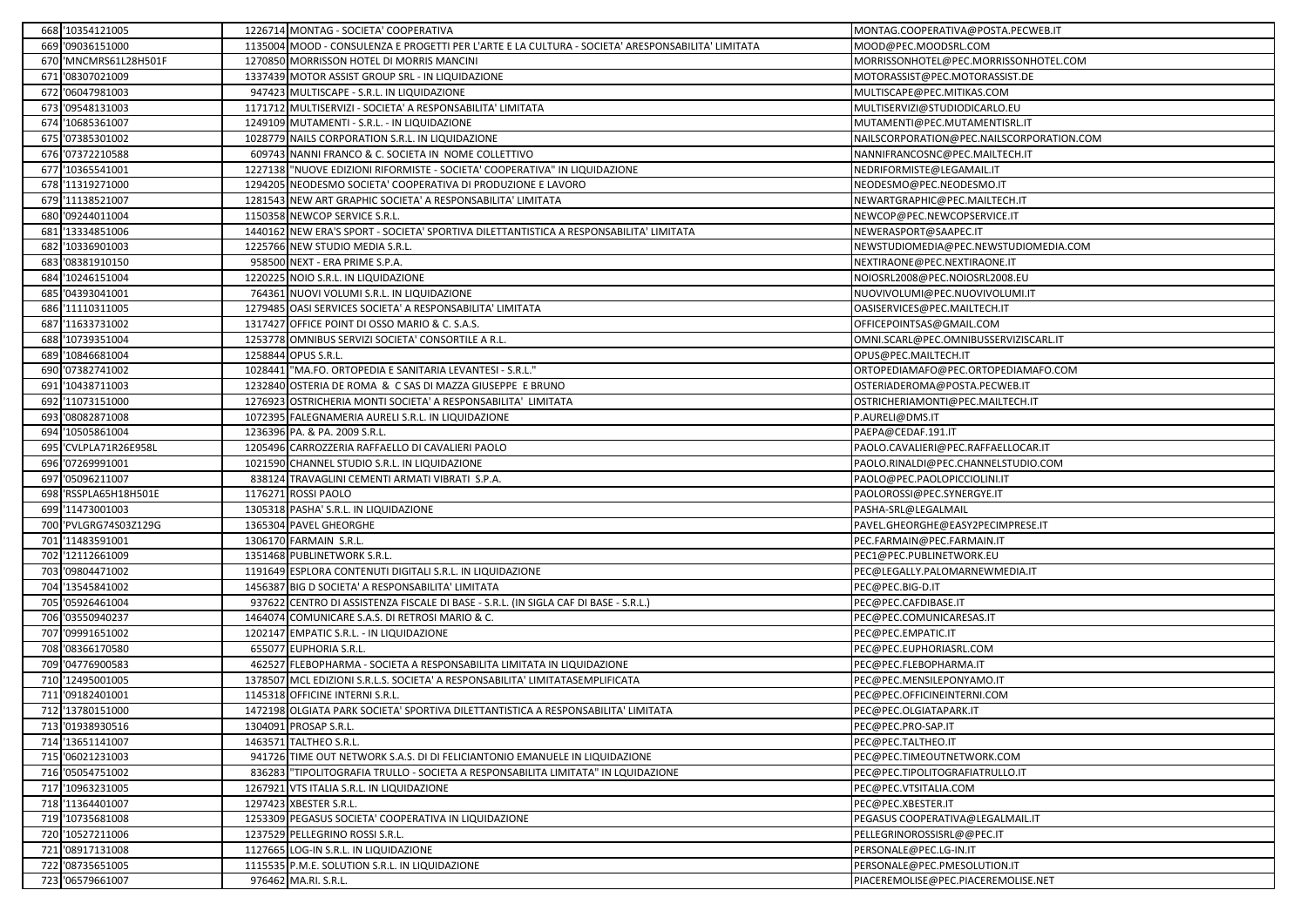| 724 '07446181005      |         | 1033303 TIBERGOL SOCIETA' COOPERATIVA                                                                                                                                                                        | PIETRO@VULTAGGIO.NET                           |
|-----------------------|---------|--------------------------------------------------------------------------------------------------------------------------------------------------------------------------------------------------------------|------------------------------------------------|
| 725 '08646681000      |         | 1108833 PAROLE IN MOVIMENTO DI BARBARA DAFFRONTO E C. SOCIETA' IN ACCOMANITA SEMPLICE                                                                                                                        | PIM@PEC.PAROLEINMOVIMENTO.COM                  |
| 726 '00974660581      |         | 335285 PIOMBO SUD SRL IN LIQUIDAZIONE                                                                                                                                                                        | PIOMBOSUD@PEC.PIOMBOSUD.IT                     |
| 727 '08525590587      |         | 665955 SOCIETA' COOPERATIVA EDILIZIA PIUMA BIANCA                                                                                                                                                            | PIUMABIANCA@PEC.MAILTECH.IT                    |
| 728 '08904541003      |         | 1125799 PIVI BAR DI VITI DANIELA & C. S.A.S.                                                                                                                                                                 | PIVIBAR@SAAPEC.IT                              |
| 729 '09877901000      |         | 1197169 PIXEL SOCIETA' COOPERATIVA                                                                                                                                                                           | PIXEL@PEC.PIXEL-FACTORY.IT                     |
| 730 '09484121000      |         | 1165947 PIZZERIA BELLA ROMA - SRL                                                                                                                                                                            | PIZZERIABELLAROMA@STUDIODICARLO.EU             |
| 731 '10794341007      |         | 1257815 PIZZERIA PIOVANI DI SABATINO PIOVANI & FIGLI S.N.C.                                                                                                                                                  | PIZZERIAPIOVANISNC@PEC.MAILTECH.IT             |
| 732 '06205781005      |         | 956965 EDIL SIMAR 2000 S.R.L. - IN LIQUIDAZIONE                                                                                                                                                              | POSTA-CERTIFICATA@PEC.EDILSIMAR2000.IT         |
| 733 '08319881002      |         | 1087386 GE.MA.CON. S.R.L. IN LIQUIDAZIONE                                                                                                                                                                    | POSTA-CERTIFICATA@PEC.GEMACON.IT               |
| 734 '08924181004      |         | 1127432 S.IS.CON. - SISTEMI ISOLANTI E CONTROSOFFITTI S.R.L. IN LIQUIDAZIONE IN SIGLA SISCON S.R.L. IN LIQUIDAZIONE                                                                                          | POSTA-CERTIFICATA@PEC.SISCONSRL.COM            |
| 735 '01941880518      |         | 1374872 FAITEL S.R.L.                                                                                                                                                                                        | POSTA.CERTIFICATA@PEC.FAITEL.IT                |
| 736 '03022780583      | 42391   | BIZZICCARI ALBUINO - SOCIETA' A RESPONSABILITA' LIMITATA IN LIQUIDAZIONE                                                                                                                                     | POSTA@PEC.BIZZICCARI.EU                        |
| 737 '06649941009      |         | 980981 FASANO INSURANCE BROKERS S.R.L. - IN LIQUIDAZIONE                                                                                                                                                     | POSTA@PEC.BROKER-FIB.COM                       |
| 738 '00740290564      |         | 1451840 CONSED SRL UNIPERSONALE - IN LIQUIDAZIONE                                                                                                                                                            | POSTA@PEC.CONSED.ORG                           |
| 739 '11104271009      |         | 1279426 GROWLAB - SOCIETA' A RESPONSABIITA' LIMITATA                                                                                                                                                         | POSTA@PEC.GROWLAB.IT                           |
| 740 '11406231008      |         | 1300839 NAUTICA CASILINA S.R.L.                                                                                                                                                                              | POSTA@PEC.NAUTICASILINA.COM                    |
| 741 '05812651007      |         | 924370 PARENTE S.N.C. DI PARENTE GIUSEPPANTONIO E PARENTE FABIO                                                                                                                                              | POSTA@PEC.PARENTEMARMI.IT                      |
| 742 '10753071009      |         | 1254401 PUBLIBAG S.R.L.                                                                                                                                                                                      | POSTA@PEC.PUBLIBAG.IT                          |
| 743 '08607600585      |         | 668652 ANTONIO DELFINO EDITORE - S.R.L.                                                                                                                                                                      | POSTACERTIFICATA@PEC.ANTONIODELFINOEDITORE.COM |
| 744 '03791611001      |         | 698746 ARTI GRAFICHE EDITORIALI SOCIETA' A RESPONSABILITA' LIMITATA                                                                                                                                          | POSTACERTIFICATA@PEC.ANTONIODELFINOEDITORE.COM |
| 745 '08366151002      |         | 1089913 BRUCIAFERRO S.R.L.                                                                                                                                                                                   | POSTACERTIFICATA@PEC.BRUCIAFERRO.IT            |
| 746 '10415871002      |         | 1231162 EUROBROKER ENGINEERING S.R.L. IN LIQUIDAZIONE                                                                                                                                                        | POSTACERTIFICATA@PEC.EUROBROKERENGINEERING.COM |
| 747 '09947571007      |         | 1198840 QUALITY TOBACCO S.R.L.                                                                                                                                                                               | POSTACERTIFICATA@PEC.QUALITYTOBACCO.IT         |
|                       |         |                                                                                                                                                                                                              |                                                |
| 748 '11777281004      |         | 1327164 SEFA S.R.L. IN LIQUIDAZIONE                                                                                                                                                                          | POSTACERTIFICATA@PEC.SEFASRL.EU                |
| 749 '04076930751      |         | 1306026 ALBAGRAF S.R.L.                                                                                                                                                                                      | POSTACERTIFICATA@PEC.SERVIZIGRAFICIGROUP.IT    |
| 750 '08914141000      | 1126210 | SIRENA LAZIO - SISTEMA INTEGRATO REGIONALE PER LA NAUTICA DEL LAZIO - SOCIETA' CONSORTILE COOPERATIVA IN<br>LIQUIDAZIONE IN BREVE "SIRENA LAZIO - SOCIETA' CONSORTILE COOPERATIVA" IN SIGLA SIRENA LAZIO SCC | POSTACERTIFICATA@PEC.SIRENALAZIO.IT            |
| 751 '06484051005      |         | 970208 GESTIONE ALBERGHIERA SRL - IN LIQUIDAZIONE                                                                                                                                                            | POSTACERTIFICATA@PEC.VILLATUSCOLANA.COM        |
| 752 '10580511003      |         | 1242181 SM FINANCE S.R.L.                                                                                                                                                                                    | POSTARACCOMANDATA@PEC.SM-FINANCE.IT            |
| 753 '10327071006      |         | 1225288 IL CYBO S.N.C. DI MARTINEZ HORTENSIA GLADYS EMPERATRIZ E MARINO GIANLUCA IN LIQUIDAZIONE                                                                                                             | POSTERMASTER@PEC.ILCYBOSNC.COM                 |
| 754 '11851031002      | 143022  | 2 ASSOCIAZIONE CULTURALE AFTERLAB                                                                                                                                                                            | POSTMASTER@PEC.AFTERLAB.IT                     |
| 755 CGLNLS91C58H501R  |         | 1430731 COGLIANDRO ANNELISA                                                                                                                                                                                  | POSTMASTER@PEC.ANNELISACOGLIANDRO.COM          |
| 756 'CFFMRC77E15H501I |         | 1497940 CIOFFI MARCO                                                                                                                                                                                         | POSTMASTER@PEC.CASAVACANZECENTRODIROMA.IT      |
| 757 '04186390268      |         | 1345815 C&C SERVICE S.R.L.                                                                                                                                                                                   | POSTMASTER@PEC.CCSERVICE.IT                    |
| 758 '12575411009      |         | 1384872 FORZA9 S.R.L.                                                                                                                                                                                        | POSTMASTER@PEC.DETERGENTIFORZA9.IT             |
| 759 '10466421004      |         | 1233667 EASY CASH S.R.L. IN LIQUIDAZIONE                                                                                                                                                                     | POSTMASTER@PEC.EASYCASH.IT                     |
| 760 '08791121000      |         | 1119972 GIVIALL - S.R.L.                                                                                                                                                                                     | POSTMASTER@PEC.GIVIALLSRL.COM                  |
| 761 '01273670552      |         | 1029914 GRUPPO CHERUBINI - S.R.L.                                                                                                                                                                            | POSTMASTER@PEC.GRUPPOCHERUBINI.IT              |
| 762 '09246821004      |         | 1150927 INDUSTRIA & SVILUPPO S.R.L. IN LIQUIDAZIONE                                                                                                                                                          | POSTMASTER@PEC.INDUSTRIAESVILUPPO.COM          |
| 763 '08865081007      |         | 1122805 INFORMATICA & DIDATTICA S.R.L. IN LIQUIDAZIONE                                                                                                                                                       | POSTMASTER@PEC.INFODIDA.EU                     |
| 764 '07718440584      |         | 627181 D. & B. S.R.L. - IN LIQUIDAZIONE                                                                                                                                                                      | POSTMASTER@PEC.IPPOCAMPOVIAGGI.EU              |
| 765 '10736311001      |         | 1253385 JUST COMMUNICATION - S.R.L. IN LIQUIDAZIONE                                                                                                                                                          | POSTMASTER@PEC.JUST-COMMUNICATION.IT           |
| 766 '06871271000      |         | 995493 KIWINET - S.R.L. IN LIQUIDAZIONE                                                                                                                                                                      | POSTMASTER@PEC.KIWINET.IT                      |
| 767 '10419931000      |         | 1230753 LAFI SOCIETA' A RESPONSABILITA' LIMITATA - IN LIQUIDAZIONE                                                                                                                                           | POSTMASTER@PEC.LAFI.IT                         |
| 768 '07995571002      |         | 1067302 M.P.M. 2004 S.R.L.                                                                                                                                                                                   | POSTMASTER@PEC.MPM2004.IT                      |
| 769 '97709090589      |         | 1344142 "MUTUARETE SOCIETA' DI MUTUO SOCCORSO"                                                                                                                                                               | POSTMASTER@PEC.MUTUARETE.IT                    |
| 770 '07207311007      |         | 1017746 NASASA SRL                                                                                                                                                                                           | POSTMASTER@PEC.NASASA.IT                       |
| 771 'PNTMRA76R30L719F |         | 1219306 NUOVA A.SPA.CO DI PONTECORVI MAURO                                                                                                                                                                   | POSTMASTER@PEC.NUOVAASPACO.COM                 |
| 772 'PFFVLR78E27H501G |         | 1191881 PAFFETTI VALERIO                                                                                                                                                                                     | POSTMASTER@PEC.PAFFETTIFOTO.COM                |
| 773 '10411291007      |         | 1231167 RENOVA S.R.L.                                                                                                                                                                                        | POSTMASTER@PEC.RENOVA-URBE.COM                 |
| 774 '12365391007      |         | 1369550 SCUOLA ROMIT SOCIETA' COOPERATIVA A RESPONSABILITA' LIMITATA                                                                                                                                         | POSTMASTER@PEC.SCUOLAROMIT.IT                  |
| 775 'SNRLCM69H26Z243E |         | 1405581 TEXSTILE DI SONAR ALI CEM                                                                                                                                                                            | POSTMASTER@PEC.SONARTEX.IT                     |
| 776 '10282221000      |         | 1222624 TUBEL S.R.L. - IN LIQUIDAZIONE                                                                                                                                                                       | POSTMASTER@PEC.TUBEL.IT                        |
|                       |         |                                                                                                                                                                                                              |                                                |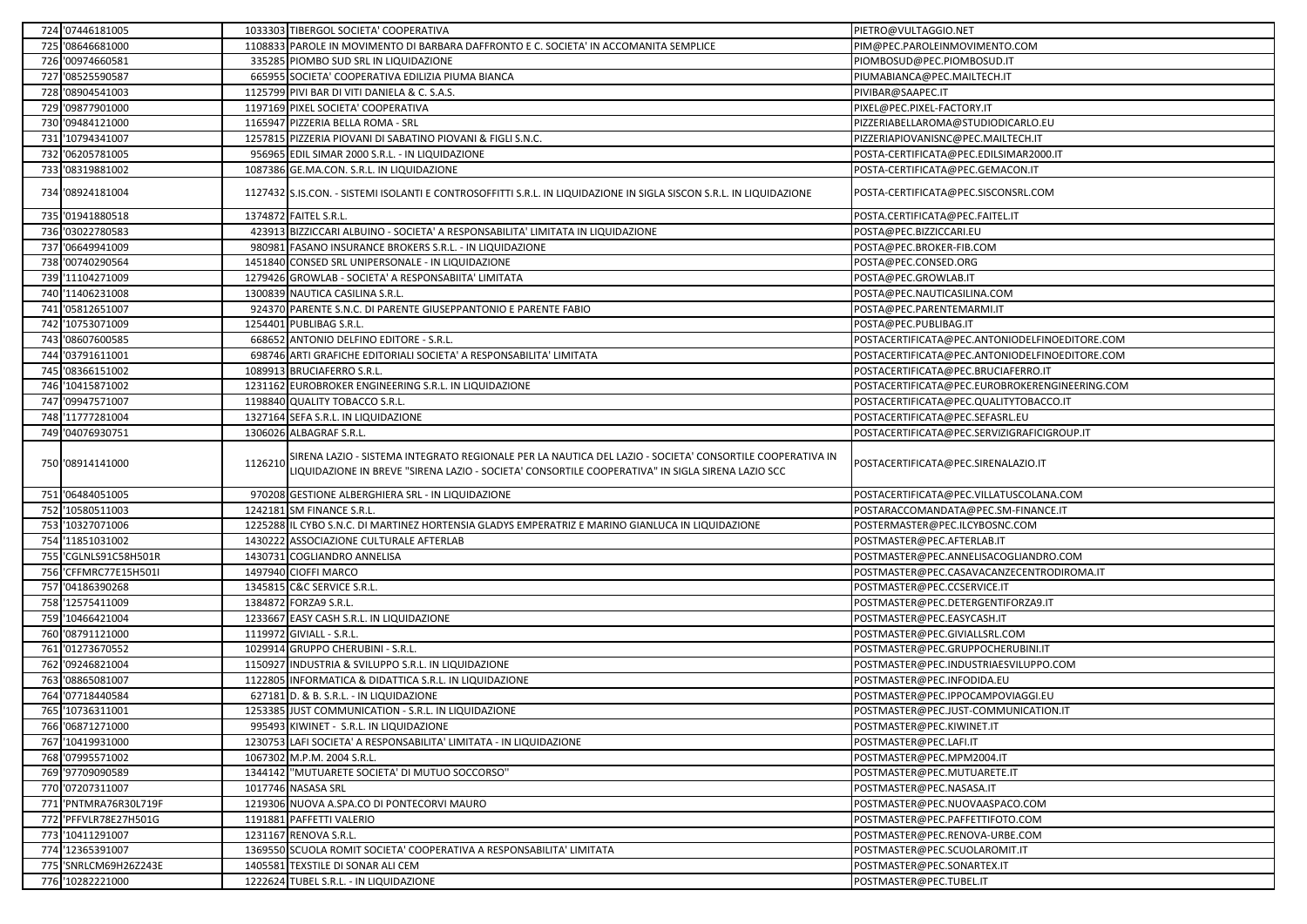|     | 777 '10094511002      | 1209859 AM ESTETICA SOCIETA' A RESPONSABILITA' LIMITATA CON SOCIO UNICO                                        | POSTMASTER@PEC.VANITYEBEAUTY.IT                          |
|-----|-----------------------|----------------------------------------------------------------------------------------------------------------|----------------------------------------------------------|
|     | 778 '08269871003      | 1090837 POWER ENERGY INVESTMENTS SOCIETA' A RESPONSABILITA' LIMITATA                                           | POWER-ENERGY@PEC.POWER-ENERGY.IT                         |
|     | 779 '08118950586      | 643353 PR.A.I. PROGETTAZIONE APPARECCHIATURE INDUSTRIALI - SOCIETA' A RESPONSABILITA' LIMITATA IN LIQUIDAZIONE | PRAI@PEC.PRAISRL.IT                                      |
|     | 780 '02975580784      | 1492386 ALPAA MEDITERRANEA PLURISERVIZI - SOCIETA' A RESPONSABILITA' LIMITATA                                  | PRESIDENZA@PEC.ALPACOSENZA.IT                            |
| 781 | '08647921009          | 1109184 CINQUE PANI E DUE PESCI SOCIETA' COOPERATIVA SOCIALE IN LIQUIDAZIONE                                   | PRESIDENZA@PEC.CINQUEPANIEDUEPESCI.IT                    |
|     | 782 '10500041008      | 1237628 PRIMUM FACERE SOCIETA' A RESPONSABILITA' LIMITATA IN LIQUIDAZIONE                                      | PRIMUMFACERESRL@LEGALMAIL.T                              |
| 783 | '10116071001          | 1211101 IDEA FILM S.R.L.                                                                                       | PRODUCTION@PEC.IDEAFILM.IT                               |
|     | 784 '12312381002      | 1366015 P.R.S. ORGANIZZAZIONE FUNEBRE S.R.L.                                                                   | PRSORGANIZZAZIONEFUNEBRE@PEC.PRSORGANIZZAZIONEFUNEBRE.IT |
|     | 785 '10274291003      | 1223754 PULIEURO 2009 SOCIETA' COOPERATIVA IN LIQUIDAZIONE                                                     | PULIEURO@PEC.MAILCERTIFICATE.NET                         |
|     | 786 '12160421009      | 1356119 PULIFAC SOCIETA' COOPERATIVA                                                                           | PULIFAC@PEC.IT.                                          |
|     | 787 '05590031000      | 905273 PUNTO FILATI S.R.L. - IN LIQUIDAZIONE                                                                   | PUNTOFILATI@PEC.PUNTOFILATI.IT                           |
|     | 788 '10485461007      | 1236194 PUNTO X SERVICES S.R.L.                                                                                | PUNTOXSERVICES@PEC.PXS.IT                                |
|     | 789 '11057801000      | 1275415 PUPILLA FILM S.R.L.                                                                                    | PUPILLAFILM@PEC.PUPILLAFILM.COM                          |
|     | 790 'DCRRCR82T10H501J | 1265865 DI CARLO RICCARDO                                                                                      | R.DICARLO@PEC.AUDIOSOTTOCOSTO.IT                         |
| 791 | 'RNNLLD65E09L182D     | 743126 RAINONE LEOPOLDO                                                                                        | RAINONE@PEC.LRSERVIZIFINANZIARI.IT                       |
|     | 792 '11394461005      | 1299623 RAMES - SOCIETA' COOPERATIVA                                                                           | RAMES@PEC.                                               |
|     | 793 '06986641006      | 1002402 REA SYSTEM S.R.L. IN LIQUIDAZIONE                                                                      | REASYSTEM@PEC.REASYSTEM.NET                              |
| 794 | '10299201003          | 1224037 RN TEAM - SOCIETA' A RESPONSABILITA' LIMITATA IN LIQUIDAZIONE                                          | RENE.NARCISI@POSTEITALIANE.IT                            |
|     | 795 '10657011002      | 1247020 RENOBOTH S.R.L.                                                                                        | RENOBOTH@PEC.WESNET.IT                                   |
|     | 796 '07955581009      | 1064517 RESTAURI SASAREAN SAS DI SASAREAN IOAN VIOREL & C.                                                     | RESTAURI.SASAREAN@PEC.SASAREAN.COM                       |
| 797 | '09197271001          | 1146443 RESTAURI E IMPIANTI DI MAGLIOCCHETTI VINCENZO E MAGLIOCCHETTI SIMONE S.N.C.                            | RESTAURIEIMPIANTI@STUDIODICARLO.EU                       |
|     | 798 '06079661218      | 1206543 RETIS NETWORKED SERVICES S.R.L. N LIQUIDAZIONE                                                         | RETISNETWORKED@PEC.RETIS.IT                              |
|     | 799 '10461391004      | 1233455 REVOLUTION S.R.L.                                                                                      | REVOLUTION@PEC.CHALLENGERGROUP.IT                        |
| 800 | '03939011007          | 714986 RHS ITALIA SOCIETA' PER AZIONI IN LIQUIDAZIONE E IN BREVE RHS ITALIA S.P.A. IN LIQUIDAZIONE             | RHS@PEC.RHS.IT                                           |
| 801 | '05228250584          | 486238 ELETTROMECCANICA RIBALDI S.R.L.                                                                         | RIBALDI@PEC.RIBALDI.IT                                   |
|     | 802 '03522901002      | 672488 RIGA - SOCIETA' A RESPONSABILITA' LIMITATA                                                              | RIGA@PEC.RIGASRL.IT                                      |
|     | 803 '09271121007      | 1153426 RIMESSAGGIO TRITONE S.R.L. - IN LIQUIDAZIONE                                                           | RIMESSAGGIOTRITONE@PEC.MAILTECH.IT                       |
|     | 804 '12020991001      | 1344388 RMI RINNOVO MARCHI ITALIANI S.R.L.                                                                     | RMI@LEGALMAIL.COMPANIESINITALY.COM                       |
|     | 805 '06354261007      | 962946 I.B. SERVICE S.R.L. - IN LIQUIDAZIONE                                                                   | ROBERTO.BIANCHI@PEC.IBSERVICE.IT                         |
|     | 806 DRMRRT71A15E958M  | 1207164 D'ERAMO ROBERTO SERVICE                                                                                | ROBERTO.DERAMO@PEC.MAILTECH.IT                           |
| 807 | 'LCRRRT90D23H501L     | 1496796 LUCARINI ROBERTO                                                                                       | ROBERTOLUCARINI90@POSTACERT.IT                           |
|     | 808 RDRJLJ59L07Z611V  | 1305490 RODRIGUEZ JIMENEZ JOSE' ALEJANDRO                                                                      | RODRIGUEZ.ALEJANDRO@PEC.MAILTECH.IT                      |
| 809 | '10894981009          | 1262116 ROMA CAVALLI EXPO S.R.L. - IN LIQUIDAZIONE                                                             | ROMACAVALLI@PEC.ROMACAVALLI.IT                           |
|     | 810 '10562761006      | 1240848 ROMA IMMOBILIARE S.R.L. IN LIQUIDAZIONE                                                                | ROMAIMMOBILIARE@LEGALMAIL                                |
|     | 811 '11427521007      | 1302057 RO.MA.VA.GIU. SN.C. DI ROTUNNO GIULIO & C.                                                             | ROMAVAGIU@PEC.MAILTECH.IT                                |
|     | 812 '10551131005      | 1239704 MICLAR S.R.L.                                                                                          | RUDYREALE@PEC.MICLAR.IT                                  |
|     | 813 '12930920157      | 1192935 REMY AUTOMOTIVE EUROPE B.V.B.A.                                                                        | RUGDIAFERIO@PEC.DIAFERIO.IT                              |
|     | 814 '08874751004      | 1124377 SOCIETA' PER LE ATTIVITA' AMMINISTRATIVE S.R.L. IN FORMA ABBREVIATA S.A.A. S.R.L.                      | SAASRL@SAAPEC.IT                                         |
|     | 815 '09207131005      | 1147282 ARMONIA E SALUTE SOCIETA' A RESPONSABILITA' LIMITATA                                                   | SABRINA.RICCI@PEC.ARMONIASALUTE.COM                      |
|     | 816 'SCCTRS37T70H432U | 669167 SACCHETTI TERESA                                                                                        | SACCHETTITERESA7194@PEC.                                 |
|     | 817 '03915481000      | 713201 SAEF - SOCIETA A RESPONSABILITA LIMITATA IN LIQUIDAZIONE                                                | SAEF@PEC.SAEF.EU                                         |
|     | 818 '09977361006      | 1201936 SANIAS S.R.L.                                                                                          | SANIAS@PEC.SAKUN.IT                                      |
|     | 819 '12199181004      | 1357333 SAP GROUP S.R.L.                                                                                       | SAP@PEC.SAPGROUP.EU                                      |
|     | 820 'SSSMSM75M31G942B | 1349888 BLG DI SASSANO MASSIMO                                                                                 | SASSANO.MASSIMO@PEC.GRUPPOSAMA.COM                       |
|     | 821 'SCNDIA57H56A359Q | 1395256 PILLY DI SCANU IDA                                                                                     | SCANUIDA@PEC.MAILTECH.IT                                 |
|     | 822 '01037750450      | 1119435 SCAVICOM S.R.L.                                                                                        | SCAVICOM@PEC.SCAVICOM.COM                                |
|     | 823 '08750081005      | 1116781 SCIENCE PROMOTION S.R.L. - IN LIQUIDAZIONE                                                             | SCIENCEPROMOTION@PEC.SCIENCEPROMOTION.IT                 |
|     | 824 '10902861003      | 1262797 SCRIPTA S.R.L.                                                                                         | SCRIPTA@PEC.SCRIPTA.ORG                                  |
|     | 825 '10357071009      | 1226347 FA SERVICE S.R.L.                                                                                      | SCRIVI@PEC.FASERVICESRL.IT                               |
|     | 826 '13651791009      | 1463705 SVILUPPO & FORMAZIONE S.R.L.                                                                           | SEFSRL@SAAPEC.IT                                         |
|     | 827 '07205771004      | 1018343 "EUROPANEL S.R.L."                                                                                     | SEGRETARIATO@PEC.CESIMITALIA.IT                          |
|     | 828 '13182951007      | 1428028 CASTELLINEWS.IT SRL                                                                                    | SEGRETERIA@PEC.CASTELLINEWS.IT                           |
|     | 829 '09878651000      | 1194374 EIKON EVENTI - SOCIETA' A RESPONSABILITA' LIMITATA - IN LIQUIDAZIONE                                   | SEGRETERIA@PEC.EIKONEVENTI.IT                            |
|     | 830 '01583320591      | 1434770 NEVERLAND MULTISERVIZI S.R.L.                                                                          | SEGRETERIA@PEC.IMMOBILINVEST.BIZ                         |
|     | 831 '08756351006      | 1116695 ISTITUTO PER L'APPRENDIMENTO COLLABORATIVO SOCIETA' A RESPONSABILITA' LIMITATA                         | SEGRETERIA@PEC.ISTAC.IT                                  |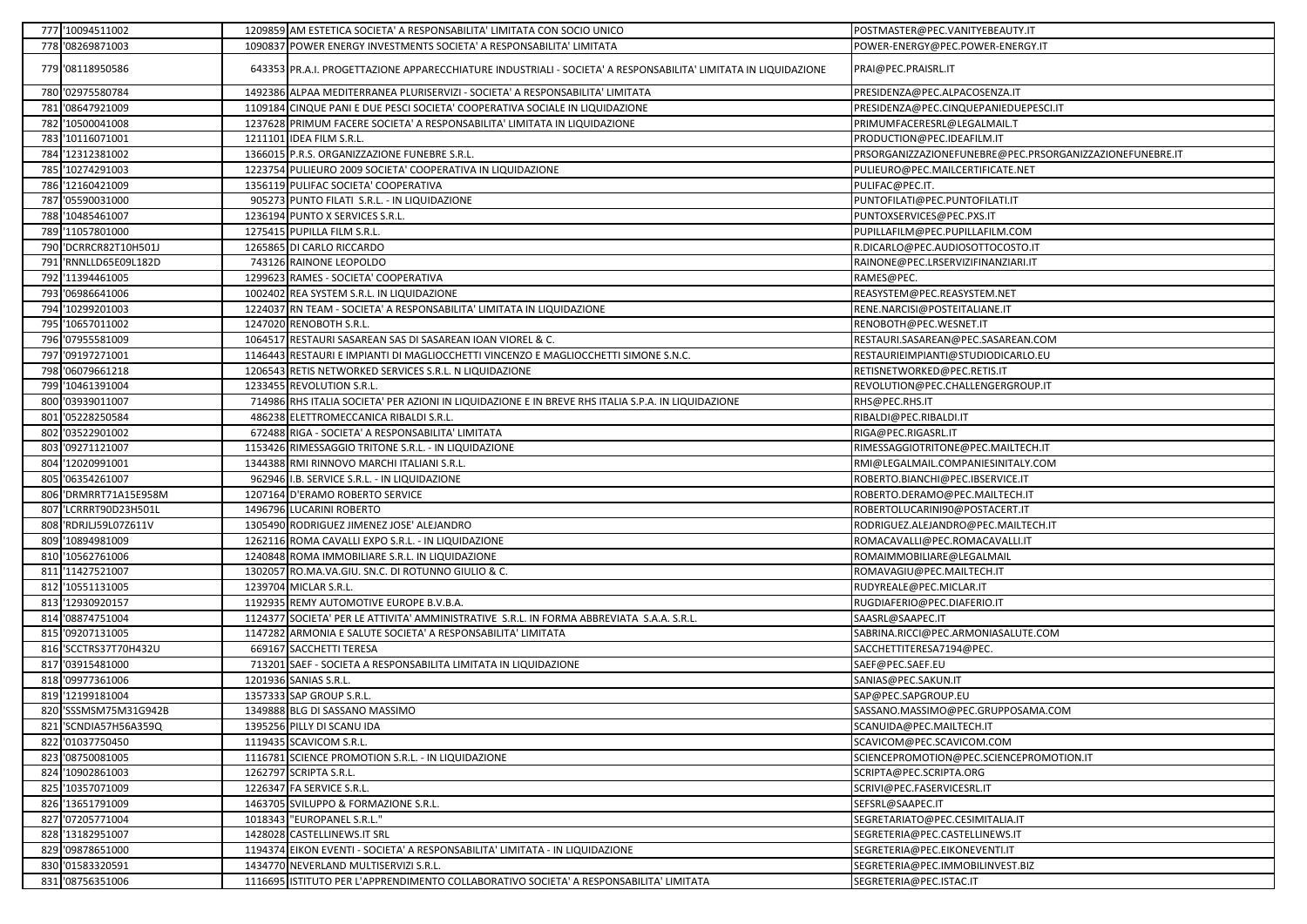|     | 832 '03711771000      |         | 692917 NUOVA EDITRICE ITALIANA SRL IN LIQUIDAZIONE                                                           | SEGRETERIA@PEC.NUOVAEDITRICEITALIANA.IT       |
|-----|-----------------------|---------|--------------------------------------------------------------------------------------------------------------|-----------------------------------------------|
|     | 833 '10076491009      |         | 1208317 SEGNI DI QUALITA' S.R.L.                                                                             | SEGRETERIA@PEC.SEGNIDIQUALITA.COM             |
|     | 834 '09282781005      |         | 1154644 SERIANA COSTRUZIONI SOCIETA' A RESPONSABILITA' LIMITATA                                              | SERIANACOSTRUZIONI@PEC.MAILTECH.IT            |
|     | 835 '09027101006      |         | 1134002 GIACCHIERI TOYTRONIX INTERNATIONAL S.R.L. IN LIQUIDAZIONE                                            | SERVIZI@GIACCHIERI.IT                         |
|     | 836 '10397041004      | 122892  | 2 GLOBAL SERVICE - SOCIETA' COOPERATIVA IN LIQUIDAZIONE                                                      | SERVIZI@GIACCHIERI.IT                         |
|     | 837 '03611171004      |         | 677501 S.E.S.P.I. - S.R.L.                                                                                   | SESPI@PEC.SESPI.EU                            |
|     | 838 '08306381008      |         | 1088115 SE.TE.MED - SERVIZI E TECNOLOGIE MEDICALI S.R.L IN BREVE SETEMED                                     | SETEMEDSRL@PEC.SETEMED.IT                     |
|     | 839 '08175531006      | 1078404 | STRATEGIE FINANZA E MANAGEMENT & PARTNERS S.R.L. IN FORMA ABBREVIATA SFM & PARTNERS S.R.L.IN<br>LIQUIDAZIONE | SFMP@PEC.SFMP.IT                              |
|     | 840 '05810531003      |         | 927069 SICIET S.R.L.                                                                                         | SICIET@PEC.SICIET.COM                         |
| 841 | '08849591006          |         | 1122479 SIET GROUP S.R.L.                                                                                    | SIET@PEC.SIETGROUP.COM                        |
|     | 842 '05051491008      |         | 835085 SIGMA S.A. - S.R.L                                                                                    | SIGMA@PEC.SIGMASA.IT                          |
|     | 843 '10335621008      |         | 1225006 SIGNOR PANINO S.R.L.                                                                                 | SIGNORPANINO@FACILEPEC.IT                     |
| 844 | '11497461001          |         | 1307678 CREAZIONI LILA' S.A.S. DI PEPI MAURILIO                                                              | SIMONEPEPI@PEC.CREAZIONILILA.IT               |
|     | 845 '09022171004      |         | 1134588 SED LOG MULTISERVICE S.R.L. O IN FORMA ABBREVIATA SLM S.R.L. IN LIQUIDAZIONE                         | SLM@PEC.SEDLOG.NET                            |
|     | 846 '11596931003      |         | 1314561 FA MAGRO MEDICAL CENTER S.A.S. DI PATRIZIA PROTA E C.                                                | SMC@PEC.SOBRINOMEDICALCENTER.TV               |
| 847 | '07526050583          |         | 614688 SOGEST - SOCIETA A RESPONSABILITA LIMITATA                                                            | SOGEST@PEC.SOGESTONLINE.IT                    |
|     | 848 '08104431005      |         | 1074325 GLOBAL SERVICES GROUP S.R.L. IN LIQUIDAZIONE                                                         | SONIABONAVENA@PEC.GLOBALSEVICEGROUPSRL.COM    |
|     | 849 '11479441005      |         | 1305825 SONO IO LA LUCE S.L. S.R.L. IN LIQUIDAZIONE                                                          | SONOIOLALUCESL@PEC.SILLSL.IT                  |
| 850 | '12222631009          |         | 1359479 SORIMATO S.R.L.                                                                                      | SORIMATOSRL@PEC.MAILTECH.IT                   |
|     | 851 '06046401003      |         | 945404 SPORTSERVICE - SOCIETA' A RESPONSABILITA' LIMITATA                                                    | SPORTSERVICE@SAAPEC.IT                        |
|     | 852 '05910431005      |         | 936814 STAMPA OGGI S.R.L. - IN LIQUIDAZIONE                                                                  | STAMPAOGGISRL@PEC.STAMPAOGGI.INFO             |
| 853 | 'RVLSFN79A21H501W     |         | 1455767 REVELLO STEFANO                                                                                      | STEFANO.REVELLO@PEC.TETY.NET                  |
| 854 | '10532661005          |         | 1238420 STILE COSTRUZIONI S.R.L. - IN LIQUIDAZIONE                                                           | STILECOSTRUZIONISRL@LEGALMAIL.IT@LEGALMAIL.IT |
|     | 855 '01521060333      |         | 1363027 IMMOBILIARE SORRISO DI MARTORELLI GIOVANNI E C. S.A.S.                                               | STUDIO.SPERONI@PEC.PCPEC.COM                  |
|     | 856 '09629811002      | 117760  | STUDIO154 S.N.C. DI ELIO LEONARDO CARCHIDI                                                                   | STUDIO154@PEC.STUDIO154.IT                    |
|     | 857 'MNZFNC76R19H501Y |         | 1312589 LET'S ART DI MAENZA FRANCESCO                                                                        | STUDIO@PEC.MGLCONSULTING.IT                   |
|     | 858 MTASRG80T24H501E  |         | 1307443 A&M ASSISTENZA CALDAIE DI AMATO SERGIO                                                               | STUDIO@PEC.MGLCONSULTING.IT                   |
|     | 859 '08211110583      |         | 647296 ERREBI RAPPRESENTANZE S.A.S. DI BRIGIDA RITA E C. IN LIQUIDAZIONE                                     | STUDIOERREBI@PEC.ERREBIRAPPRESENTANZE.IT      |
|     | 860 '97569380583      |         | 1246640 ASSOCIAZIONE CULTURALE LA CITTA'                                                                     | STUDIOPROIETTISRL@CGNLEGAMAIL.IT              |
| 861 | '06520161008          |         | 974062 "STUDIO VERMICINO 1 S.R.L." - IN LIQUIDAZIONE                                                         | STUDIOVERMICINO1@PEC.IMMOBILCLUB.COM          |
| 862 | '07656881005          |         | 1047495 SUNNYMARINE SRL                                                                                      | SUNNYMARINE@PEC.SUNNYMARINE.IT                |
|     | 863 '07389251005      |         | 1028696 SYNERGYE S.R.L. SOCIETA' UNIPERSONALE                                                                | SYNERGYE@PEC.SYNERGYE.IT                      |
|     | 864 '08693421003      |         | 1113070 SYSTEM CONSTRUCTION SOCIETA' A RESPONSABILITA' LIMITATA                                              | SYSTEMCONSTRUCTION@PEC.MAILTECH.IT            |
|     | 865 '07078171001      |         | 1010672 TARA - S.R.L. IN LIQUIDAZIONE                                                                        | TARASRL@PEC.MAILTECH.IT                       |
|     | 866 '09597111005      |         | 1174708 TECLA SOCIETA' A RESPONSABILITA' LIMITATA                                                            | TECLA@PEC.WESNET.IT                           |
| 867 | '04431511007          |         | 768278 TECNO STAFF SOCIETA' A RESPONSABILITA' LIMITATA                                                       | TECNOSTAFF@PEC.TECNOSTAFF.IT                  |
|     | 868 '10881881006      |         | 1261193 TEKNOPOLIS FRANCHISING NETWORK S.R.L. IN LIQUIDAZIONE                                                | TEKNOPOLIS@LEGALMAIL                          |
|     | 869 '07233851000      |         | 1019014 TERABIT SRL                                                                                          | TERABIT@PEC.TBIT.IT                           |
|     | 870 '09455321001      |         | 1165145 TERMOTECNICA PERUGINI S.R.L.                                                                         | TERMOTECNICAPERUGINI@PEC.MAILTECH.IT          |
|     | 871 '09231421000      |         | 1149555 T & T S.A.S. DI AMEDEO VERNAGLIA E C.                                                                | TET@PEC.IMDRESSING.COM                        |
|     | 872 '08584011004      |         | 1104359 TOP GLOBAL SERVICES S.R.L. IN FORMA ABBREVIATA TOP S.R.L.                                            | TGS@PEC.TOPGLOBAL.IT                          |
| 873 | '13938131003          |         | 1485308 THE FAMILY S.R.L.                                                                                    | THEFAMILYROMA@ARUBA.IT                        |
|     | 874 BRBSRN64R58H501X  |         | 1271020 BARBANTI SABRINA                                                                                     | TISWALY@PEC.TISWALY.IT                        |
|     | 875 '10379301004      |         | 1229616 TORVERGATA SCAVI SRL                                                                                 | TORVERGATA SCAVI@POSTA.PECWEB.IT              |
|     | 876 '10859551003      |         | 1260143 TPN ITALIA S.R.L. IN LIQUIDAZIONE                                                                    | TPN@PEC.TPNITALIA.IT                          |
|     | 877 '10643141004      |         | 1246202 TRADIS SOCIETA' COOPERATIVA IN LIQUIDAZIONE                                                          | TRADIS@PEC.WESNET.IT                          |
|     | 878 '03300490160      |         | 1403894 TRAMVALLI SOCIETA' CONSORTILE A RESPONSABILITA' LIMITATA - IN LIQUIDAZIONE                           | TRAMVALLI@LEGAMAIL.IT                         |
|     | 879 '11732121006      |         | 1325894 OSTERIA IL BERSAGLIERE S.R.L. IN LIQUIDAZIONE                                                        | TRATTORIAILBERSAGLIERE@PECIT                  |
|     | 880 '10323331008      |         | 1225675 GA.VI.AL. S.N.C. DI BIFERI PIERPAOLO, DI ROCCO GIOVANNI E IGNASZE IN LIQUIDAZIONE                    | TRE@PEC.GAVIAL.IT                             |
|     | 881 '12299481007      |         | 1365819 TRITONE DI PIEROZZI MASSIMO E C. S.N.C.                                                              | TRITONESNC@PEC.MAILTECH.IT                    |
|     | 882 '10691241003      |         | 1250829 TRIXX SOCIETA' A RESPONSABILITA' LIMITATA                                                            | TRIXX@PEC.MAILTECH.IT                         |
|     | 883 '10677361007      |         | 1249369 TROIANI GROUP S.R.L.                                                                                 | TROIANIGROUP@PEC.TROIANIGROUPSRL.IT           |
|     | 884 '08195691004      |         | 1079663 TUMA'S S.R.L.                                                                                        | TUMAS@POSTA.PECWEB.IT                         |
|     | 885 '07147091008      |         | 1013892 TVE VIGILANZA L. - SOCIETA' A RESPONSABILITA' LIMITATA IN LIQUIDAZIONE                               | TVEVIGILANZA-L@PEC.TVEVIGILANZA-L.IT          |
|     |                       |         |                                                                                                              |                                               |
|     | 886 '13751581003      |         | 1470865 UNITER - SOCIETA' COOPERATIVA SOCIALE                                                                | UNITER@SAAPEC.IT                              |